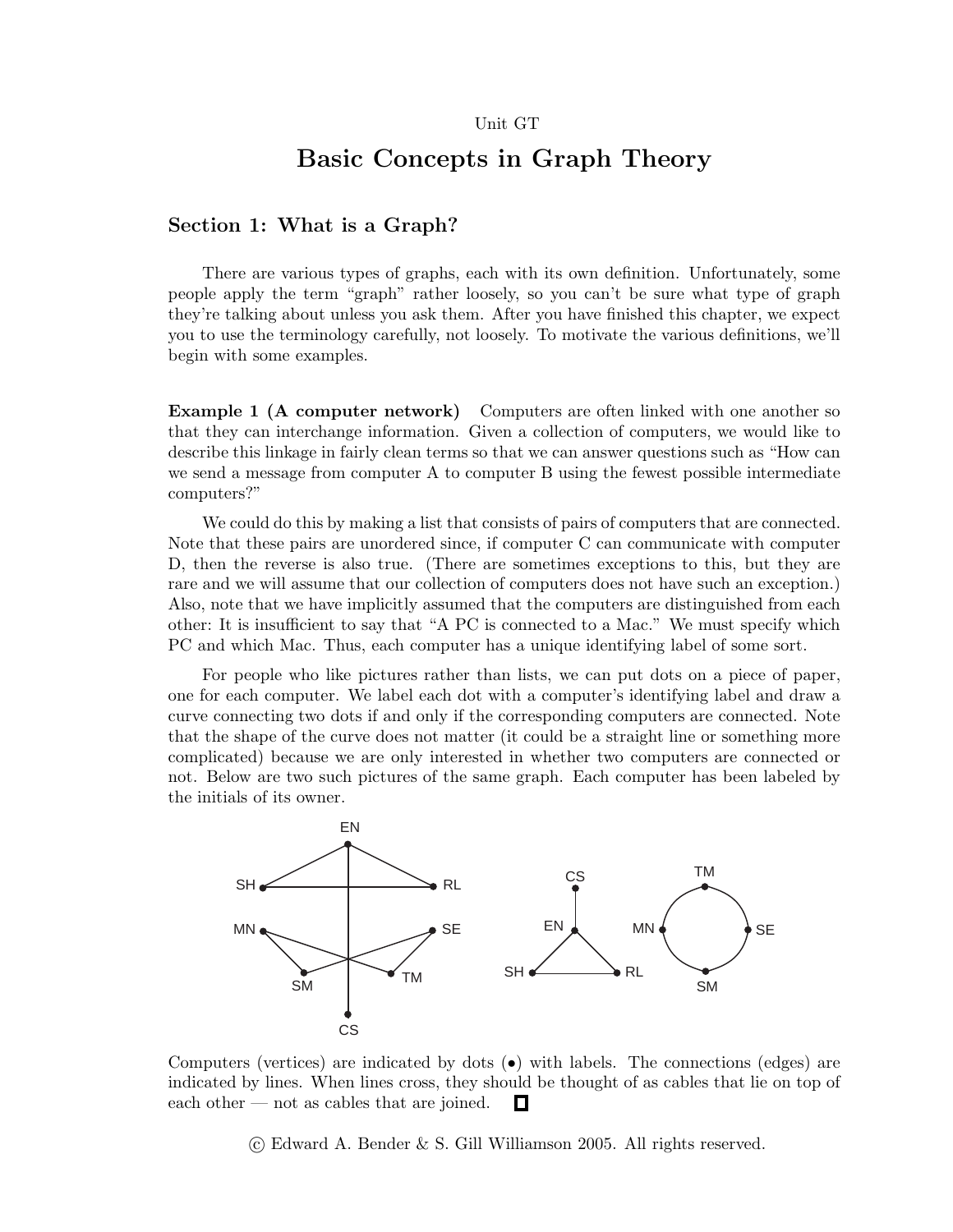The notation  $\mathcal{P}_k(V)$  stands for the set of all k-element subsets of the set V. Based on the previous example we have

**Definition 1 (Simple graph)** A simple graph G is a pair  $G = (V, E)$  where

- $V$  is a finite set, called the vertices of  $G$ , and
- E is a subset of  $\mathcal{P}_2(V)$  (i.e., a set E of two-element subsets of V), called the edges of G.

In our example, the vertices are the computers and a pair of computers is in  $E$  if and only if they are connected.

Example 2 (Routes between cities) Imagine four cities named, with characteristic mathematical charm,  $A, B, C$  and  $D$ . Between these cities there are various routes of travel, denoted by  $a, b, c, d, e, f$  and  $g$ . Here is picture of this situation:



Looking at this picture, we see that there are three routes between cities  $B$  and  $C$ . These routes are named  $d, e$  and f. Our picture is intended to give us only information about the interconnections between cities. It leaves out many aspects of the situation that might be of interest to a traveler. For example, the nature of these routes (rough road, freeway, rail, etc.) is not portrayed. Furthermore, unlike a typical map, no claim is made that the picture represents in any way the distances between the cities or their geographical placement relative to each other. The object shown in this picture is called a graph.

Following our previous example, one is tempted to list the pairs of cities that are connected; in other words, to extract a simple graph from the information. Unfortunately, this does not describe the problem adequately because there can be more than one route connecting a pair of cities; e.g.,  $d$ ,  $e$  and  $f$  connecting cities  $B$  and  $C$  in the figure. How can we deal with this? Here is a precise definition of a graph of the type required to handle this type of problem.  $\Box$ 

**Definition 2 (Graph)** A graph is a triple  $G = (V, E, \phi)$  where

- $V$  is a finite set, called the vertices of  $G$ ,
- $E$  is a finite set, called the edges of  $G$ , and
- $\phi$  is a function with domain E and codomain  $\mathcal{P}_2(V)$ .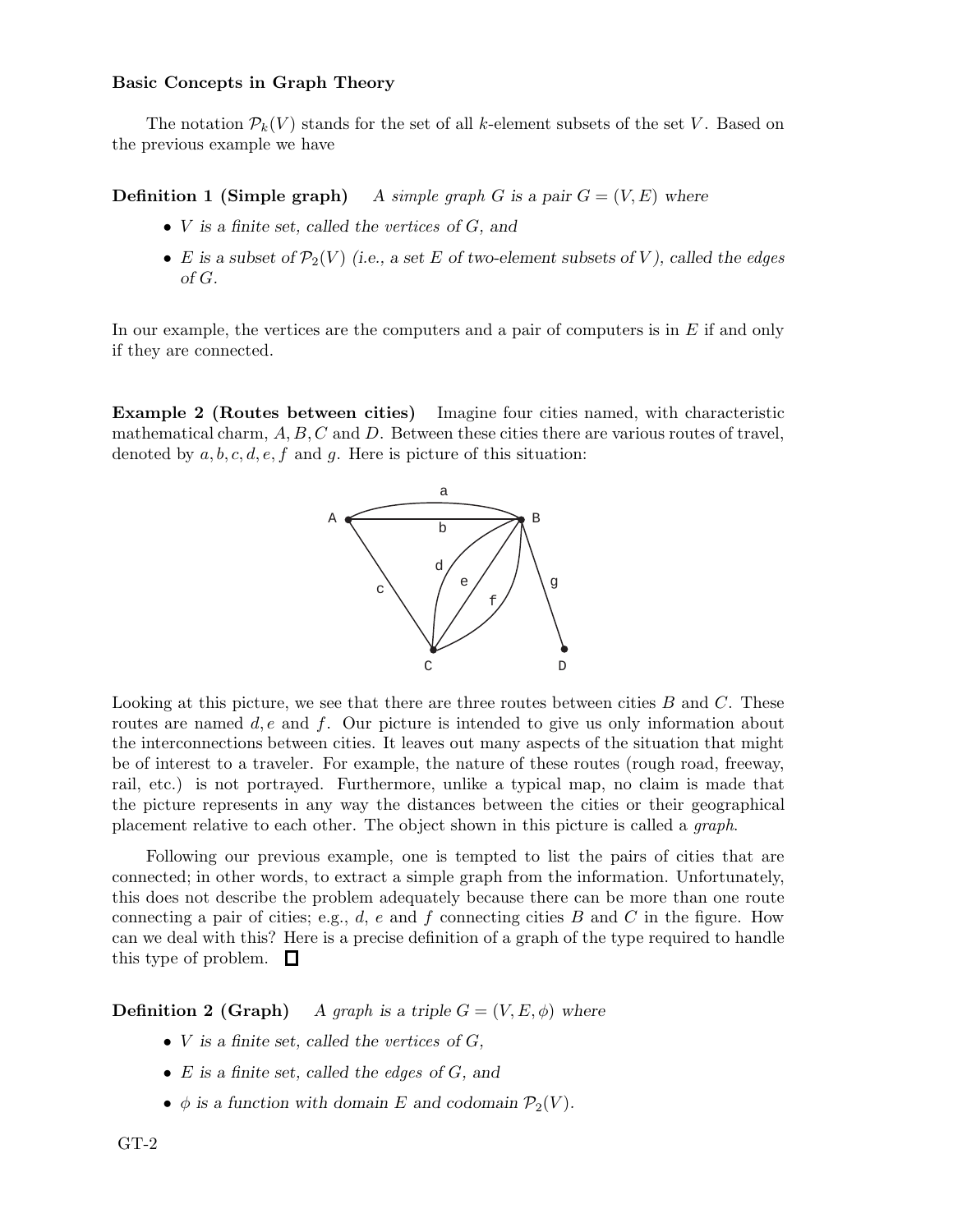In the pictorial representation of the cities graph,  $G = (V, E, \phi)$  where

$$
V = \{A, B, C, D\}, \quad E = \{a, b, c, d, e, f, g\}
$$

and

$$
\phi = \begin{pmatrix} a & b & c & d & e & f & g \\ \{A, B\} & \{A, B\} & \{A, C\} & \{B, C\} & \{B, C\} & \{B, C\} & \{B, D\} \end{pmatrix}.
$$

Definition 2 tells us that to specify a graph G it is necessary to specify the sets V and  $E$ and the function  $\phi$ . We have just specified V and  $\phi$  in set theoretic terms. The picture of the cities graph specifies the same V and  $\phi$  in pictorial terms. The set V is represented clearly by dots  $(\bullet)$ , each of which has a city name adjacent to it. Similarly, the set E is also represented clearly. The function  $\phi$  is determined from the picture by comparing the name attached to a route with the two cities connected by that route. Thus, the route name d is attached to the route with endpoints B and C. This means that  $\phi(d) = \{B, C\}.$ 

Note that, since part of the definition of a function includes its codomain and domain,  $\phi$ determines  $\mathcal{P}_2(V)$  and E. Also, V can be determined from  $\mathcal{P}_2(V)$ . Consequently, we could have said that a graph is a function  $\phi$  whose domain is a finite set and whose codomain is  $\mathcal{P}_2(V)$  for some finite set V. Instead, we choose to specify V and E explicitly because the vertices and edges play a fundamental role in thinking about a graph G.

The function  $\phi$  is sometimes called the *incidence function* of the graph. The two elements of  $\phi(x) = \{u, v\}$ , for any  $x \in E$ , are called the vertices of the edge x, and we say u and v are joined by x. We also say that u and v are *adjacent vertices* and that u is *adjacent to v* or, equivalently, v is adjacent to u. For any  $v \in V$ , if v is a vertex of an edge x then we say x is incident on v. Likewise, we say v is a member of x, v is on x, or v is in x. Of course, v is a member of x actually means v is a member of  $\phi(x)$ .

Here are two additional pictures of the same cities graph given above:



The drawings look very different but exactly the same set V and function  $\phi$  are specified in each case. It is very important that you understand exactly what information is needed to completely specify the graph. When thinking in terms of cities and routes between them, you naturally want the pictorial representation of the cities to represent their geographical positioning also. If the pictorial representation does this, that's fine, but it is not a part of the information required to define a graph. Geographical location is extra information. The geometrical positioning of the vertices  $A, B, C$  and D is very different, in the first of the two pictorial representations above, than it was in our original representation of the cities. However, in each of these cases, the vertices on a given edge are the same and hence the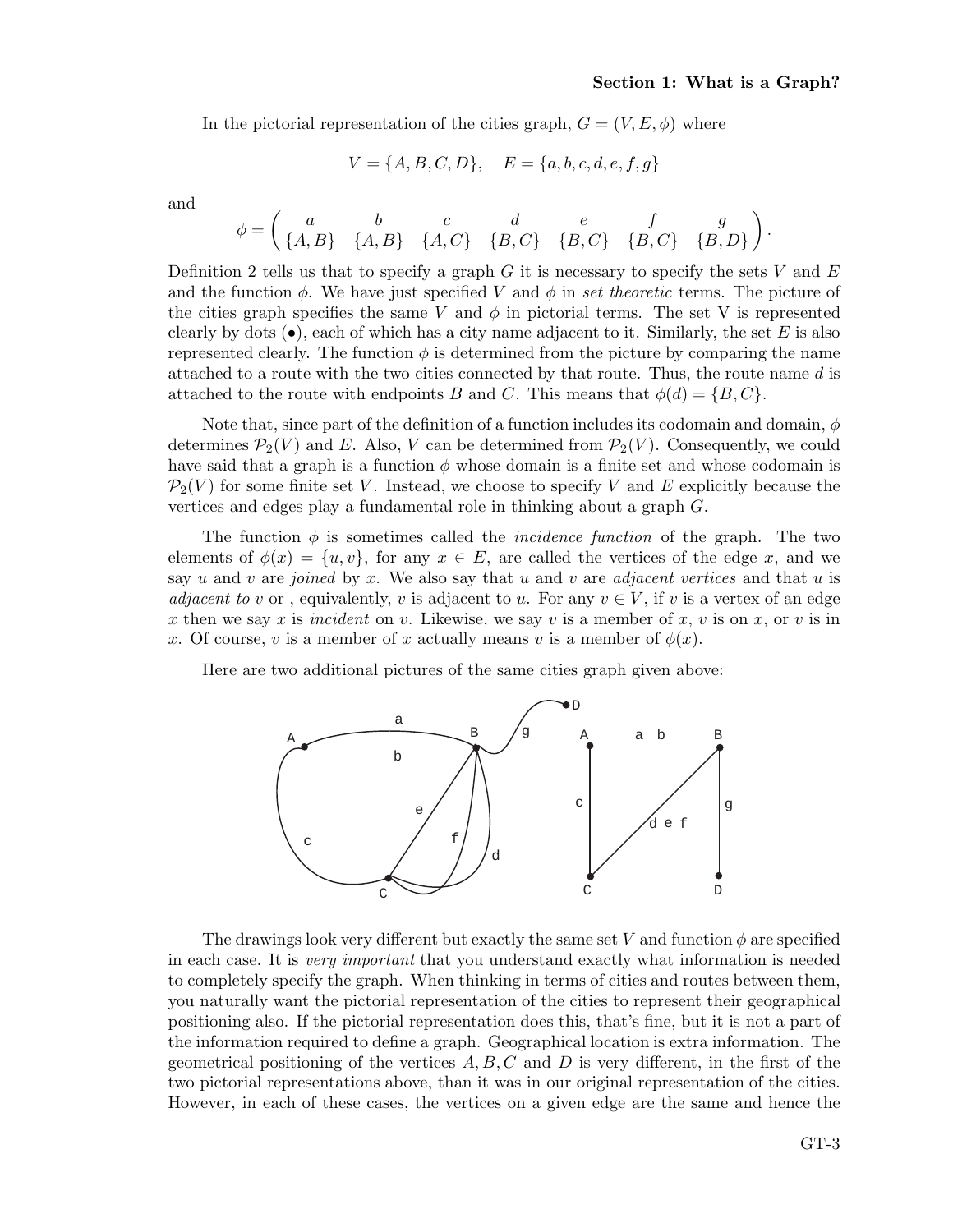graphs specified are the same. In the second of the two pictures above, a different method of specifying the graph is given. There,  $\phi^{-1}$ , the inverse of  $\phi$ , is given. For example,  $\phi^{-1}(\{C, B\})$  is shown to be  $\{d, e, f\}$ . Knowing  $\phi^{-1}$  determines  $\phi$  and hence determines G since the vertices  $A, B, C$  and  $D$  are also specified.

**Example 3 (Loops)** A *loop* is an edge that connects a vertex to itself. Graphs and simple graphs as defined in Definitions 1 and 2 cannot have loops. Why? Suppose  $e \in E$  is a loop in a graph that connects  $v \in V$  to itself. Then  $\phi(e) = \{v, v\} = \{v\}$  because repeated elements in the description of a set count only once — they're the same element. Since  $\{v\} \notin \mathcal{P}_2(V)$ , the range of  $\phi$ , we cannot have  $\phi(e) = \{v, v\}$ . In other words, we cannot have a loop.

Thus, if we want to allow loops, we will have to change our definitions. For a graph, we expand the codomain of  $\phi$  to be  $\mathcal{P}_2(V) \cup \mathcal{P}_1(V)$ . For a simple graph we need to change the set of allowed edges to include loops. This can be done by saying that  $E$  is a subset of  $\mathcal{P}_2(V) \cup \mathcal{P}_1(V)$  instead of a subset of just  $\mathcal{P}_2(V)$ . For example, if  $V = \{1, 2, 3\}$  and  $E = \{ \{1, 2\}, \{2\}, \{2, 3\} \}$ , this simple graph has a loop at vertex 2 and vertex 2 is connected by edges to the other two vertices. When we want to allow loops, we speak of a graph with loops or a simple graph with loops.

Examples of graphs with loops appear in the exercises.  $\Box$ 

We have two definitions, Definition 1 (simple graph) and Definition 2 (graph). How are they related? Let  $G = (V, E)$  be a simple graph. Define  $\phi: E \to E$  to be the identity map; i.e.,  $\phi(e) = e$  for all  $e \in E$ . The graph  $G' = (V, E, \phi)$  is essentially the same as G. There is one subtle difference in the pictures: The edges of  $G$  are unlabeled but each edge of G′ is labeled by a set consisting of the two vertices at its ends. But this extra information is contained already in the specification of G. Thus, simple graphs are a special case of graphs.

**Definition 3 (Degrees of vertices)** Let  $G = (V, E, \phi)$  be a graph and  $v \in V$  a vertex. Define the degree of v,  $d(v)$  to be the number of  $e \in E$  such that  $v \in \phi(e)$ ; i.e., e is incident on v.

Suppose  $|V| = n$ . Let  $d_1, d_2, \ldots, d_n$ , where  $d_1 \leq d_2 \leq \cdots \leq d_n$  be the sequence of degrees of the vertices of  $G$ , sorted by size. We refer to this sequence as the degree sequence of the graph G.

In the graph for routes between cities,  $d(A) = 3$ ,  $d(B) = 6$ ,  $d(C) = 4$ , and  $d(D) = 1$ . The degree sequence is 1,3,4,6.

Sometimes we are interested only in the "structure" or "form" of a graph and not in the names (labels) of the vertices and edges. In this case we are interested in what is called an unlabeled graph. A picture of an unlabeled graph can be obtained from a picture of a graph by erasing all of the names on the vertices and edges. This concept is simple enough, but is difficult to use mathematically because the idea of a picture is not very precise.

The concept of an *equivalence relation* on a set is an important concept in mathematics and computer science. We'll explore it here and will use it to develop an intuitive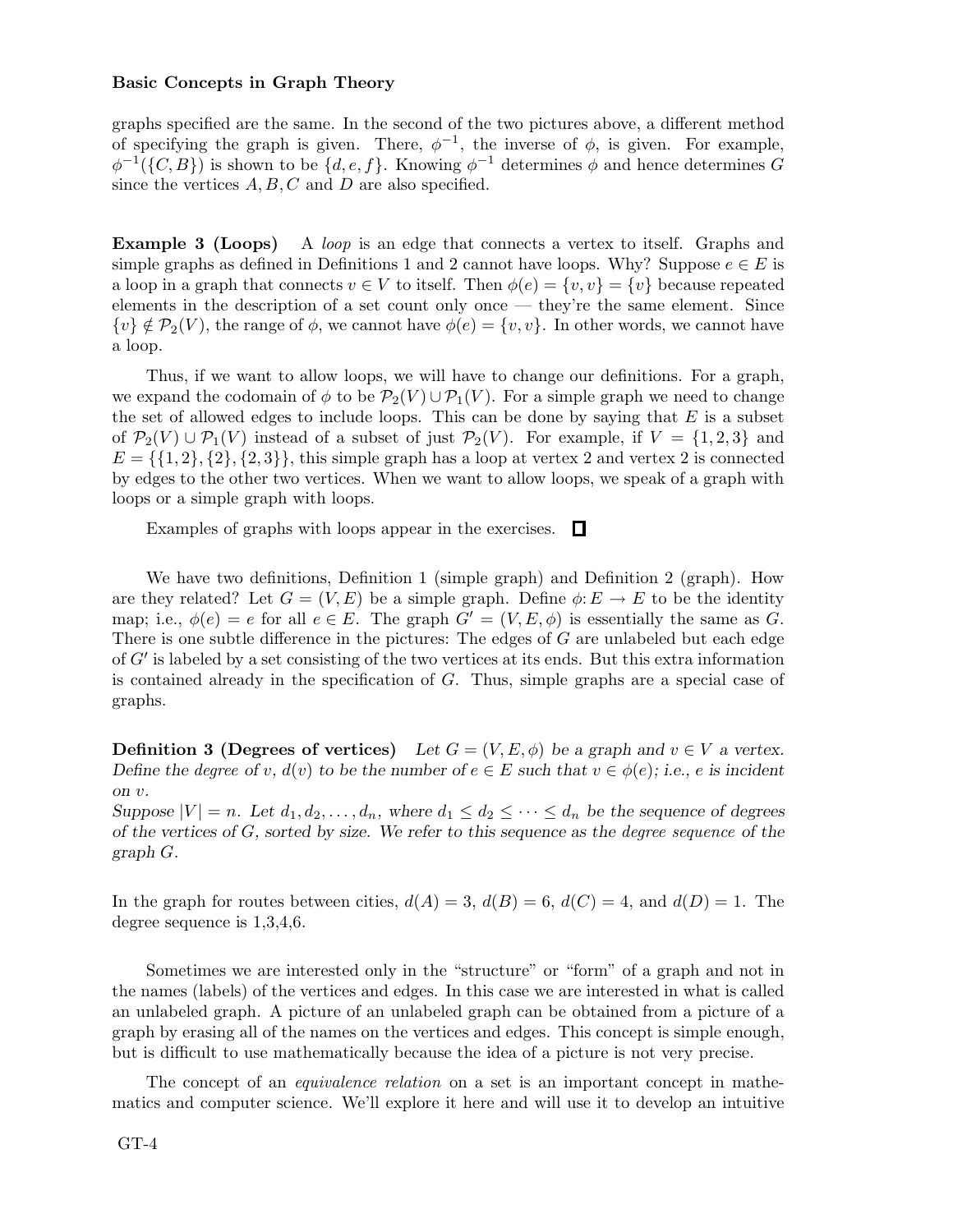understanding of unlabeled graphs. Later we will use it to define connected components and biconnected components. Equivalence relations are discussed in more detail in A Short Course in Discrete Mathematics, the text for the course that precedes this course.

**Definition 4 (Equivalence relation)** An equivalence relation on a set S is a partition of S. We say that  $s, t \in S$  are equivalent if and only if they belong to the same block (called an equivalence class in this context) of the partition. If the symbol  $\sim$  denotes the equivalence relation, then we write  $s \sim t$  to indicate that s and t are equivalent.

**Example 4 (Equivalence relations)** Let S be any set and let all the blocks of the partition have one element. Two elements of  $S$  are equivalent if and only if they are the same. This rather trivial equivalence relation is, of course, denoted by " $=$ ".

Now let the set be the integers  $\mathbb{Z}$ . Let's try to define an equivalence relation by saying that n and k are equivalent if and only if they differ by a multiple of  $24$ . Is this an equivalence relation? If it is we should be able to find the blocks of the partition. There are 24 of them, which we could number  $0, \ldots, 23$ . Block j consists of all integers which equal j plus a multiple of 24; that is, they have a remainder of j when divided by 24. Since two numbers belong to the same block if and only if they both have the same remainder when divided by 24, it follows that they belong to the same block if and only if their difference gives a remainder of 0 when divided by 24, which is the same as saying their difference is a multiple of 24. Thus this partition does indeed give the desired equivalence relation.

Now let the set be  $\mathbb{Z} \times \mathbb{Z}^*$ , where  $\mathbb{Z}^*$  is the set of all integers except 0. Write  $(a, b) \sim$  $(c, d)$  if and only if  $ad = bc$ . With a moment's reflection, you should see that this is a way to check if the two fractions  $a/b$  and  $c/d$  are equal. We can label each equivalence class with the fraction  $a/b$  that it represents. In an axiomatic development of the rationals from the integers, one defines a rational number to be just such an equivalence class and proves that it is possible to add, subtract, multiply and divide equivalence classes.

Suppose we consider all functions  $S = m<sup>n</sup>$ . We can define a partition of S in a number of different ways. For example, we could partition the functions  $f$  into blocks where the sum of the integers in the Image(f) is constant, where the max of the integers in Image(f) is constant, or where the "type vector" of the function, namely, the number of 1's, 2's, etc. in Image(f), is constant. Each of these defines a partition of S.  $\Box$ 

In the next theorem we provide necessary and sufficient conditions for an equivalence relation. Verifying the conditions is a useful way to prove that some particular situation is an equivalence relation. Recall that a *binary relation* on a set S is a subset R of  $S \times S$ .

**Theorem 1 (Equivalence Relations)** Let S be a set and suppose that we have a binary relation  $R \subseteq S \times S$ . We write  $s \sim t$  whenever  $(s, t) \in R$ . This is an equivalence relation if and only if the following three conditions hold.

- (i) (Reflexive) For all  $s \in S$  we have  $s \sim s$ .
- (ii) (Symmetric) For all  $s, t \in S$  such that  $s \sim t$  we have  $t \sim s$ .
- (iii) (Transitive) For all  $r, s, t \in S$  such that  $r \sim s$  and  $s \sim t$  we have  $r \sim t$ .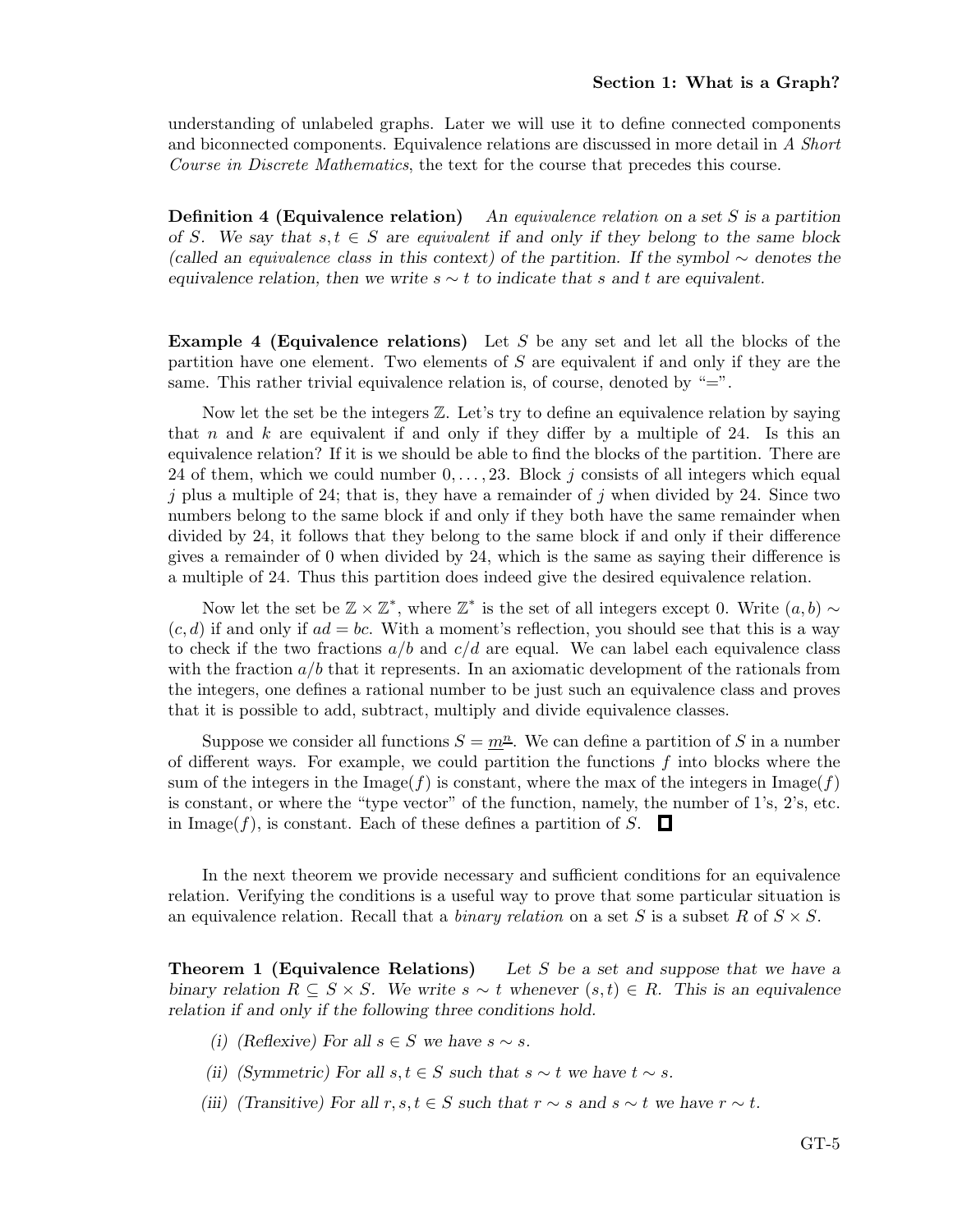**Proof:** We first prove that an equivalence relation satisfies (i)–(iii). Suppose that  $\sim$  is an equivalence relation. Since s belongs to whatever block it is in, we have  $s \sim s$ . Since  $s \sim t$ means that s and t belong to the same block, we have  $s \sim t$  if and only if we have  $t \sim s$ . Now suppose that  $r \sim s \sim t$ . Then r and s are in the same block and s and t are in the same block. Thus r and t are in the same block and so  $r \sim t$ .

We now suppose that (i)–(iii) hold and prove that we have an equivalence relation. What would the blocks of the partition be? Everything equivalent to a given element should be in the same block. Thus, for each  $s \in S$  let  $B(s)$  be the set of all  $t \in S$  such that s  $\sim t$ . We must show that the set of these sets form a partition of S.

In order to have a partition of  $S$ , we must have

- (a) the  $B(s)$  are nonempty and every  $t \in S$  is in some  $B(s)$  and
- (b) for every  $p, q \in S$ ,  $B(p)$  and  $B(q)$  are either equal or disjoint.

Since  $\sim$  is reflexive,  $s \in B(s)$ , proving (a). Suppose  $x \in B(p) \cap B(q)$  and  $y \in B(p)$ . We have,  $p \sim x$ ,  $q \sim x$  and  $p \sim y$ . Thus  $q \sim x \sim p \sim y$  and so  $y \in B(q)$ , proving that  $B(p) \subseteq B(q)$ . Similarly  $B(q) \subseteq B(p)$  and so  $B(p) = B(q)$ . This proves (b).  $\Box$ 

Example 5 (Equivalent forms) Consider the following two graphs, represented by pictures:



Now let's remove all symbols representing edges and vertices. What we have left are two "forms" on which the graphs were drawn. You can think of drawing a picture of a graph as a two step process: (1) draw the form; (2) add the labels. One student referred to these forms as "ghosts of departed graphs." Note that form  $F_a$  and form  $F_b$  have a certain eerie similarity (appropriate for ghosts).

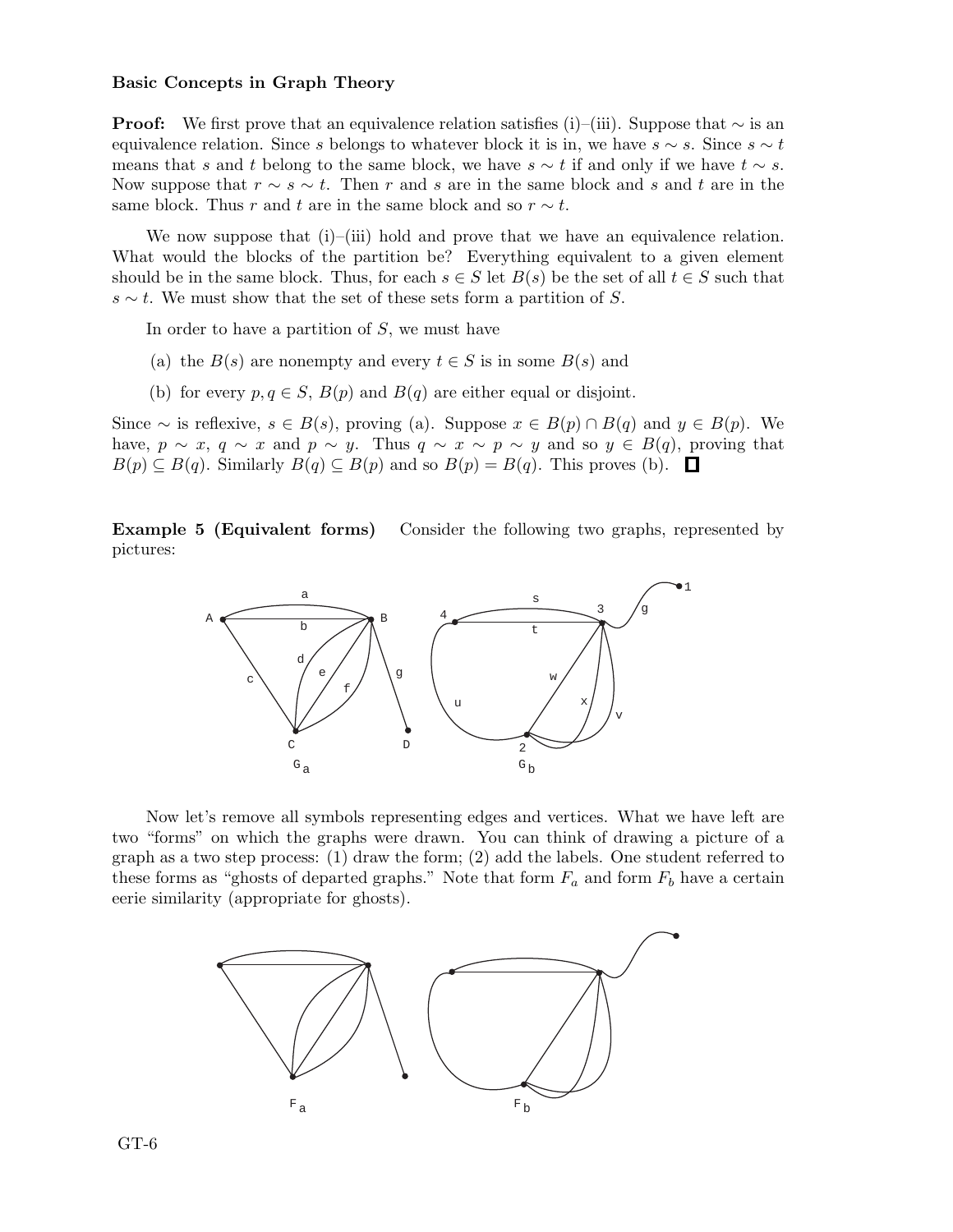If you use your imagination a bit you can see that form  $F_b$  can be transformed into form  $F_a$ by sliding vertices around and bending, stretching, and contracting edges as needed. The edges need not be detached from their vertices in the process and edges and vertices, while being moved, can pass through each other like shadows. Let's refer to the sliding, bending, stretching, and contracting process as "morphing" form  $F_a$  into  $F_b$ . Morphing is easily seen to define an equivalence relation ∼ on the set of all forms. Check out reflexive, symmetric, and transitive, for the morphing relation  $\sim$ . By Theorem 1, the morphing equivalence relation partitions the set of all forms of graphs into blocks or equivalence classes. This is a good example where it is easier to think of the relation ∼ than to think globally of the partition of the forms.

Now suppose we have any two graphs,  $G_a = (V_a, E_a, \phi_a)$  and  $G_b = (V_b, E_b, \phi_b)$ . Think of these graphs not as pictures, but as specified in terms of sets and functions. Now choose forms  $F_a$  and  $F_b$  for  $G_a$  and  $G_b$  respectively, and draw their pictures. We leave it to your intuition to accept the fact that either  $F_a \sim F_b$ , no matter what you choose for  $F_a$  and  $F_b$ , or  $F_a \not\sim F_b$  no matter what your choice is for the forms  $F_a$  and  $F_b$ . If  $F_a \sim F_b$  we say that  $G_a$  and  $G_b$  are *isomorphic graphs* and write  $G_a \approx G_b$ . The fact that  $\sim$  is an equivalence relation forces  $\approx$  to be an equivalence relation also. In particular, two graphs  $G_a$  and  $G_b$ are isomorphic if and only if you can choose any form  $F_a$  for drawing  $G_a$  and use that same form for  $G_b$ . ◘

In general, deciding whether or not two graphs are isomorphic can be very difficult business. You can imagine how hard it would be to look at the forms of two graphs with thousands of vertices and edges and deciding whether or not those forms are equivalent. There are no general computer programs that do the task of deciding isomorphism well. For graphs known to have special features, isomorphism of graphs can sometimes be decided efficiently. In general, if someone presents you with two graphs and asks you if they are isomorphic, your best answer is "no." You will be right most of the time.

## \*Random Graphs

We now look briefly at a subject called *random graphs*. They often arise in the analysis of graphical algorithms and of systems which can be described graphically (such as the web). There are two basic ways to describe random graphs. One is to let the probability space be the set of all graphs with, for example,  $n$  vertices and  $q$  edges and use the uniform distribution. The other, which is often easier to study is described in the following definition. It is the one we study here.

\*Definition 5 (Random graph model) Let  $\mathcal{G}(n, p)$  be the probability space obtained by letting the elementary events be the set of all n-vertex simple graphs with  $V = n$ . If  $G \in \mathcal{G}(n, p)$  has m edges, the  $P(G) = p^m q^{N-m}$  where  $q = 1 - p$  and  $N = {n \choose 2}$  $\binom{n}{2}$ .

We need to show that  $\mathcal{G}(n, p)$  is a probability space. There is a nice way to see this by reinterpreting P. List the  $N = \binom{n}{2}$  $n_2$ ) vertices  $\mathcal{P}_2(V)$  in lex order. Let the sample space be  $U = \times^N \{\text{choose}, \text{reject}\}\$  with  $P(a_1, \ldots, a_N) = P^*(a_1) \times \cdots \times P^*(a_N)$  where  $P^*(\text{choose}) = p$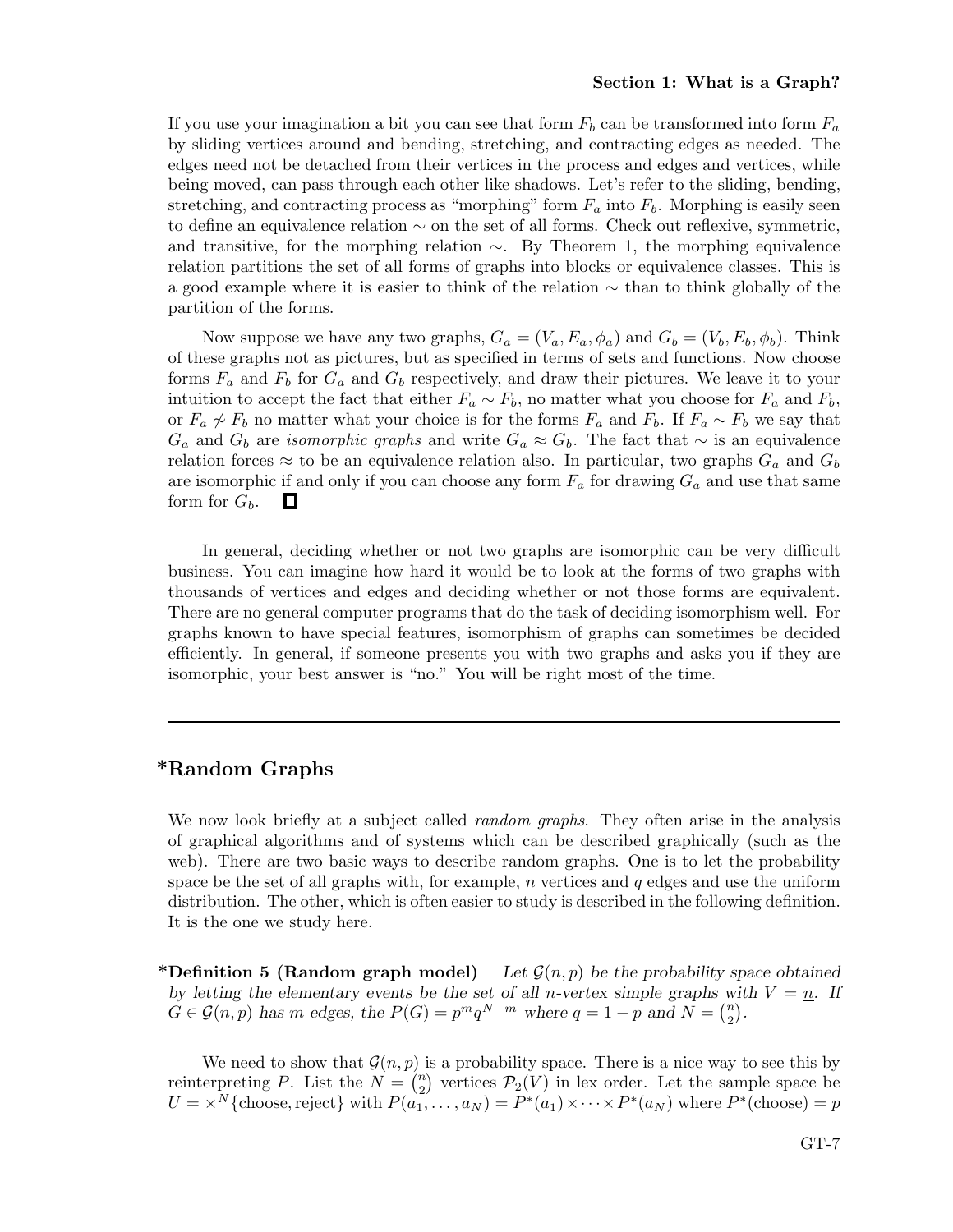and  $P^*$ (reject) = 1 – p. We've met this before in Unit Fn and seen that it is a probability space. To see that it is, note that  $P \geq 0$  and

$$
\sum_{a_1, ..., a_N} P(a_1, ..., a_N) = \sum_{a_1, ..., a_N} P^*(a_1) \times \cdots \times P^*(a_N)
$$
  
=  $\left(\sum_{a_1} P^*(a_1)\right) \times \cdots \times \left(\sum_{a_N} P^*(a_N)\right)$   
=  $(p + (1 - p)) \times \cdots \times (p + (1 - p)) = 1 \times \cdots \times 1 = 1.$ 

Why is this the same as the definition? Think of the chosen pairs as the edges of a graph chosen randomly from  $\mathcal{G}(n, p)$ . If G has m edges, then its probability should be  $p^m(1-p)^{N-m}$  according to the definition. On the other hand, since G has m edges, exactly m of  $a_1, \ldots, a_N$  equal "choose" and so, in the new space,  $P(a_1, \ldots, a_N) = p^m (1-p)^{N-m}$ also. We say that we are choosing the edges of the random graph independently.

\*Example 6 (The number of edges in random graph) Let X be a random variable that counts the number of edges in a random graph in  $\mathcal{G}(n, p)$ . What are the expected value and variance of X? In  $U = \times^N$  {choose, reject}, let

$$
X_i(a_1,\ldots,a_N) = \begin{cases} 1 & \text{if } a_i = \text{choose}, \\ 0 & \text{if } a_i = \text{reject}. \end{cases}
$$

You should be able to see that  $X = X_1 + \cdots + X_N$  and that the  $X_i$  are independent random variables with  $P(X_i = 1) = p$ . This is just the binomial distribution (Unit Fn). We showed that the mean is  $Np$  and the variance is  $Npq$ , where  $N = \binom{n}{2}$  and  $q = 1 - p$ .

\*Example 7 (Triangles in random graphs) How often can we find 3 vertices  $\{u, v, w\}$ in a random graph so that  $\{u, v\}$ ,  $\{u, w\}$ , and  $\{v, w\}$  are all edges of the graph? In other words, how often can we find a "triangle"? How can we do this?

First, we need a sample space. It will be the random graph space introduced in Definition 5. Since we want to count something (triangles), we need a random variable. Let  $X$  be a random variable whose value is the number of triples of vertices such that the three possible edges connecting them are present in the random graph. In other words,  $X$ is defined for each graph,  $G$ , and its value,  $X(G)$ , is the number of triangles in the graph G. We want to compute  $E(X)$ . It would also be nice to compute  $Var(X)$  since that gives us some idea of how much X tends to vary from graph to graph — large  $\text{Var}(X)$  means there tends to be a lot of variation in the number of triangles from graph to graph and small  $\text{Var}(X)$  means there tends to be little variation.

Let  $X_{u,v,w}$  be a random variable which is 1 if the triangle with vertices  $\{u, v, w\}$  is present and 0 otherwise. Then X is the sum of  $X_{u,v,w}$  over all  $\{u, v, w\} \in \mathcal{P}_3(V)$ . Since expectation is linear,  $E(X)$  is the sum of  $E(X_{u,v,w})$  over all  $\{u, v, w\} \in \mathcal{P}_3(V)$ . Clearly  $E(X_{u,v,w})$  does not depend on the particular triple. Since there are  $\binom{n}{3}$ 3 possibilities for  $\{u, v, w\}, E(X) = \binom{n}{3}E(X_{1,2,3}).$ 

We want to compute  $E(X_{1,2,3})$ . It is given by

$$
E(X_{1,2,3}) = 0P(X_{1,2,3} = 0) + 1P(X_{1,2,3} = 1) = P(X_{1,2,3} = 1).
$$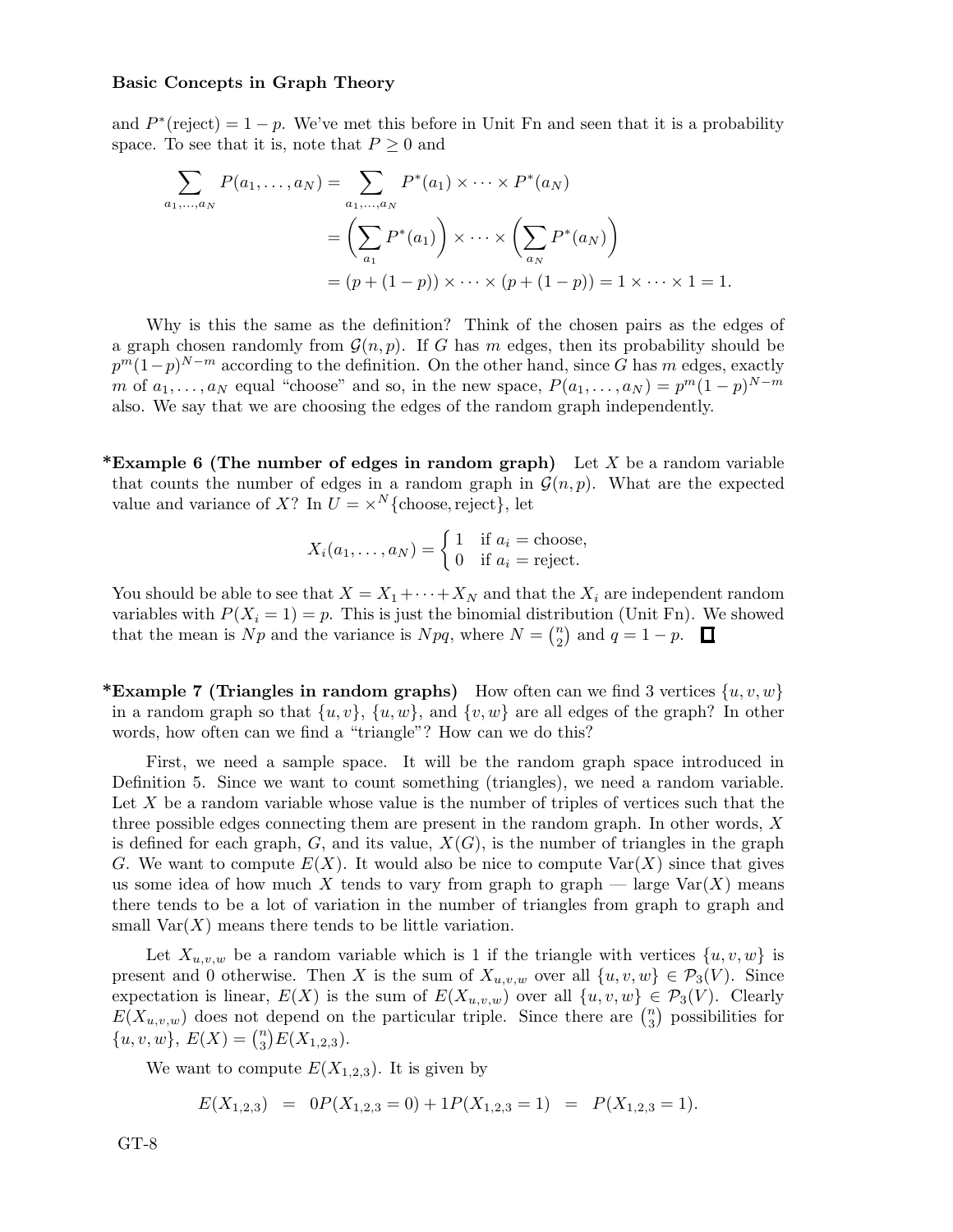#### Section 1: What is a Graph?

The only way  $X_{1,2,3} = 1$  can happen is for the edges  $\{1,2\}$ ,  $\{1,3\}$ , and  $\{2,3\}$  to all be present in the graph. (We don't care about any of the other possible edges.) Since each of these events has probability p and the events are independent we have  $P(X_{1,2,3} = 1) = p^3$ . Thus  $E(X_{1,2,3}) = p^3$  and so  $E(X) = {n \choose 3}$  $\binom{n}{3}p^3$ . In other words, on average we see about  $\binom{n}{3}$  $\binom{n}{3}p^3$ triangles. For example, if  $p = 1/2$  all graphs are equally likely (You should show this.) and so the average number of triangles over all graphs with n vertices is  $\binom{n}{3}$  $\binom{n}{3}$ /8. When  $n = 5$ , this average is 1.25. Can you verify this by looking at all the 5-vertex graphs? How much work is involved?

What happens when *n* is very large? Then  $\binom{n}{3}$  $\binom{n}{3} = \frac{n(n-1)(n-2)}{6}$  $\frac{(\lambda)(n-2)}{6}$  "behaves like"  $n^3/6$ . ("Behaves like" means that, as n goes to infinity, the limit of the ratio  $\binom{n}{3}/\binom{n^3}{6}$  is 1.) Thus the expected number of triangles behaves like  $(np)^3/6$ .

What about the variance? We'll work it out in the next example. For now, we'll simply tell you that it behaves like  $n^4p^3(1-p^2)/2$ . What does this tell us for large n? The standard deviation behaves like  $n^2p^{3/2}\sqrt{(1-p^2)/2}$ . A more general version of the central limit theorem than we have discussed tells us the number of triangles tends to have a normal distribution with  $\mu = (np)^3/6$  and  $\sigma = n^2p^{3/2}\sqrt{(1-p^2)/2}$ . If p is constant,  $\sigma$  will grow like a constant times  $n^2$ , which is much smaller than  $\mu$  for large n. Thus the number of triangles in a random graph is almost surely close to  $(np)^3/6$ .

\*Example 8 (Variance for triangles in random graphs) This is a continuation of the previous example. Since the various  $X_{u,v,w}$  may not be independent, this is harder. Since  $Var(X) = E(X^2) - E(X)^2$ , we will compute  $E(X^2)$ . Since X is a sum of terms of the form  $X_{r,s,t}$ ,  $X^2$  is a sum of terms of the form  $X_{u,v,w}X_{a,b,c}$ . Using linearity of expectation, we need to compute  $E(X_{u,v,w}X_{a,b,c})$  for each possibility and add them up.

Now for the tricky part: This expectation depends on how many vertices  $\{u, v, w\}$  and  ${a, b, c}$  have in common.

- If  $\{u, v, w\} = \{a, b, c\}$ , then  $X_{u,v,w} X_{a,b,c} = X_{u,v,w}$  and its expectation is  $p^3$  by the previous example.
- If  $\{u, v, w\}$  and  $\{a, b, c\}$  have two vertices in common, then the two triangles have only 5 edges total because they have a common edge. Note that  $X_{u,v,w}X_{a,b,c}$  is 1 if all five edges are present and is 0 otherwise. Reasoning as in the previous example, the expectation is  $p^5$ .
- If  $\{u, v, w\}$  and  $\{a, b, c\}$  have less than two vertices in common, we are concerned about six edges and obtain  $p^6$  for the expectation.

To add up the results in the previous paragraph, we need to know how often each occurs in

$$
X^{2} = \left(\sum_{\{u,v,w\} \in \mathcal{P}_{3}(V)} X_{u,v,w}\right)\left(\sum_{\{a,b,c\} \in \mathcal{P}_{3}(V)} X_{a,b,c}\right) = \sum_{\substack{\{u,v,w\} \in \mathcal{P}_{3}(V) \\ \{a,b,c\} \in \mathcal{P}_{3}(V)}} X_{u,v,w} X_{a,b,c}.
$$

• When  $\{u, v, w\} = \{a, b, c\}$ , we are only free to choose  $\{u, v, w\}$  and this can be done in  $\binom{n}{3}$  ways so we have  $\binom{n}{3}p^3$  contributed to  $E(X^2)$ .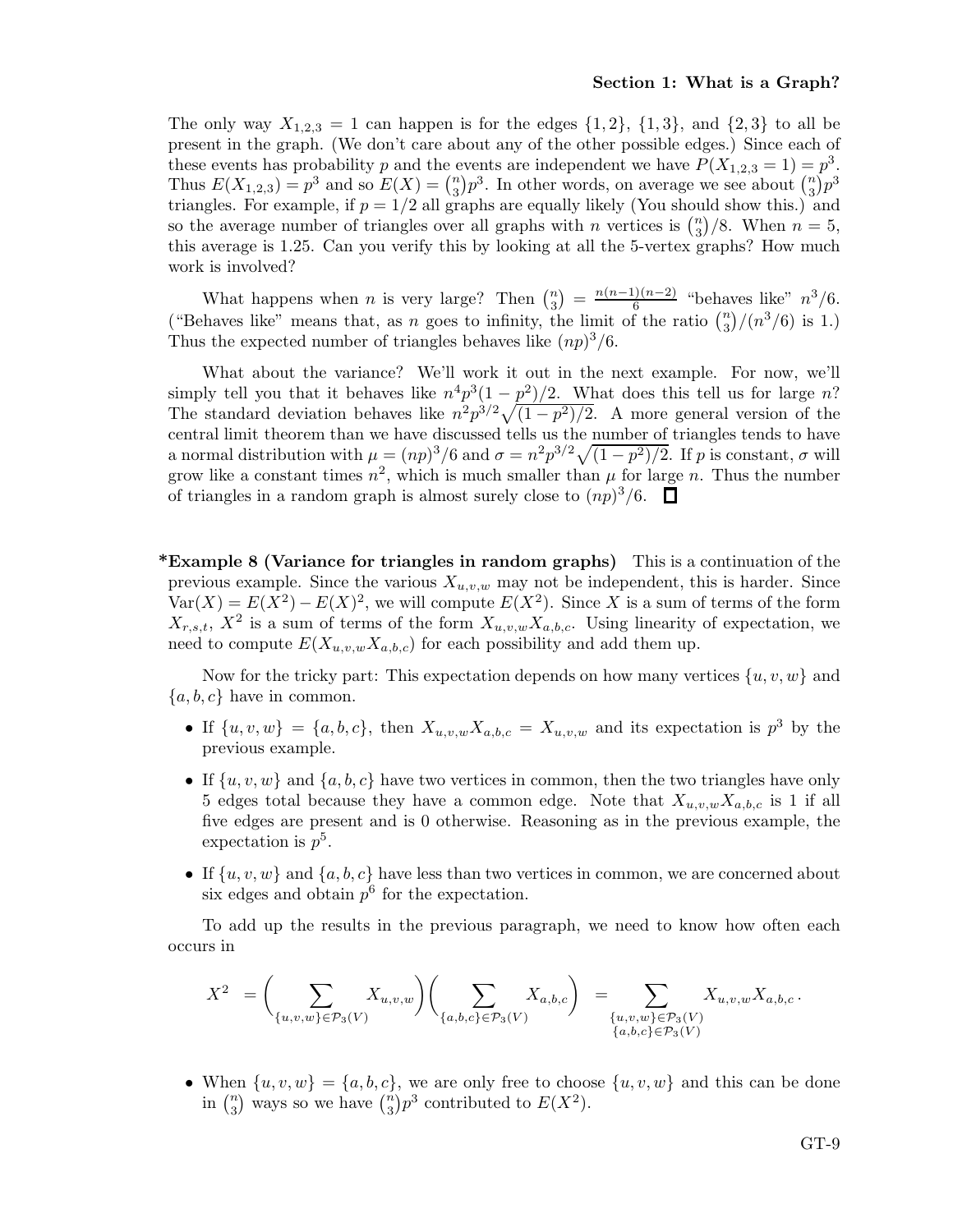• Suppose  $\{u, v, w\}$  and  $\{a, b, c\}$  have two vertices in common. How many ways can this happen? We can first choose  $\{u, v, w\}$ . Then choose two of u, v, w to be in  $\{a, b, c\}$ and then choose the third vertex in  $\{a, b, c\}$  to be different from u, v, and w. This can be done in

$$
\binom{n}{3} \times \binom{3}{2} \times (n-3) = 3(n-3)\binom{n}{3} = 12\binom{n}{4}
$$

ways. Multiplying this by  $p^5$  gives its contribution to  $E(X^2)$ .

• The remaining case, one vertex or no vertices in common, can be done in a similar fashion. Alternatively, we can simply subtract the above counts from all possible ways of choosing  $\{u, v, w\}$  and  $\{a, b, c\}$ . This gives us

$$
\binom{n}{3} \times \binom{n}{3} - \binom{n}{3} - 12\binom{n}{4}
$$

for the third case. Multiplying this by  $p^6$  gives its contribution to  $E(X^2)$ . Since  $E(X)^2 = \binom{n}{3}$  $\binom{n}{3}^2 p^6$ , we have that

$$
\text{Var}(X) = E(X)^2 - E(X^2) = \binom{n}{3} (p^3 - p^6) + 12 \binom{n}{4} (p^3 - p^5),
$$

after a bit of algebra using the results in the preceding paragraph. Whew!  $\Box$ 

The previous material would be more difficult if we had used the model for random graphs that was suggested before Definition 5. Why is this? The model we are using lets us ignore possible edges that we don't care about. The other model does not because we must be sure that the total number of edges is correct.

## Exercises for Section 1

- 1.1. We are interested in the number of simple graphs with  $V = n$ .
	- (a) Prove that there are  $2^{\binom{n}{2}}$  (2 to the power  $\binom{n}{2}$ ) such simple graphs.
	- (b) How many of them have exactly  $q$  edges?
- **1.2.** Let  $(V, E, \phi)$  be a graph and let  $d(v)$  be the degree of the vertex  $v \in V$ . Prove that  $\sum_{v \in V} d(v) = 2|E|$ , an even number. Conclude that the number of vertices v for which  $d(v)$  is odd is even.
- **1.3.** Let  $Q = (V, E, \phi)$  be a graph where

$$
V = \{A, B, C, D, E, F, G, H\}, \quad E = \{a, b, c, d, e, f, g, h, i, j, k\}
$$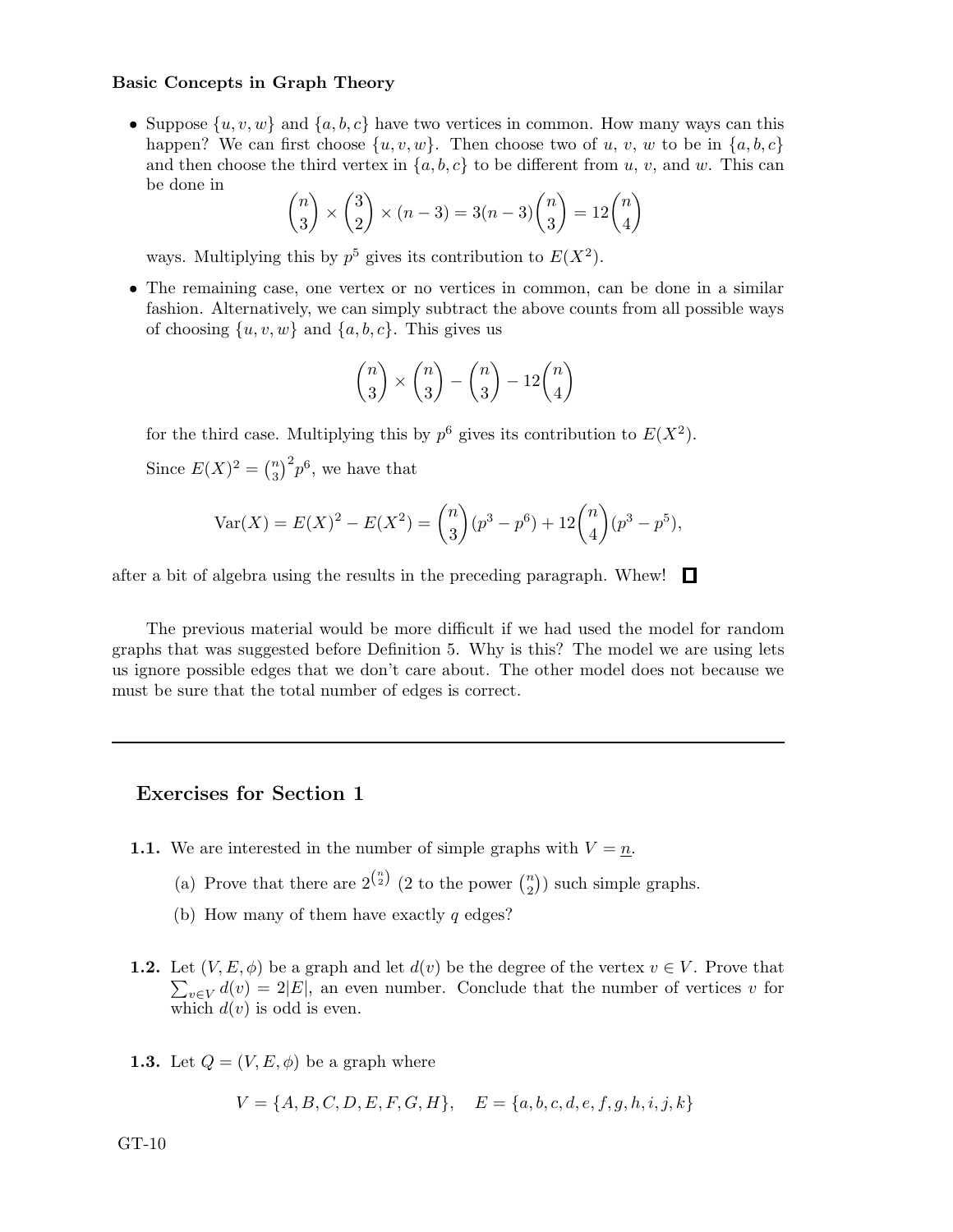and

$$
\phi = \begin{pmatrix} a & b & c & d & e & f & g & h & i & j & k \\ A & A & D & E & A & E & B & F & G & C & A \\ B & D & E & B & B & G & F & G & C & C & A \end{pmatrix}.
$$

In this representation of  $\phi$ , the first row specifies the edges and the two vertices below each edge specify the vertices incident on that edge. Here is a pictorial representation  $P(Q)$  of this graph.



Note that  $\phi(k) = \{A, A\} = \{A\}$ . Such an edge is called a *loop.* (See Example 3.) Adding a loop to a vertex increases its degree by two. The vertex  $H$ , which does not belong to  $\phi(x)$  for any edge x (i.e., has no edge incident upon it), is called an isolated vertex. The degree of an isolated vertex is zero. Edges, such as  $a$  and  $e$ of Q, with the property that  $\phi(a) = \phi(e)$  are called *parallel* edges. If all edge and vertex labels are removed from  $P(Q)$  then we get the following picture  $P'(Q)$ :



The picture  $P'(Q)$  represents the "form" of the graph just described and is sometimes referred to as a pictorial representation of the "unlabeled" graph associated with Q. (See Example 5.) For each of the following graphs R, where  $R = (V, E, \phi)$ ,  $V = \{A, B, C, D, E, F, G, H\}$ , draw a pictorial representation of R by starting with  $P'(Q)$  removing and/or adding as few edges as possible and then labeling the resulting picture with the edges and vertices of  $R$ . A graph  $R$  which require no additions or removals of edges is said to be "of the same form as" or "isomorphic to" the graph  $Q$  (Example 5).

(a) Let

$$
E = \{a, b, c, d, e, f, g, h, i, j, k\}
$$

be the set of edges of R and

$$
\phi = \begin{pmatrix} a & b & c & d & e & f & g & h & i & j & k \\ C & C & F & A & H & E & E & A & D & A & A \\ C & G & G & H & H & H & F & H & G & D & F \end{pmatrix}.
$$

(b) Let

$$
E = \{1, 2, 3, 4, 5, 6, 7, 8, 9, 10, 11\}
$$

be the set of edges of R and

$$
\phi = \begin{pmatrix} 1 & 2 & 3 & 4 & 5 & 6 & 7 & 8 & 9 & 10 & 11 \\ A & E & E & E & F & G & H & B & C & D & E \\ G & H & E & F & G & H & B & C & D & D & H \end{pmatrix}.
$$

GT-11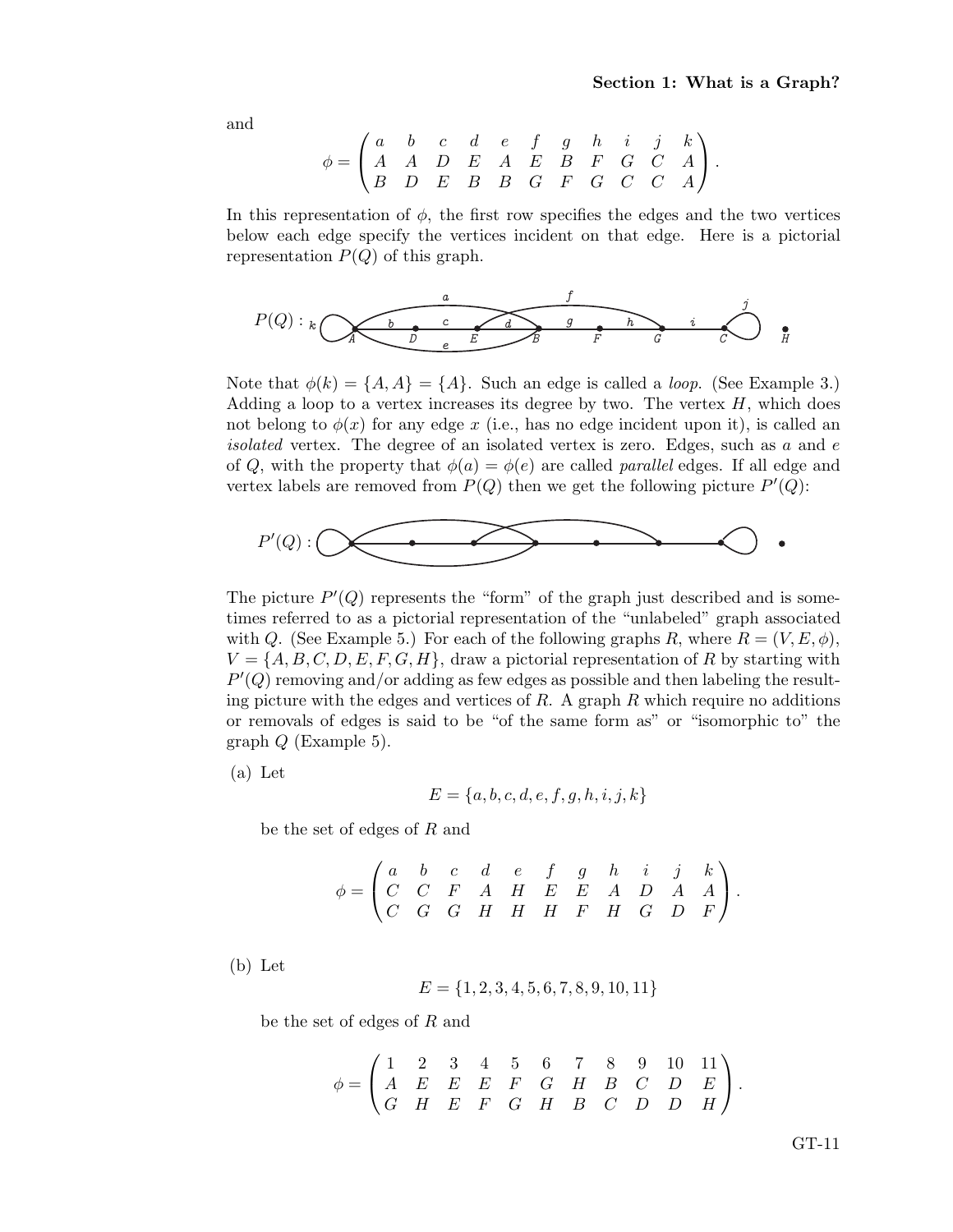**1.4.** Let  $Q = (V, E, \phi)$  be the graph where

$$
V = \{A, B, C, D, E, F, G, H\}, \quad E = \{a, b, c, d, e, f, g, h, i, j, k, l\}
$$

and

$$
\phi = \begin{pmatrix} a & b & c & d & e & f & g & h & i & j & k & l \\ A & A & D & E & A & E & B & F & G & C & A & E \\ B & D & E & B & B & G & F & G & C & C & A & G \end{pmatrix}.
$$

(a) What is the degree sequence of Q?

Consider the following unlabeled pictorial representation of Q



- (a) Create a pictorial representation of  $Q$  by labeling  $P'(Q)$  with the edges and vertices of Q.
- (b) A necessary condition that a pictorial representation of a graph R can be created by labeling  $P'(Q)$  with the vertices and edges of R is that the degree sequence of R be  $(0, 2, 2, 3, 4, 4, 4, 5)$ . True of false? Explain.
- (c) A sufficient condition that a pictorial representation of a graph R can be created by labeling  $P'(Q)$  with the vertices and edges of R is that the degree sequence of R be  $(0, 2, 2, 3, 4, 4, 4, 5)$ . True or false? Explain.
- 1.5. In each of the following problems information about the degree sequence of a graph is given. In each case, decide if a graph satisfying the specified conditions exists or not. Give reasons in each case.
	- (a) A graph  $Q$  with degree sequence  $(1, 1, 2, 3, 3, 5)$ ?
	- (b) A graph Q with degree sequence  $(1, 2, 2, 3, 3, 5)$ , loops and parallel edges allowed?
	- (c) A graph  $Q$  with degree sequence  $(1, 2, 2, 3, 3, 5)$ , no loops but parallel edges allowed?
	- (d) A graph  $Q$  with degree sequence  $(1, 2, 2, 3, 3, 5)$ , no loops or parallel edges allowed?
	- (e) A simple graph  $Q$  with degree sequence  $(3,3,3,3)$ ?
	- (f) A graph  $Q$  with degree sequence  $(3, 3, 3, 3)$ , no loops or parallel edges allowed?
	- $(g)$  A graph Q with degree sequence  $(3, 3, 3, 5)$ , no loops or parallel edges allowed?
	- (h) A graph  $Q$  with degree sequence  $(4, 4, 4, 4, 4)$ , no loops or parallel edges allowed?
	- (i) A graph  $Q$  with degree sequence  $(4, 4, 4, 4, 6)$ , no loops or parallel edges allowed?
- 1.6. Divide the following graphs into isomorphism equivalence classes and justify your answer; i.e., explain why you have the classes that you do. In all cases  $V = 4$ .

GT-12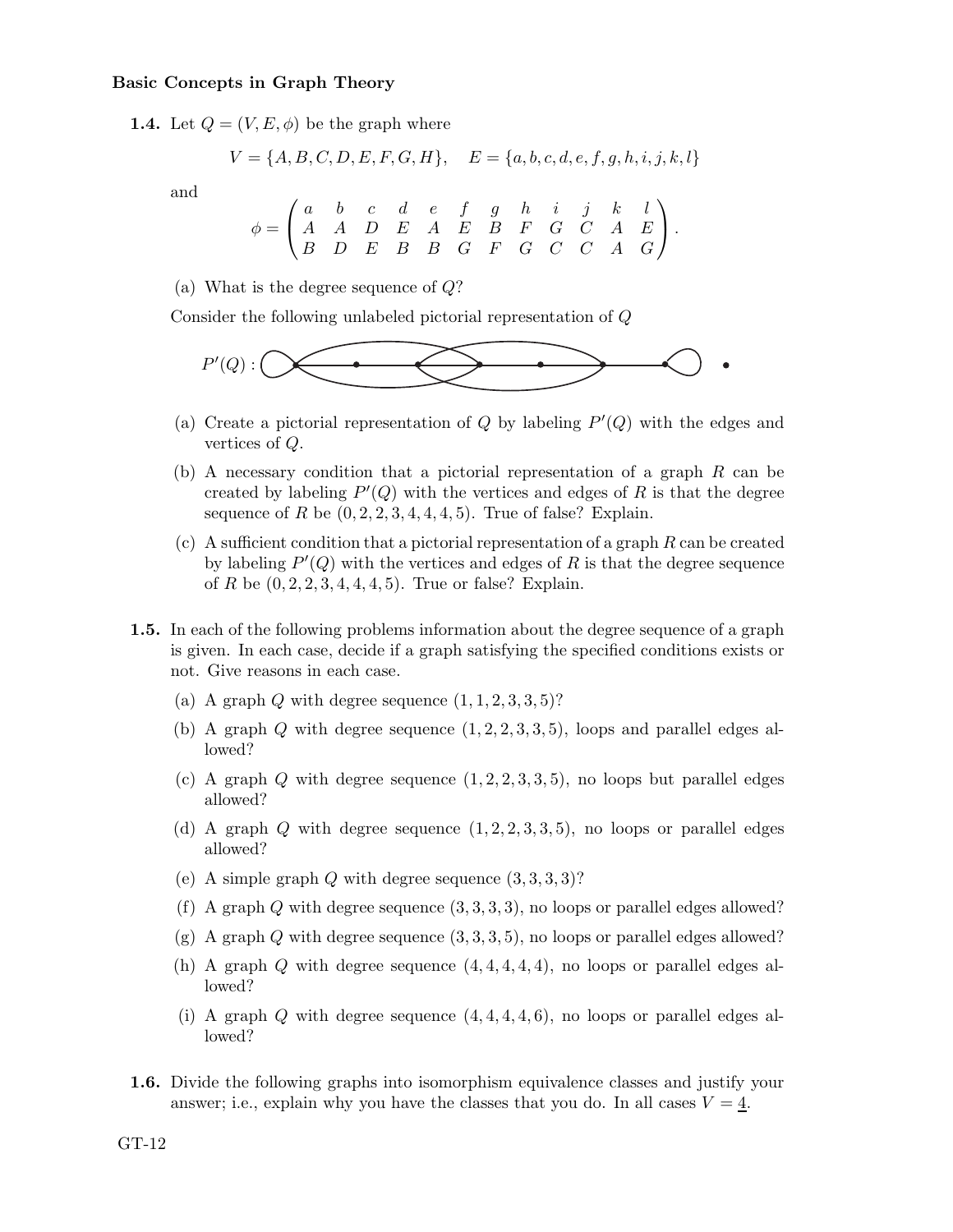(a) 
$$
\phi = \begin{pmatrix} a & b & c & d & e & f \\ \{1,2\} & \{1,2\} & \{2,3\} & \{3,4\} & \{1,4\} & \{2,4\} \end{pmatrix}
$$
  
\n(b)  $\phi = \begin{pmatrix} A & B & C & D & E & F \\ \{1,2\} & \{1,4\} & \{1,4\} & \{1,2\} & \{2,3\} & \{3,4\} \end{pmatrix}$   
\n(c)  $\phi = \begin{pmatrix} u & v & w & x & y & z \\ \{2,3\} & \{1,3\} & \{3,4\} & \{1,4\} & \{1,2\} & \{1,2\} \end{pmatrix}$   
\n(d)  $\phi = \begin{pmatrix} P & Q & R & S & T & U \\ \{3,4\} & \{2,4\} & \{1,3\} & \{3,4\} & \{1,2\} & \{1,2\} \end{pmatrix}$ 

\*1.7. In Example 7, suppose that p is a function of n, say  $p = p(n)$ .

- (a) Show that the expected number of triangles is behaves like 1 for large  $n$  if  $p(n) = 6^{1/3}/n$ .
- (b) Suppose the expected number of triangles behaves like 1. How does the expected number of edges behave?
- \*1.8. Instead of looking for triangles as in Example 7, let's look for quadrilaterals having both diagonals. In other words, we'll look for sets of four vertices such that all of the  $\binom{4}{2}$  $\binom{4}{2}$  = 6 possible edges between them are present.
	- (a) Show that the expected number of such quadrilaterals is  $\binom{n}{4}$  $\binom{n}{4}p^6.$
	- (b) Suppose n is large and p is a function of n so that we expect to see 1 quadrilateral on average. About how many edges do we expect to see?
	- (c) Generalize this problem from sets of 4 vertices to sets of  $k$  vertices.
- \*1.9. Show that the variance of  $X$ , the number of triangles in a random graph as computed in Example 8 satisfies

$$
\text{Var}(X) = \binom{n}{3} p^3 \left( (1 - p^3) + 3(n - 3)(1 - p^2) \right) < 3n \binom{n}{3} p^3 (1 - p^2) \, .
$$

*Hint*:  $1 - p^3 < 1 - p^2 < 1$ .

## Section 2: Digraphs, Paths, and Subgraphs

In this section we introduce the notion of a directed graph and give precise definitions of some very important special substructures of both graphs and directed graphs.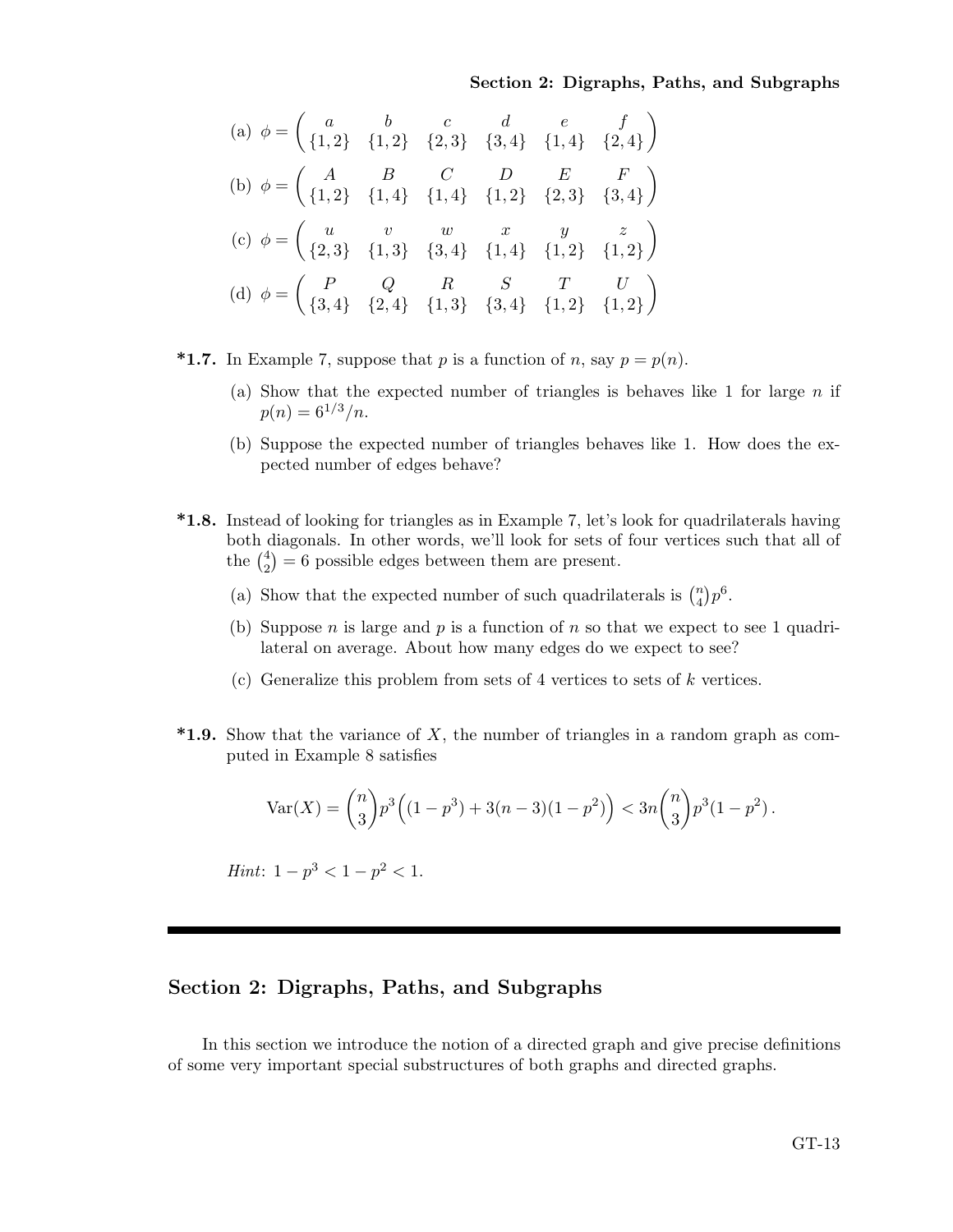Example 9 (Flow of commodities) Look again at Example 2. Imagine now that the symbols  $a, b, c, d, e, f$  and  $g$ , instead of standing for route names, stand for commodities (applesauce, bread, computers, etc.) that are produced in one town and shipped to another town. In order to get a picture of the flow of commodities, we need to know the directions in which they are shipped. This information is provided by picture below:



In set-theoretic terms, the information needed to construct the above picture can be specified by giving a pair  $D = (V, E, \phi)$  where  $\phi$  is a function. The domain of the function  $\phi$  is  $E = \{a, b, c, d, e, f, g\}$  and the codomain is  $V \times V$ . Specifically,

$$
\phi = \begin{pmatrix} a & b & c & d & e & f & g \\ (B, A) & (A, B) & (C, A) & (C, B) & (B, C) & (C, B) & (D, B) \end{pmatrix}.
$$

The structure specified by this information is an example of a *directed graph*, which we now define.  $\square$ 

**Definition 6 (Directed graph)** A directed graph (or digraph) is a triple  $D = (V, E, \phi)$ where V and E are finite sets and  $\phi$  is a function with domain E and codomain  $V \times V$ . We call E the set of edges of the digraph  $D$  and call V the set of vertices of  $D$ .

Just as with graphs, we can define a notion of a simple digraph. A simple digraph is a pair  $D = (V, E)$ , where V is a set, the vertex set, and  $E \subseteq V \times V$  is the edge set. Just as with simple graphs and graphs, simple digraphs are a special case of digraphs in which  $\phi$  is the identity function on E; that is,  $\phi(e) = e$  for all  $e \in E$ .

There is a correspondence between simple graphs and simple digraphs that is fairly common in applications of graph theory. To interpret simple graphs in terms of simple digraphs, it is best to consider simple graphs with loops (see Example 3 and Exercises for Section 1). Thus consider  $G = (V, E)$  where  $E \subseteq \mathcal{P}_2(V) \cup \mathcal{P}_1(V)$ . We can identify  $\{u, v\} \in \mathcal{P}_2(V) \cup \mathcal{P}_1(V)$  with  $(u, v) \in V \times V$  and with  $(v, u) \in V \times V$ . In the case were we have a loop,  $u = v$ , then we identify  $\{u\}$  with  $(u, u)$ . Here is a picture of a simple graph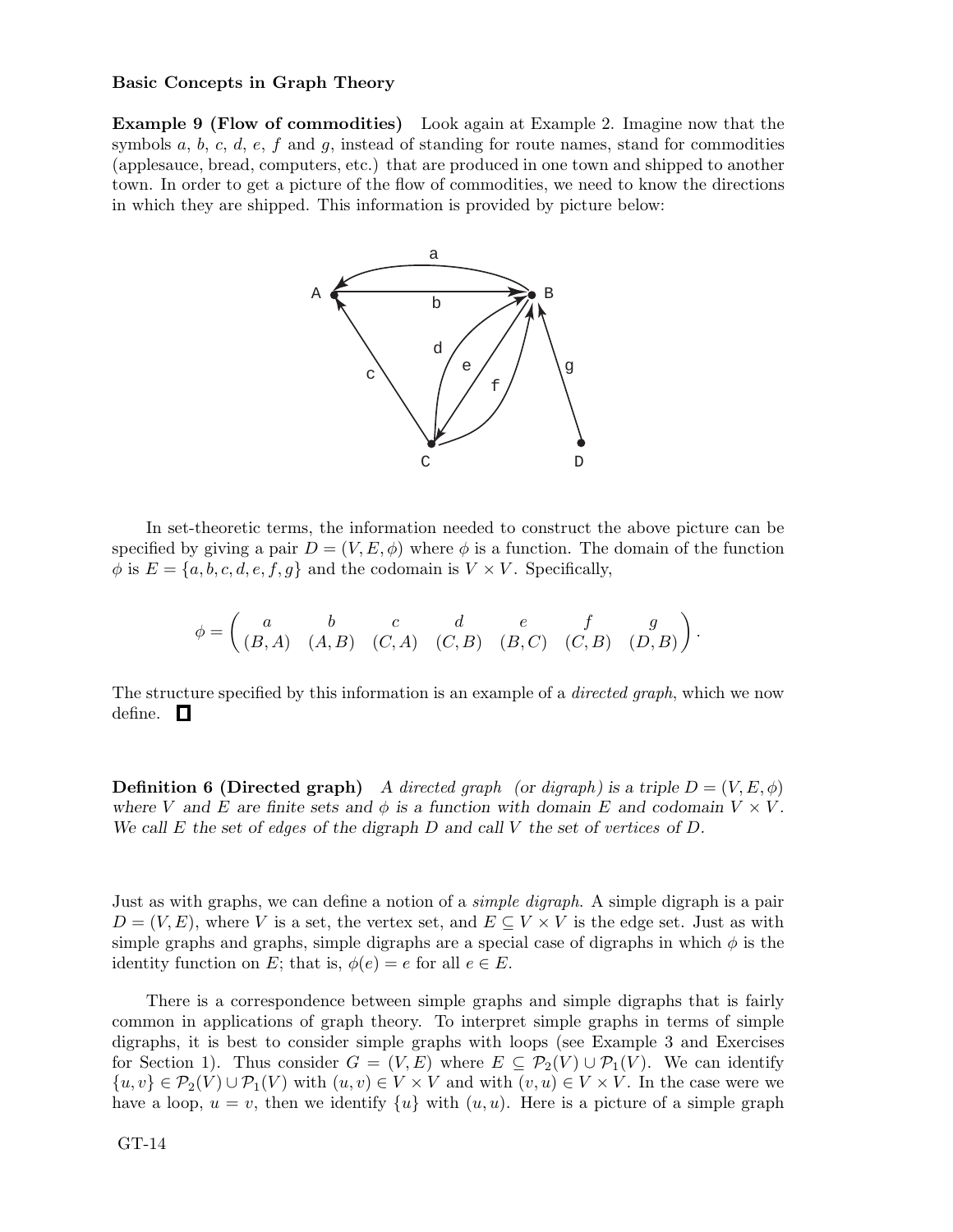and its corresponding digraph:



Each, edge that is not a loop in the simple graph is replaced by two edges "in opposite directions" in the corresponding simple digraph. A loop is replaced by a directed loop (e.g.,  ${A}$  is replaced by  $(A, A)$ .

Simple digraphs appear in mathematics under another important guise: binary relations. A binary relation on a set V is simply a subset of  $V \times V$ . Often the name of the relation and the subset are the same. Thus we speak of the binary relation  $E \subseteq V \times V$ . If you have absorbed all the terminology, you should be able to see immediately that  $(V, E)$ is a simple digraph and that any simple digraph  $(V', E')$  corresponds to a binary relation  $E' \subseteq V' \times V'.$ 

Recall that a binary relation R is called *symmetric* if  $(u, v) \in R$  implies  $(v, u) \in R$ . Thus simple graphs with loops correspond to symmetric binary relations.

An equivalence relation on a set S is a particular type of binary relation  $R \subseteq S \times S$ . For an equivalence relation, we have  $(x, y) \in R$  if and only if x and y are equivalent (i.e., belong to the same equivalence class or block). Note that this is a symmetric relationship, so we may regard the associated simple digraph as a simple graph. Which simple graphs (with loops allowed) correspond to equivalence relations? As an example, take  $S = 7$  and take the equivalence class partition to be  $\{\{1, 2, 3, 4\}, \{5, 6, 7\}\}\.$  Since everything in each block is related to everything else, there are  $\binom{4}{3}$  $\binom{4}{2}$  = 6 non-loops and  $\binom{4}{1}$  $\binom{4}{1} = 4$  loops associated with the block  $\{1, 2, 3, 4\}$  for a total of ten edges. With the block  $\{5, 6, 7\}$  there are three loops and three non-loops for a total of six edges Here is the graph of this equivalence relation:



A complete simple graph  $G=(V,E)$  with loops is a graph with every possible edge. That is,  $E = \mathcal{P}_2(V) \cup \mathcal{P}_1(V)$ . In the above graph, each block of the equivalence relation is replaced by the complete simple graph with loops on that block. This is the general rule.

A basic method for studying graphs and digraphs is to study substructures of these objects and their properties. One of the most important of these substructures is called a path.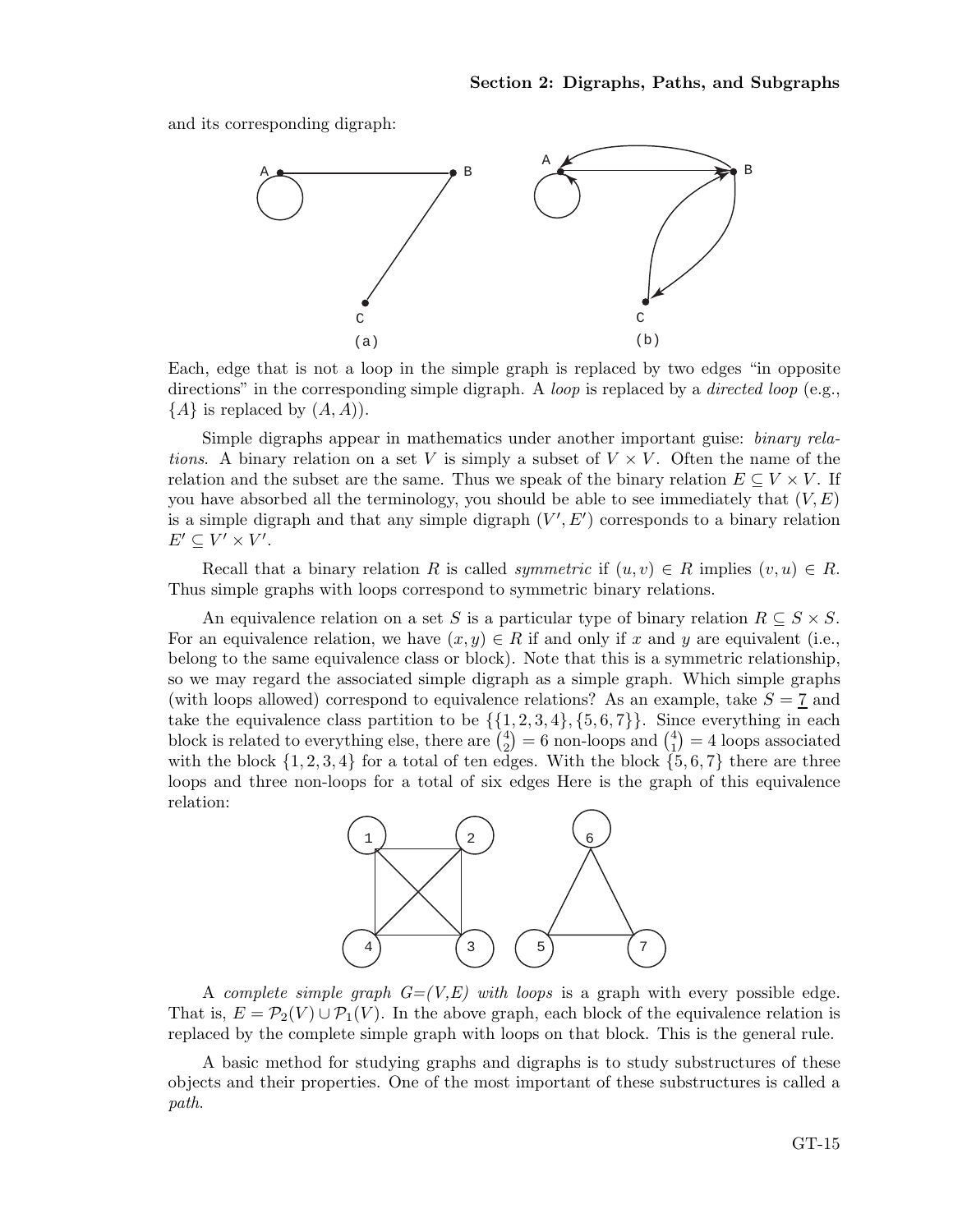### **Definition 7 (Path, trail, walk and vertex sequence)** Let  $G = (V, E, \phi)$  be a graph.

Let  $e_1, e_2, \ldots, e_{n-1}$  be a sequence of elements of E (edges of G) for which there is a sequence  $a_1, a_2, \ldots, a_n$  of distinct elements of V (vertices of G) such that  $\phi(e_i) = \{a_i, a_{i+1}\}\$ for  $i = 1, 2, \ldots, n - 1$ . The sequence of edges  $e_1, e_2, \ldots, e_{n-1}$  is called a path in G. The sequence of vertices  $a_1, a_2, \ldots, a_n$  is called the vertex sequence of the path. (Note that since the vertices are distinct, so are the edges.)

If we require that  $e_1, \ldots, e_{n-1}$  be distinct, but not that  $a_1, \ldots, a_n$  be distinct, the sequence of edges is called a trail.

If we do not even require that the edges be distinct, it is called a walk.

If  $G = (V, E, \phi)$  is a directed graph, then  $\phi(e_i) = \{a_i, a_{i+1}\}\$ is replaced by  $\phi(e_i) =$  $(a_i, a_{i+1})$  in the above definition to obtain a directed path, trail, and walk respectively.

Note that the definition of a path requires that it not intersect itself (i.e., have repeated vertices), while a trail may intersect itself. Although a trail may intersect itself, it may not have repeated edges, but a walk may. If  $P = (e_1, \ldots, e_{n-1})$  is a path in  $G = (V, E, \phi)$  with vertex sequence  $a_1, \ldots, a_n$  then we say that P is a path from  $a_1$  to  $a_n$ . Similarly for a trail or a walk.

In the graph of Example 2, the sequence c, d, g is a path with vertex sequence  $A, C, B, D$ . If the graph is of the form  $G = (V, E)$  with  $E \subseteq \mathcal{P}_2(V)$ , then the vertex sequence alone specifies the sequence of edges and hence the path. Thus, Example 1, the vertex sequence MN, SM, SE, TM specifies the path {MN, SM}, {SM, SE}, {SE, TM}. Similarly for digraphs. Consider the graph of Example 9. The edge sequence  $P = (q, e, c)$  is a directed path with vertex sequence  $(D, B, C, A)$ . The edge sequence  $P = (g, e, c, b, a)$  is a directed trail, but not a directed path. The edge sequence  $P = (d, e, d)$  is a directed walk, but not a directed trail.

Note that every path is a trail and every trail is a walk, but not conversely. However, we can show that, if there is a walk between two vertices, then there is a path. This rather obvious result can be useful in proving theorems, so we state it as a theorem.

**Theorem 2 (Walk implies path)** Suppose  $u \neq v$  are vertices in the graph  $G = (V, E, \phi)$ . The following are equivalent:

- (a) There is a walk from  $u$  to  $v$ .
- (b) There is a trail from  $u$  to  $v$ .
- (c) There is a path from u to v.

Furthermore, given a walk from  $u$  to  $v$ , there is a path from  $u$  to  $v$  all of whose edges are in the walk.

**Proof:** Since every path is a trail, (c) implies (b). Since every trail is a walk, (b) implies (a). Thus it suffices to prove that (a) implies (c). Let  $e_1, e_2, \ldots, e_k$  be a walk from u to v. We use induction on n, the number of repeated vertices in a walk. If the walk has no repeated vertices, it is a path. This starts the induction at  $n = 0$ . Suppose  $n > 0$ . Let r be a repeated vertex. Suppose it first appears in edge  $e_i$  and last appears in edge  $e_i$ .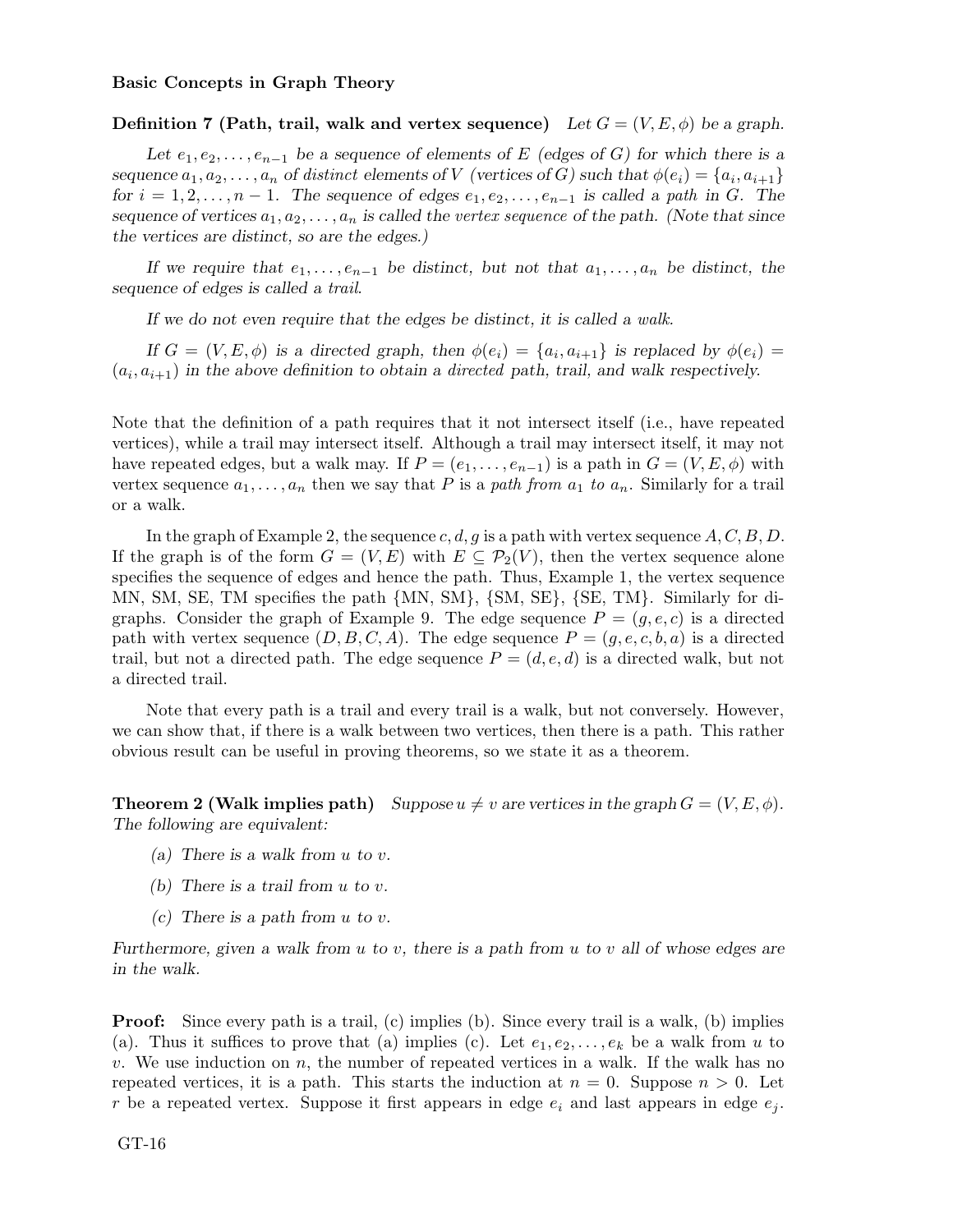### Section 2: Digraphs, Paths, and Subgraphs

If  $r = u$ , then  $e_j, \ldots, e_k$  is a walk from u to v in which r is not a repeated vertex. If  $r = v$ , then  $e_1, \ldots, e_i$  is a walk from u to v in which r is not a repeated vertex. Otherwise,  $e_1, \ldots, e_i, e_j, \ldots, e_k$  is a walk from u to v in which r is not a repeated vertex. Hence there are less than n repeated vertices in this walk from  $u$  to  $v$  and so there is a path by induction. Since we constructed the path by removing edges from the walk, the last statement in the theorem follows.  $\Box$ 

Note that the theorem and proof are valid if graph is replaced by digraph and walk, trail, and path are replaced by directed walk, trail, and path.

Another basic notion is that of a subgraph of  $G = (V, E, \phi)$ , which we will soon define. First we need some terminology about functions. By a restriction  $\phi'$  of  $\phi$  to  $E' \subseteq E$ , we mean the function  $\phi'$  with domain E' and satisfying  $\phi'(x) = \phi(x)$  for all  $x \in E'$ . (When forming a restriction, we may change the codomain. Of course, the new codomain must contain Image( $\phi'$ ) =  $\phi(E)$ . In the following definition, the codomain of  $\phi'$  must be  $\mathcal{P}_2(V')$ since  $G'$  is required to be a graph.)

**Definition 8 (Subgraph)** Let  $G = (V, E, \phi)$  be a graph. A graph  $G' = (V', E', \phi')$  is a subgraph of G if  $V' \subseteq V$ ,  $E' \subseteq E$ , and  $\phi'$  is the restriction of  $\phi$  to  $E'$ .

As we have noted, the fact that G' is itself a graph means that  $\phi(x) \in \mathcal{P}_2(V')$  for each  $x \in E'$  and, in fact, the codomain of  $\phi'$  must be  $\mathcal{P}_2(V')$ . If G is a graph with loops, the codomain of  $\phi'$  must be  $\mathcal{P}_2(V') \cup \mathcal{P}_1(V')$ . This definition works equally well if G is a digraph. In that case, the codomain of  $\phi'$  must be  $V \times V$ .

**Example 10 (Subgraph — key information)** For the graph  $G = (V, E, \phi)$  below, let  $G' = (V', E', \phi')$  be defined by  $V' = \{A, B, C\}$ ,  $E' = \{a, b, c, f\}$ , and by  $\phi'$  being the restriction of  $\phi$  to E' with codomain  $\mathcal{P}_2(V')$ . Notice that  $\phi'$  is determined completely from knowing  $V'$ ,  $E'$  and  $\phi$ . Thus, to specify a subgraph  $G'$ , the key information is  $V'$  and  $E'$ .

As another example from the same graph, we let  $V' = V$  and  $E' = \{a, b, c, f\}$ . In this case, the vertex  $D$  is not a member of any edge of the subgraph. Such a vertex is called an isolated vertex of G′ . (See also Exercises for Section 1.)

One way of specifying a subgraph is to give a set of edges  $E' \subseteq E$  and take V' to be the set of all vertices on some edge of E'. In other words, V' is the union of the sets  $\phi(x)$ over all  $x \in E'$ . Such a subgraph is called the *subgraph induced by the edge set* E' or the edge induced subgraph of  $E'$ . The first subgraph of this example is the subgraph induced by  $E' = \{a, b, c, f\}.$ 

Likewise, given a set  $V' \subseteq V$ , we can take E' to be the set of all edges  $x \in E$  such that  $\phi(x) \subseteq V'$ . The resulting subgraph is called the *subgraph induced by* V' or the vertex induced subgraph of V'. Referring to the picture again, the edges of the subgraph induced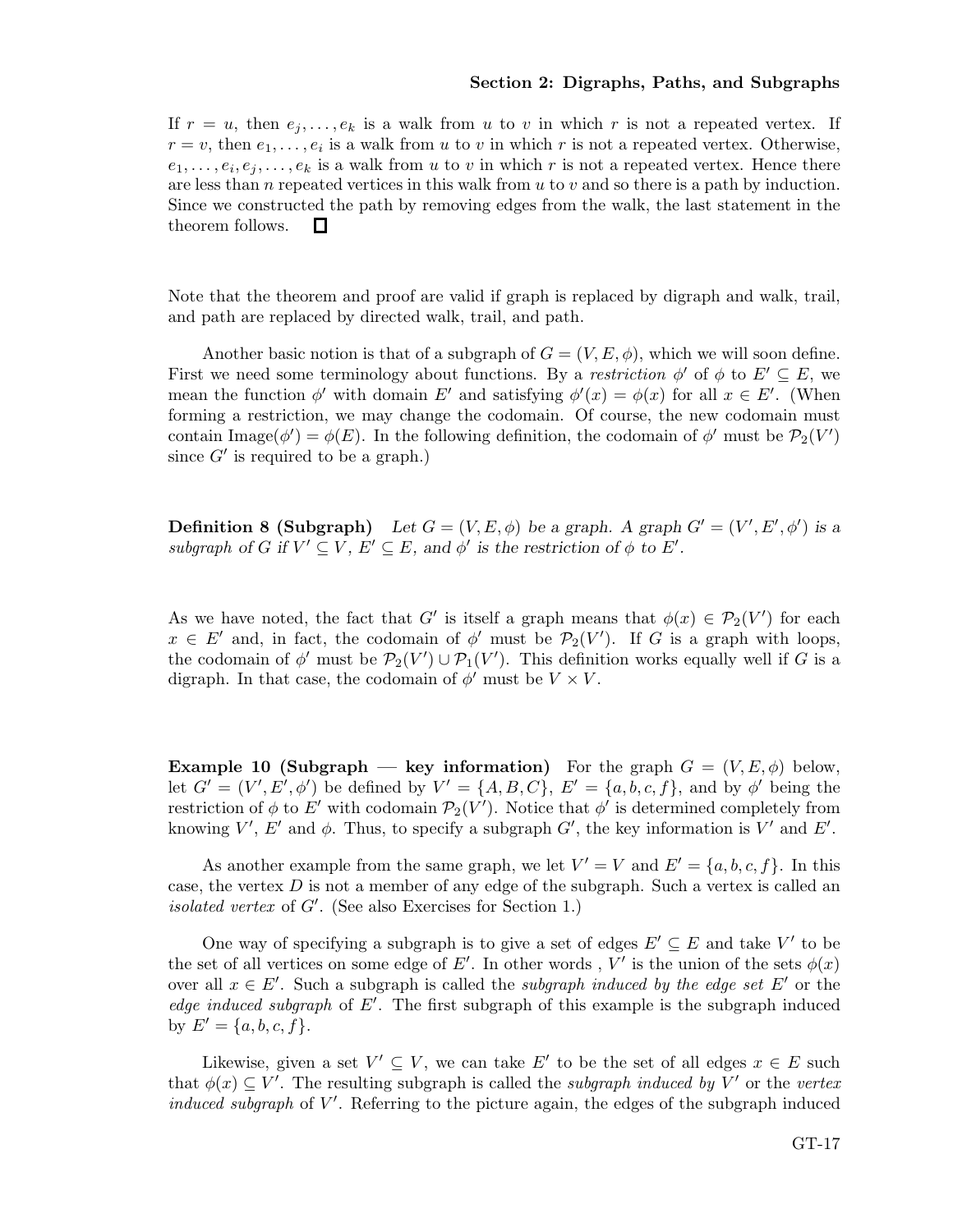by  $V' = \{C, B\}$ , are  $E' = \{d, e, f\}$ .



Look again at the above graph. In particular, consider the path  $c, a$  with vertex sequence C, A, B. Notice that the edge d has  $\phi(d) = \{C, B\}$ . The subgraph  $G' = (V', E', \phi')$ , where  $V' = \{C, A, B\}$  and  $E' = \{c, a, d\}$  is called a *cycle* of G. In general, whenever there is a path in G, say  $e_1, \ldots, e_{n-1}$  with vertex sequence  $a_1, \ldots, a_n$ , and an edge x with  $\phi(x) = \{a_1, a_n\}$ , then the subgraph induced by the edges  $e_1, \ldots, e_{n-1}, x$  is called a *cycle* of G. Parallel edges like a and b in the preceding figure induce a cycle. A loop also induces a cycle.  $\Box$ 

The formal definition of a cycle is:

**Definition 9 (Circuit and Cycle)** Let  $G = (V, E, \phi)$  be a graph and let  $e_1, \ldots, e_n$  be a trail with vertex sequence  $a_1, \ldots, a_n, a_1$ . (It returns to its starting point.) The subgraph  $G'$  of G induced by the set of edges  $\{e_1, \ldots, e_n\}$  is called a circuit of G. The length of the circuit is n.

- If the only repeated vertices on the trail are  $a_1$  (the start and end), then the circuit is called a simple circuit or cycle.
- If "trail" is replaced by directed trail, we obtain a directed circuit and a directed cycle.

In our definitions, a path is a *sequence* of edges but a cycle is a *subgraph* of G. In actual practice, people often think of a cycle as a path, except that it starts and ends at the same vertex. This sloppiness rarely causes trouble, but can lead to problems in formal proofs. Cycles are closely related to the existence of multiple paths between vertices:

**Theorem 3 (Cycles and multiple paths)** Two vertices  $u \neq v$  are on a cycle of G if and only if there are at least two paths from u to v that have no vertices in common except the endpoints u and v.

**Proof:** Suppose u and v are on a cycle. Follow the cycle from u to v to obtain one path. Then follow the cycle from  $v$  to  $u$  to obtain another. Since a cycle has no repeated vertices, the only vertices that lie in both paths are u and v. On the other hand, a path from u to v followed by a path from v to u is a cycle if the paths have no vertices in common other than u and v.  $\Box$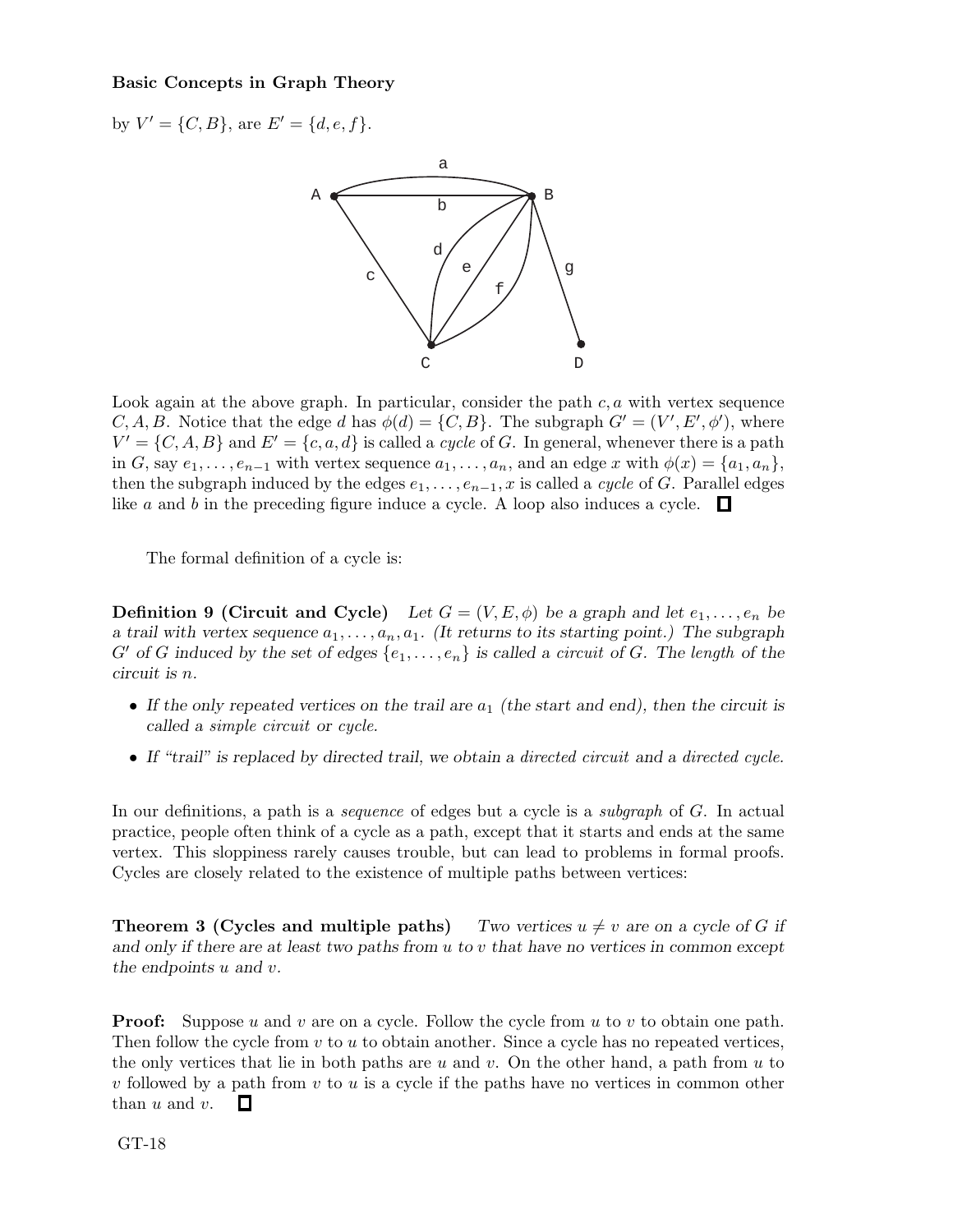### Section 2: Digraphs, Paths, and Subgraphs

One important feature of a graph is whether or not any pair of vertices can be connected by a path. You can probably imagine, without much difficulty, applications of graph theory where this sort of "connectivity" is important. Not the least of such examples would be communication networks. Here is a formal definition of connected graphs.

**Definition 10 (Connected graph)** Let  $G = (V, E, \phi)$  be a graph. If for any two distinct elements u and v of V there is a path P from u to v then G is a connected graph. If  $|V| = 1$ , then G is connected.

We make two observations about the definition.

- Because of Theorem 2, we can replace "path" in the definition by "walk" or "trail" if we wish. (This observation is used in the next example.)
- The last sentence in the definition is not really needed. To see this, suppose  $|V| = 1$ . Now G is connected if, for any two *distinct* elements u and v of V there is a path from  $u$  to  $v$ . This is trivially satisfied since we cannot find two distinct elements in the one element set  $V$ .

The graph of Example 1 has two distinct "pieces." It is not a connected graph. There is, for example, no path from  $u = TM$  to  $v = CS$ . Note that one piece of this graph consists of the vertex induced subgraph of the vertex set  $\{CS, EN, SH, RL\}$  and the other piece consists of the vertex induced subgraph of  $\{TM, SE, MN, SM\}$ . These pieces are called connected components of the graph. This is the case in general for a graph  $G = (V, E, \phi)$ : The vertex set is partitioned into subsets  $V_1, V_2, \ldots, V_m$  such that if u and v are in the same subset then there is a path from  $u$  to  $v$  and if they are in different subsets there is no such path. The subgraphs  $G_1 = (V_1, E_1, \phi_1), \ldots, G_m = (V_m, E_m, \phi_m)$  induced by the sets  $V_1, \ldots, V_m$  are called the *connected components* of G. Every edge of G appears in one of the connected components. To see this, suppose that  $\{u, v\}$  is an edge and note that the edge is a path from u to v and so u and v are in the same induced subgraph,  $G_i$ . By the definition of induced subgraph,  $\{u, v\}$  is in  $G_i$ .

Example 11 (Connected components as an equivalence relation) You may have noticed that the "definition" that we have given of connected components is a bit sloppy: We need to know that the partitioning into such subsets can actually occur. To see that this is not trivially obvious, define two integers to be "connected" if they have a common factor. Thus 2 and 6 are connected and 3 and 6 are connected, but 2 and 3 are not connected and so we cannot partition the set  $V = \{2, 3, 6\}$  into "connected components". We must use some property of the definition of graphs and paths to show that the partitioning of vertices is possible. One way to do this is to construct an equivalence relation.

For  $u, v \in V$ , write  $u \sim v$  if and only if either  $u = v$  or there is a walk from u to v. It is clear that  $\sim$  is reflexive and symmetric. We now prove that it is transitive. Let  $u \sim v \sim w$ . The walk from u to v followed by the walk from v to w is a walk from u to w. This completes the proof that  $u \sim v$  is an equivalence relation. The relation partitions V into subsets  $V_1, \ldots, V_m$ . By Theorem 2, the vertex induced subgraphs of the  $V_i$  satisfy Definition 10. П

When talking about connectivity, graphs and digraphs are different. In a digraph, the fact that there is a directed walk from  $u$  to  $v$  does not, in general, imply that there is a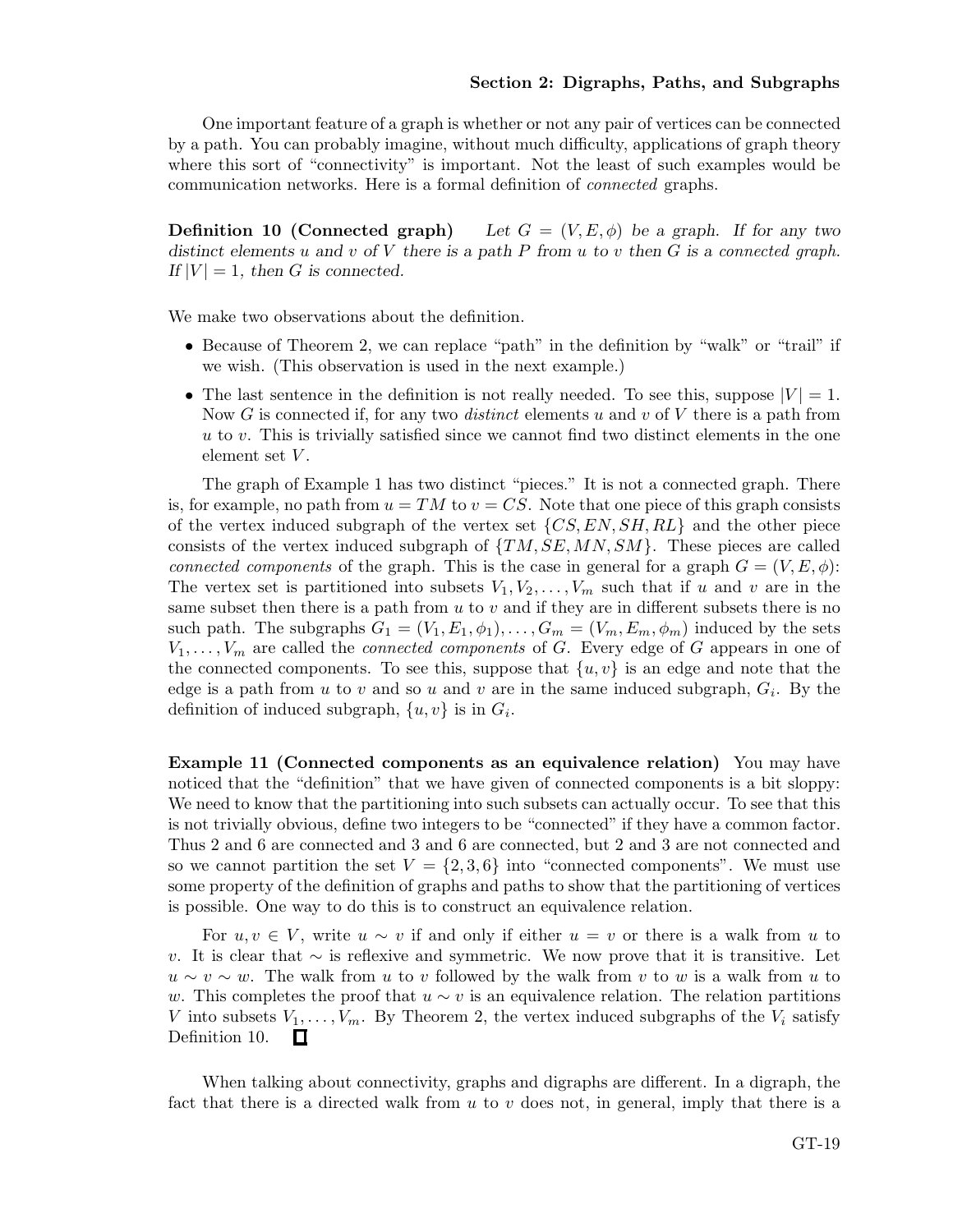directed walk from  $v$  to  $u$ . Thus, the "directed walk relation", unlike the "walk relation" is not symmetric. This complicates the theory of connectivity for digraphs.

Example 12 (Eulerian graphs) We are going to describe a process for constructing a graph  $G = (V, E, \phi)$  (with loops allowed). Start with  $V = \{v_1\}$  consisting of a single vertex and with  $E = \emptyset$ . Add an edge  $e_1$ , with  $\phi(e_1) = \{v_1, v_2\}$ , to E. If  $v_1 = v_2$ , we have a graph with one vertex and one edge (a loop), else we have a graph with two vertices and one edge. Keep track of the vertices and edges in the order added. Here  $(v_1, v_2)$  is the sequence of vertices in the order added and  $(e_1)$  is the sequence of edges in order added. Suppose we continue this process to construct a sequence of vertices (not necessarily distinct) and sequence of *distinct* edges. At the point where k distinct edges have been added, if v is the last vertex added, then we add a new edge  $e_{k+1}$ , different from all previous edges, with  $\phi(e_{k+1}) = \{v, v'\}$  where either v' is a vertex already added or a new vertex. Here is a picture of this process carried out with the edges numbered in the order added



where the vertex sequence is

$$
S = (a, a, b, e, d, a, b, f, g, e, c, c, g).
$$

Such a graph is called a graph with an Eulerian trail. The edges, in the order added, are the Eulerian trail and  $S$  is the vertex sequence of the trail

By construction, if G is a graph with an *Eulerian trail*, then there is a trail in  $G$  that includes every edge in  $G$ . If there is a circuit in  $G$  that includes every edge of  $G$  then  $G$ is called an Eulerian circuit graph or graph with an Eulerian circuit. Thinking about the above example, if a graph has an Eulerian trail but no Eulerian circuit, then all vertices of the graph have even degree except the start vertex  $(a \text{ in our example with degree 5})$  and end vertex  $(g \text{ in our example with degree 3})$ . If a graph has an Eulerian circuit then all vertices have even degree. The converses in each case are also true (but take a little work to show): If G is a connected graph in which every vertex has even degree then G has an Eulerian circuit. If G is a connected graph with all vertices but two of even degree, then  $G$ has an Eulerian trail joining the two vertices of odd degree.  $\Box$ 

Here is a precise definition of Eulerian trail and circuit.

**Definition 11 (Eulerian trail, circuit)** Let  $G = (V, E, \phi)$  be a connected graph. If there is a trail with edge sequence  $(e_1, e_2, \ldots, e_k)$  in G which uses each edge in E, then  $(e_1, e_2, \ldots, e_k)$  is called an Eulerian trail. If there is a circuit  $C = (V', E', \phi')$  in G with  $E' = E$ , then C is called an Eulerian circuit.

The ideas of a directed Eulerian circuit and directed Eulerian trail for directed graphs are defined in exactly the same manner.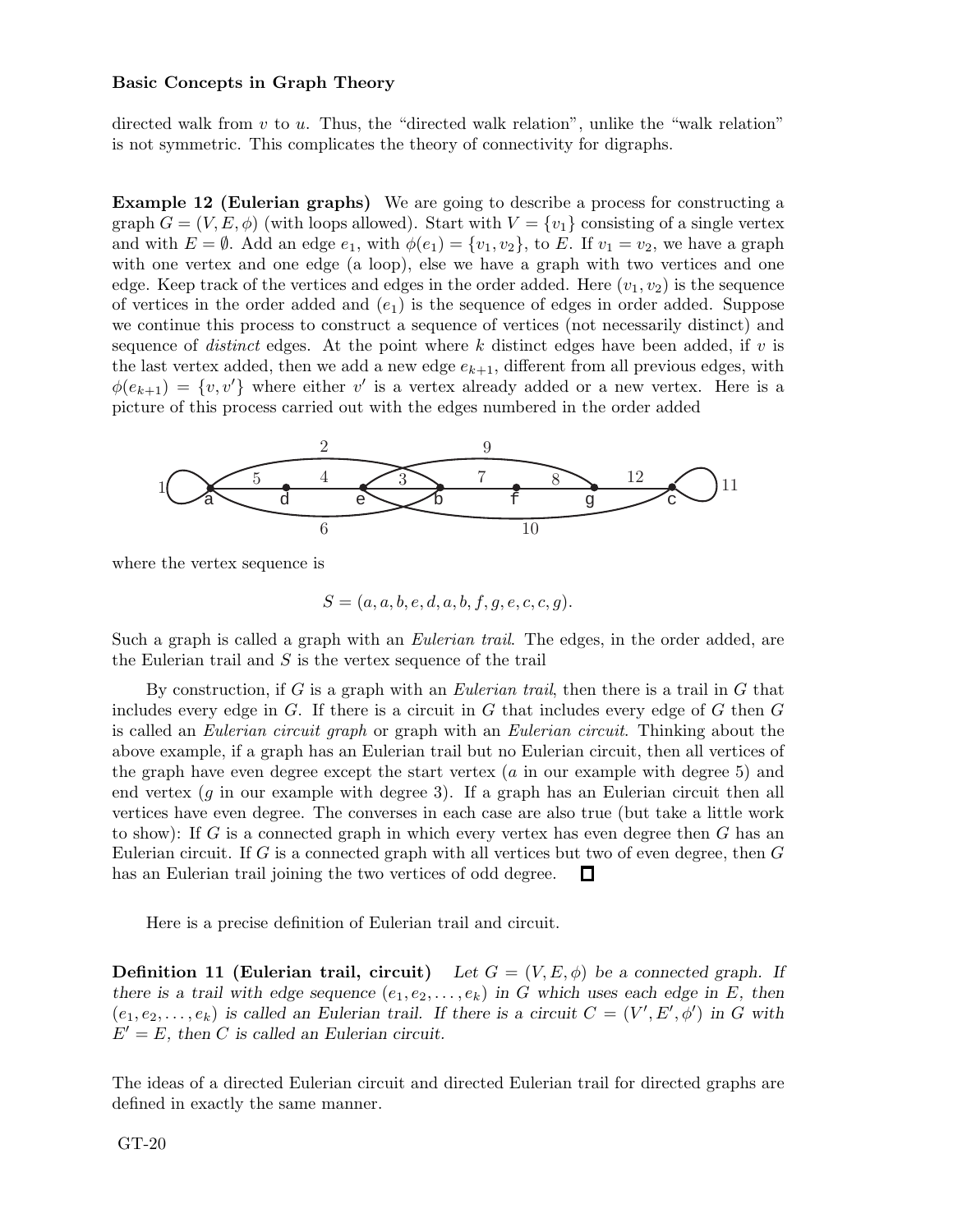### Section 2: Digraphs, Paths, and Subgraphs

An Eulerian circuit in a graph contains every edge of that graph. What about a cycle that contains every vertex but not necessarily every edge? Our next example discusses that issue.

**Example 13 (Hamiltonian cycle)** Start with a graph  $G' = (V, E', \phi')$  that is a cycle and then add additional edges, without adding any new vertices, to obtain a graph  $G =$  $(V, E, \phi)$ . As an example, consider



where the first graph  $G' = (V, E', \phi')$  is the cycle induced by the edges  $\{a, b, c, d, e, f\}$ . The second graph  $G = (V, E, \phi)$  is obtained from G' by adding edges g, h, i and j. A graph that can be constructed from such a two-step process is called a Hamiltonian graph. The cycle G′ is called a Hamiltonian cycle for G.

**Definition 12 (Hamiltonian cycle, Hamiltonian graph)** A cycle in a graph  $G =$  $(V, E, \phi)$  is a Hamiltonian cycle for G if every element of V is a vertex of the cycle. A graph  $G = (V, E, \phi)$  is Hamiltonian if it has a subgraph that is a Hamiltonian cycle for G.

Notice that an Eulerian circuit uses every edge exactly once and a Hamiltonian cycle uses every vertex exactly once. We gave a very simple characterization of when a graph has an Eulerian circuit (in terms of degrees of vertices). There is no simple characterization of when a graph has a Hamiltonian cycle. On the contrary, the issue of whether or not a graph has a Hamiltonian cycle is notoriously difficult to resolve in general.

As we already mentioned, connectivity issues in digraphs are much more difficult than in graphs. A digraph is *strongly connected* if, for every two vertices v and w there is a directed path from v to w. From any digraph  $D$ , we can construct a simple graph  $S(D)$  on the same set of vertices by letting  $\{v, w\}$  be an edge of  $S(D)$  if and only if at least one of  $(u, v)$  and  $(v, u)$  is an edge of D. You should be able to show that if D is strongly connected then  $S(D)$  is connected. The converse is false. As an example, take  $D = (V, E)$  to be the simple digraph where  $V = \{1, 2\}$  and  $E = \{(1, 2)\}\$ . There is no directed path from 2 to 1, but clearly  $S(D) = (V, \{\{1,2\}\})$  is connected.

Other issues for digraphs analogous to those for graphs work out pretty well, but are more technical. An example is the notion of degree for vertices. For any subset  $U$  of the vertices V of a directed graph  $D = (V, E)$ , define  $d_{\text{in}}(U)$  to be the number of edges of e of D with  $\phi(e)$  of the form  $(w, u)$  where  $u \in U$  and  $w \notin U$ . Define  $d_{\text{out}}(U)$  similarly. If  $U = \{v\}$  consists of just one vertex,  $d_{\text{in}}(U)$  is usually written simply as  $d_{\text{in}}(v)$  rather than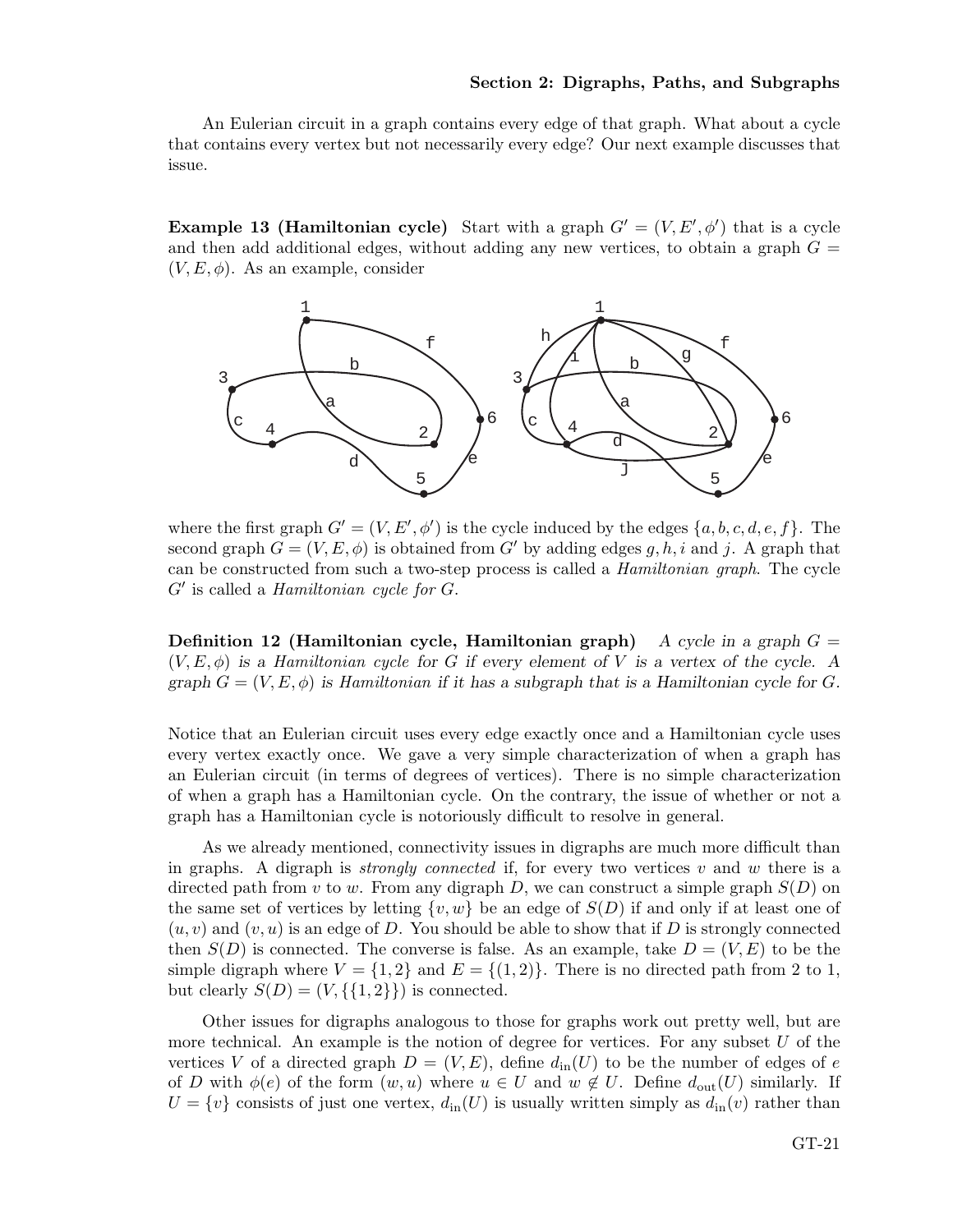the more technically correct  $d_{\text{in}}(\{v\})$ . Similarly, we write  $d_{\text{out}}(v)$ . You should compute  $d_{\text{in}}(v)$  and  $d_{\text{out}}(v)$  for the vertices v of the graph of Example 9. You should be able to show that  $\sum d_{\rm in}(v) = \sum d_{\rm out}(v) = |E|$ , where the sums range over all  $v \in V$ . See the Exercises for Section 1 for the idea.

**Example 14 (Bicomponents of graphs)** Let  $G = (V, E, \phi)$  be a graph. For  $e, f \in E$ write  $e \sim f$  if either  $e = f$  or there is a cycle of G that contains both e and f. We claim that this is an equivalence relation. The reflexive and symmetric parts are easy. Suppose that  $e \sim f \sim g$ . If  $e = g$ , then  $e \sim g$ , so suppose that  $e \neq g$ . Let  $\phi(e) = \{v_1, v_2\}$ . Let  $C(e, f)$  be the cycle containing e and f and  $C(f, g)$  the cycle containing f and g. In  $C(e, f)$ there is a path  $P_1$  from  $v_1$  to  $v_2$  that does not contain e. Let x and  $y \neq x$  be the first and last vertices on  $P_1$  that lie on the cycle containing f and g. We know that there must be such points because the edge f is on  $P_1$ . Let  $P_2$  be the path in  $C(e, f)$  from y to x containing e. In  $C(f, g)$  there is a path  $P_3$  from x to y containing g. We claim that  $P_2$ followed by  $P_3$  defines a cycle containing e and g.

Some examples may help. Consider a graph that consists of two disjoint cycles that are joined by an edge. There are three bicomponents — each cycle and the edge joining them. Now consider three cycles that are disjoint except for one vertex that belongs to all three of them. Again there are three bicomponents — each of the cycles.

Since  $\sim$  is an equivalence relation on the edges of G, it partitions them. If the partition has only one block, then we say that  $G$  is a *biconnected graph*. If  $E'$  is a block in the partition, the subgraph of  $G$  induced by  $E'$  is called a *bicomponent* of  $G$ . Note that the bicomponents of G are not necessarily disjoint: Bicomponents may have vertices in common (but never edges). There are four bicomponents in the following graph. Two are the cycles, one is the edge  $\{C, O\}$ , and the fourth consists of all of the rest of the edges.



## $\Box$

## Exercises for Section 2

- **2.1.** A graph  $G = (V, E)$  is called *bipartite* if V can be partitioned into two sets C and  $S$  such that each edge has one vertex in  $C$  and one vertex in  $S$ . As a specific example, let  $C$  be the set of courses at the university and  $S$  the set of students. Let  $V = C \cup S$  and let  $\{s, c\} \in E$  if and only if student s is enrolled in course c.
	- (a) Prove that  $G = (V, E)$  is a simple graph.
	- (b) Prove that every cycle of G has an even number of edges.
- 2.2. In each of the following graphs, find the longest trail (most edges) and longest circuit. If the graph has an Eulerian circuit or trail, say so.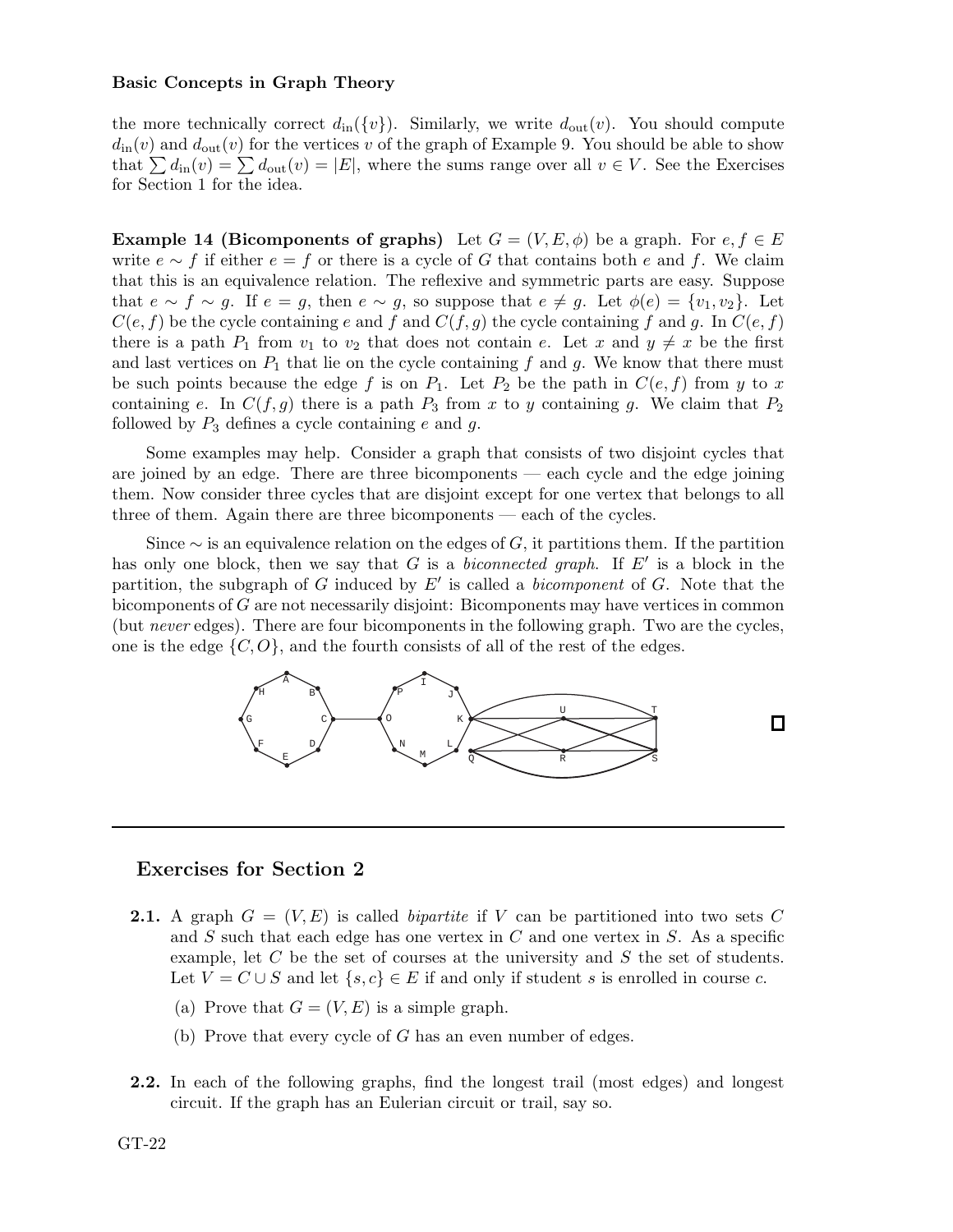

**2.3.** For each of the following graphs  $G = (V, E, \phi)$ , find a cycle in G of maximum length. State whether or not the graph is Hamiltonian.



**2.4.** We are interested in the number of simple digraphs with  $V = \underline{n}$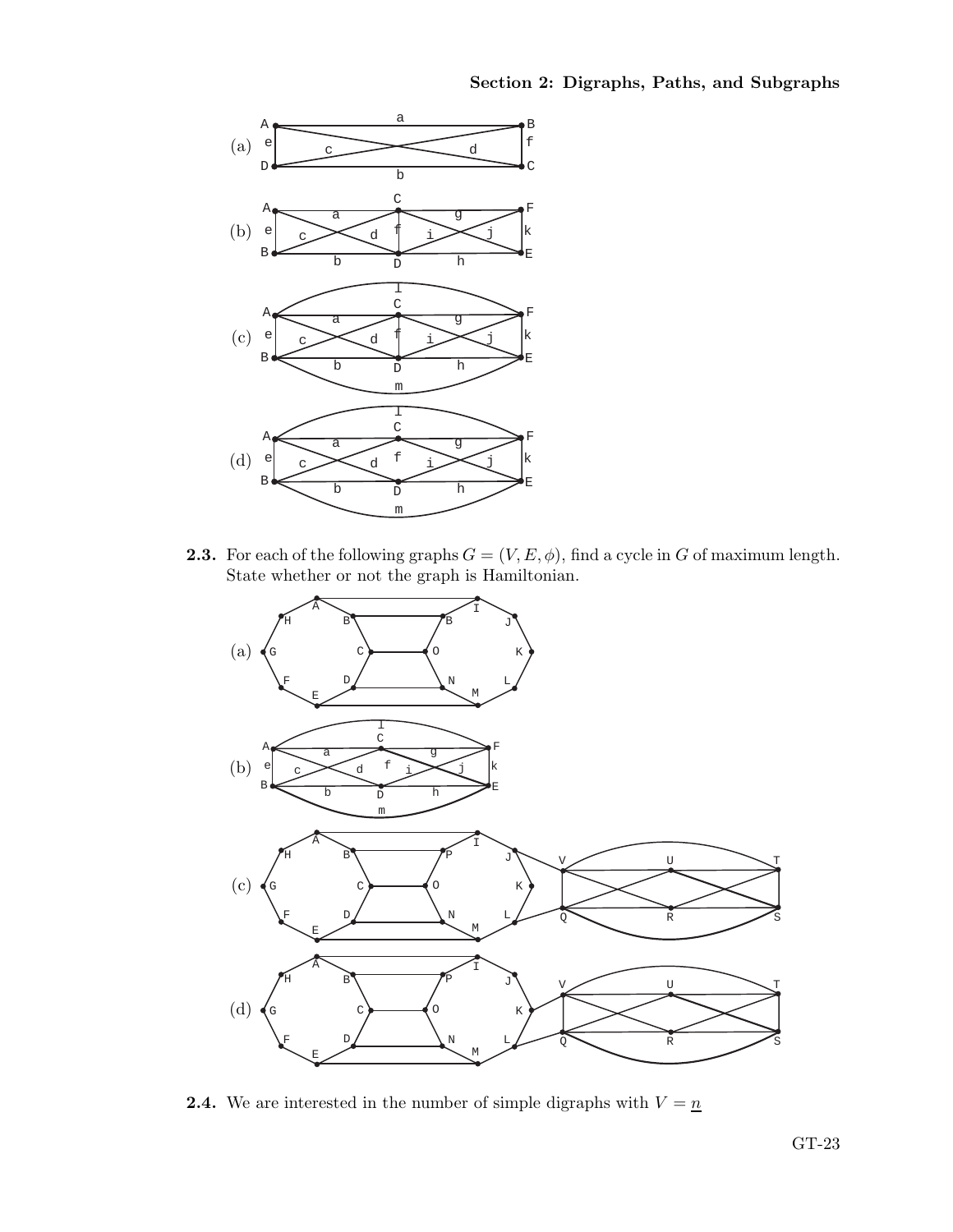- (a) Find the number of them.
- (b) Find the number of them with no loops.
- (c) In both cases, find the number of them with exactly q edges.
- **2.5.** An oriented simple graph is a simple graph which has been converted to a digraph by assigning an orientation to each edge. The orientation of  $\{u, v\}$  can be thought of as a mapping of it to either  $(u, v)$  or  $(v, u)$ .
	- (a) Give an example of a simple digraph that has no loops but is not an oriented simple graph
	- (b) Find the number of oriented simple digraphs.
	- (c) Find the number of them with exactly  $q$  edges.
- **2.6.** A binary relation  $R$  on  $S$  is an *order relation* if it is reflexive, antisymmetric, and transitive. R is antisymmetric if for all  $(x, y) \in R$  with  $x \neq y$ ,  $(y, x) \notin R$ . Given an order relation R, the covering relation H of R consists of all  $(x, z) \in R$ ,  $x \neq z$ , such that there is no y, distinct from both x and z, such that  $(x, y) \in R$  and  $(y, z) \in R$ . A pictorial representation of the covering relation as a directed graph is called a "Hasse diagram" of  $H$ .
	- (a) Show that the divides relation on

 $S = \{2, 3, 4, 5, 6, 7, 8, 9, 10, 11, 12, 13, 14, 15, 16\}$ 

is an order relation. By definition,  $(x, y)$  is in the divides relation on S is x is a factor of y. Thus,  $(4, 12)$  is in the divides relation.  $x|y$  is the standard notation for  $x$  is a factor of  $y$ .

(b) Find and draw a picture of the directed graph of the covering relation of the divides relation.

*Hint*: You must find all pairs  $(x, z) \in S \times S$  such that  $x|z$  but there does not exist any  $y, x < y < z$ , such that  $x|y$  and  $y|z$ .

## Section 3: Trees

Trees play an important role in a variety of algorithms. We have used decision trees to enhance our understanding of recursion. In this section, we define trees precisely and look at some of their properties.

**Definition 13 (Tree)** If G is a connected graph without any cycles then G is called a tree. (If  $|V| = 1$ , then G is connected and hence is a tree.) A tree is also called a free tree.

The graph of Example 2 is connected but is not a tree. It has many cycles, including  $({A, B, C}, {a, e, c})$ . The subgraph of this graph induced by the edges  ${a, e, g}$  is a tree. If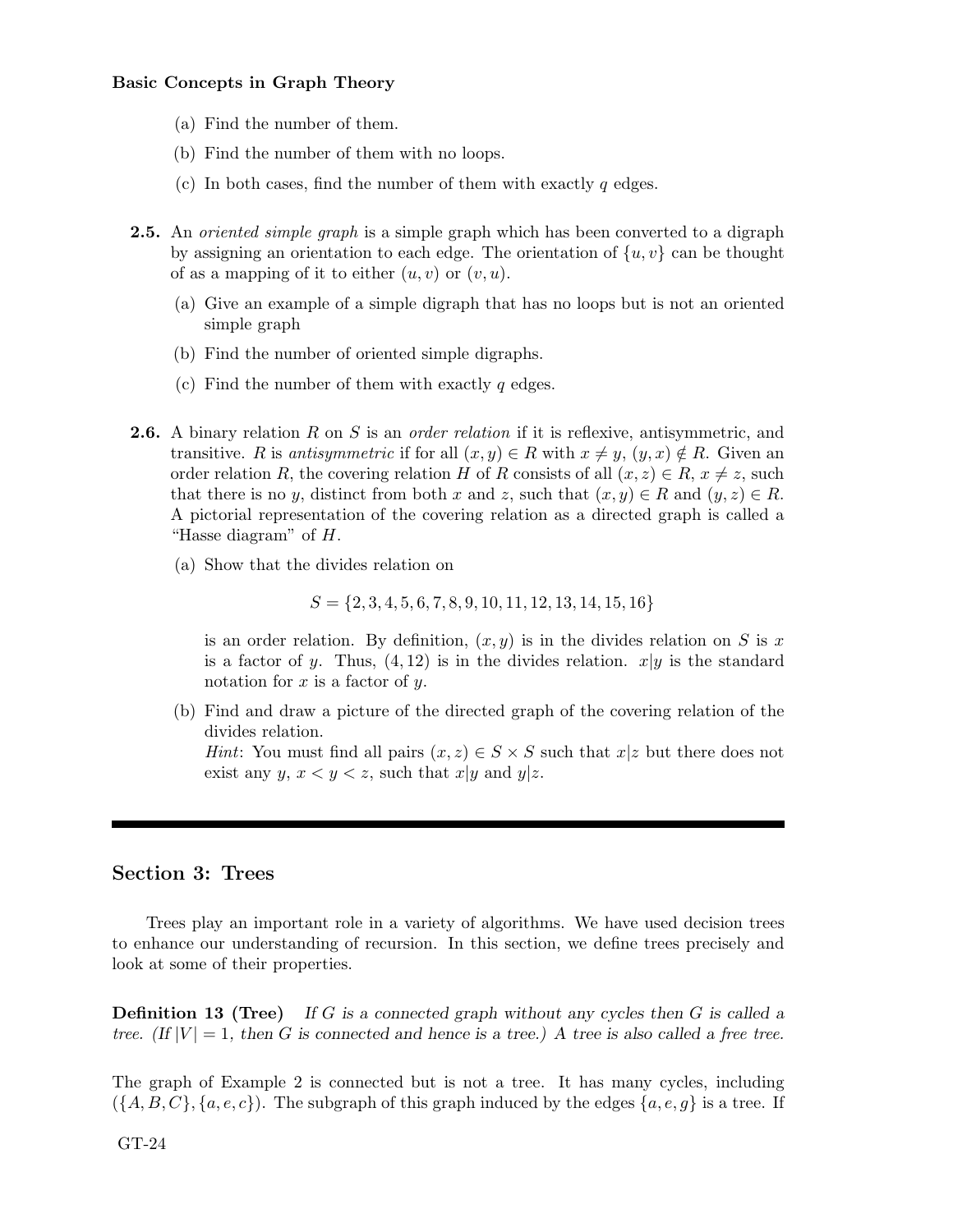G is a tree, then  $\phi$  is an injection since if  $e_1 \neq e_2$  and  $\phi(e_1) = \phi(e_2)$ , then  $\{e_1, e_2\}$  induces a cycle. In other words, any graph with parallel edges is not as tree. Likewise, a loop is a cycle, so a tree has no loops. Thus, we can think of a tree as a simple graph when we are not interested in names of the edges.

Since the notion of a tree is so important, it will be useful to have some equivalent definitions of a tree. We state them as a theorem

**Theorem 4 (Alternative definitions of a tree)** If G is a connected graph, the following are equivalent.

- $(a)$  G is a tree.
- (b) G has no cycles.
- (c) For every pair of vertices  $u \neq v$  in G, there is exactly one path from u to v.
- (d) Removing any edge from G gives a graph which is not connected.
- (e) The number of vertices of  $G$  is one more than the number of edges of  $G$ .

**Proof:** We are given that G is connected, thus, by the definition of a tree, (a) and (b) are equivalent.

Theorem 3 can be used to prove that (b) implies (c). We leave that as an exercise (show **not** (c) implies **not** (b)).

If  $\{u, v\}$  is an edge, it follows from (c) that the edge is the only path from u to v and so removing it disconnects the graph. Hence (c) implies (d).

We leave it as an exercise to prove that (d) implies (b) (show **not** (b) implies **not** (d)).

Thus far, we have shown (a) and (b) are equivalent, and we have shown that (b) implies  $(c)$  implies  $(d)$  implies  $(b)$ , so  $(a)$ ,  $(b)$ ,  $(c)$ , and  $(d)$  are all equivalent. All that remains is to include (e) in this equivalence class of statements. Do do this, all we have to do is show that (e) implies any of the equivalent statements  $(a)$ ,  $(b)$ ,  $(c)$ , and  $(d)$  and, conversely, some one of  $(a)$ ,  $(b)$ ,  $(c)$ , and  $(d)$  implies  $(e)$ . We shall show that  $(b)$  implies  $(e)$  and that  $(e)$ implies (a).

We first show that (b) implies (e). We will use induction on the number of vertices of G. If G has one vertex, it has no edges and (e) is satisfied. Otherwise, we claim that G has a vertex u of degree 1; that is, it lies on only one edge  $\{u, w\}$ . We prove this claim shortly. Remove u and  $\{u, v\}$  to obtain a graph H with one less edge and one less vertex. Since G is connected and has no cycles, the same is true of  $H$ . By the induction hypothesis,  $H$  has one less edge than vertex. Since we got from  $G$  to  $H$  by removing one vertex and one edge, G must also have one less edge than vertex. By induction, the proof is done. It remains to prove the existence of  $u$ . Suppose no such  $u$  exists; that is, suppose that each vertex lies on at least two edges. We will derive a contradiction. Start at any vertex  $v_1$  of G leave  $v_1$ by some edge  $e_1$  to reach another vertex  $v_2$ . Leave  $v_2$  by some edge  $e_2$  different from the edge used to reach  $v_2$ . Continue with this process. Since each vertex lies on at least two edges, the process never stops. Hence we eventually repeat a vertex, say

$$
v_1, e_1, v_2, \ldots, v_k, e_k, \ldots, v_n, e_n, v_{n+1} = v_k.
$$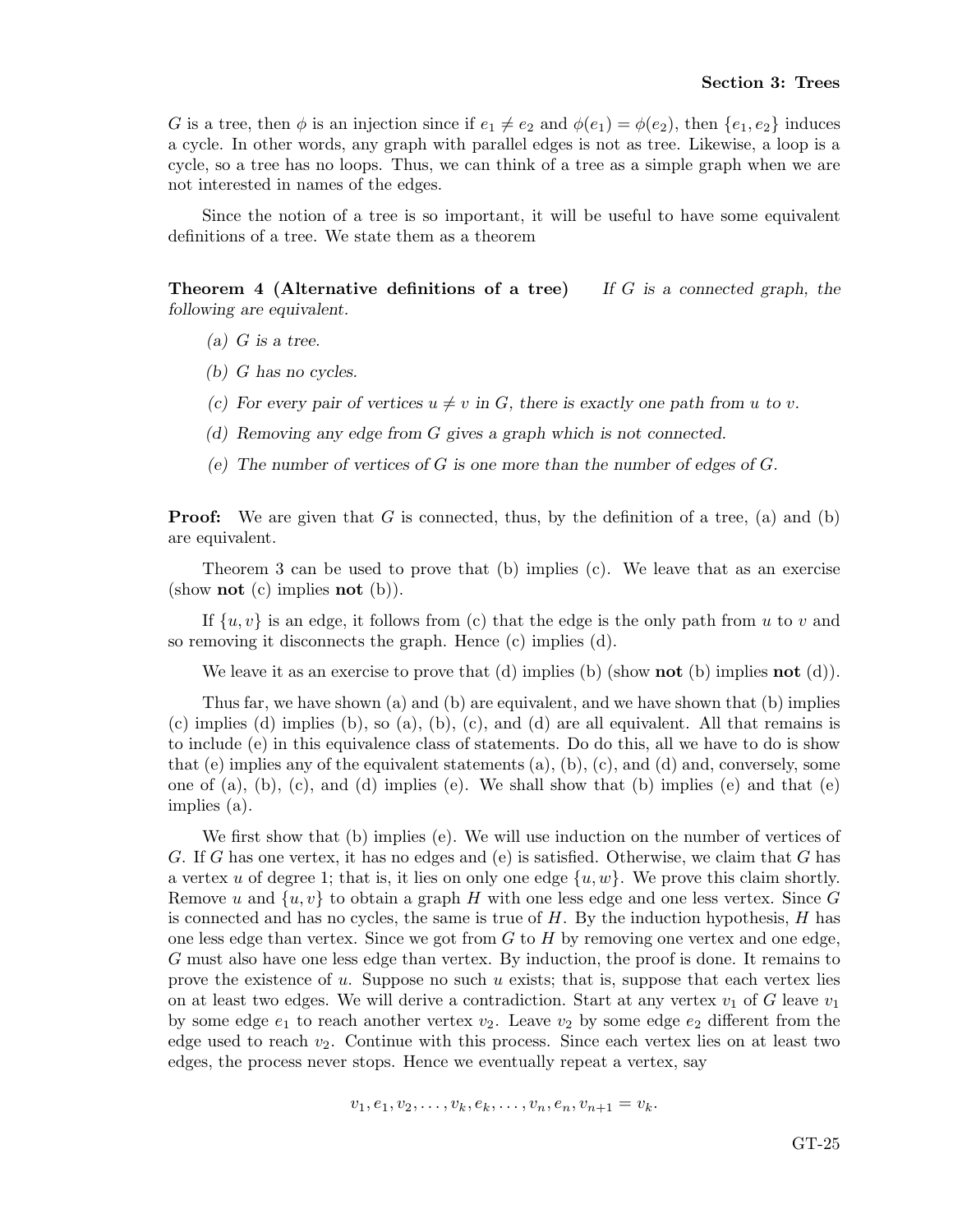The edges  $e_k, \ldots, e_n$  form a cycle, which is a contradiction.

Having shown that (b) implies (e), we now show that (e) implies (a). We use the contrapositive and show that **not** (a) implies **not** (e). Thus we assume G is not a tree. Hence, by  $(d)$  we can remove an edge from G to get a new graph which is still connected. If this is not a tree, repeat the process and keep doing so until we reach a tree  $T$ . For a tree  $T$ , we trivially satisfy (a) which implies (b) and (b) implies (e). Thus, the number of vertices is now one more than the number of edges in the graph  $T$ . Since, in going from  $G$ to  $T$ , we removed edges from  $G$  but did not remove vertices,  $G$  must have at least as many edges as vertices. This shows **not** (a) implies **not** (e) and completes the proof.  $\Box$ 

**Definition 14 (Forest)** A forest is a graph all of whose connected components are trees. In particular, a forest with one component is a tree. (Connected components were defined following Definition 10.)

**Example 15 (A relation for forests)** Suppose a forest has v vertices, e edges and c (connected) components. What values are possible for the triple of numbers  $(v, e, c)$ ? It might seem at first that almost anything is possible, but this is not so. In fact  $v - c = e$ because of Theorem 4(e). Why? Let the forest consist of trees  $T_1, \ldots, T_c$  and let the triples for  $T_i$  be  $(v_i, e_i, c_i)$ . Since a tree is connected,  $c_i = 1$ . By the theorem,  $e_i = v_i - 1$ . Since  $v = v_1 + \cdots + v_c$  and  $e = e_1 + \ldots + e_c$  we have

$$
e = (v_1 - 1) + (v_2 - 1) + \cdots + (v_c - 1) = (v_1 + \cdots + v_c) - c = v - c.
$$

Suppose a forest has  $e = 12$  and  $v = 15$ . We know immediately that it must be made up of three trees because  $c = v - e = 15 - 12$ .

Suppose we know that a graph  $G = (V, E, \phi)$  has  $v = 15$  and  $c = 3$ , what is the fewest edges it could have? For each component of  $G$ , we can remove edges one by one until we cannot remove any more without breaking the component into two components. At this point, we are left with each component a tree. Thus we are left with a forest of  $c = 3$  trees that still has  $v = 15$  vertices. By our relation  $v - c = e$ , this forest has 12 edges. Since we may have removed edges from the original graph to get to this forest, the original graph has at least 12 edges.

What is the maximum number of edges that a graph  $G = (V, E, \phi)$  with  $v = 15$  and  $c = 3$  could have? Since we allow multiple edges, a graph could have an arbitrarily large number of edges for a fixed v and  $c$  — if e is an edge with  $\phi(e) = \{u, v\}$ , add in as many edges  $e_i$  with  $\phi(e_i) = \{u, v\}$  as you wish. Hence we will have to insist that G be a simple graph.

What is the maximum number of edges that a simple graph G with  $v = 15$  and  $c = 3$ could have? This is a bit trickier. Let's start with a graph where  $c$  is not specified. The edges in a simple graph are a subset of  $\mathcal{P}_2(V)$  and since  $\mathcal{P}_2(V)$  has  $\binom{v}{2}$  $2 \choose 2$  elements, a simple graph with v vertices has at most  $\binom{v}{2}$  $_{2}^{v}$ ) edges.

Now let's return to the case when we know there must be three components in our simple graph. Suppose the number of vertices in the components are  $v_1$ ,  $v_2$  and  $v_3$ . Since there are no edges between components, we can look at each component by itself. Using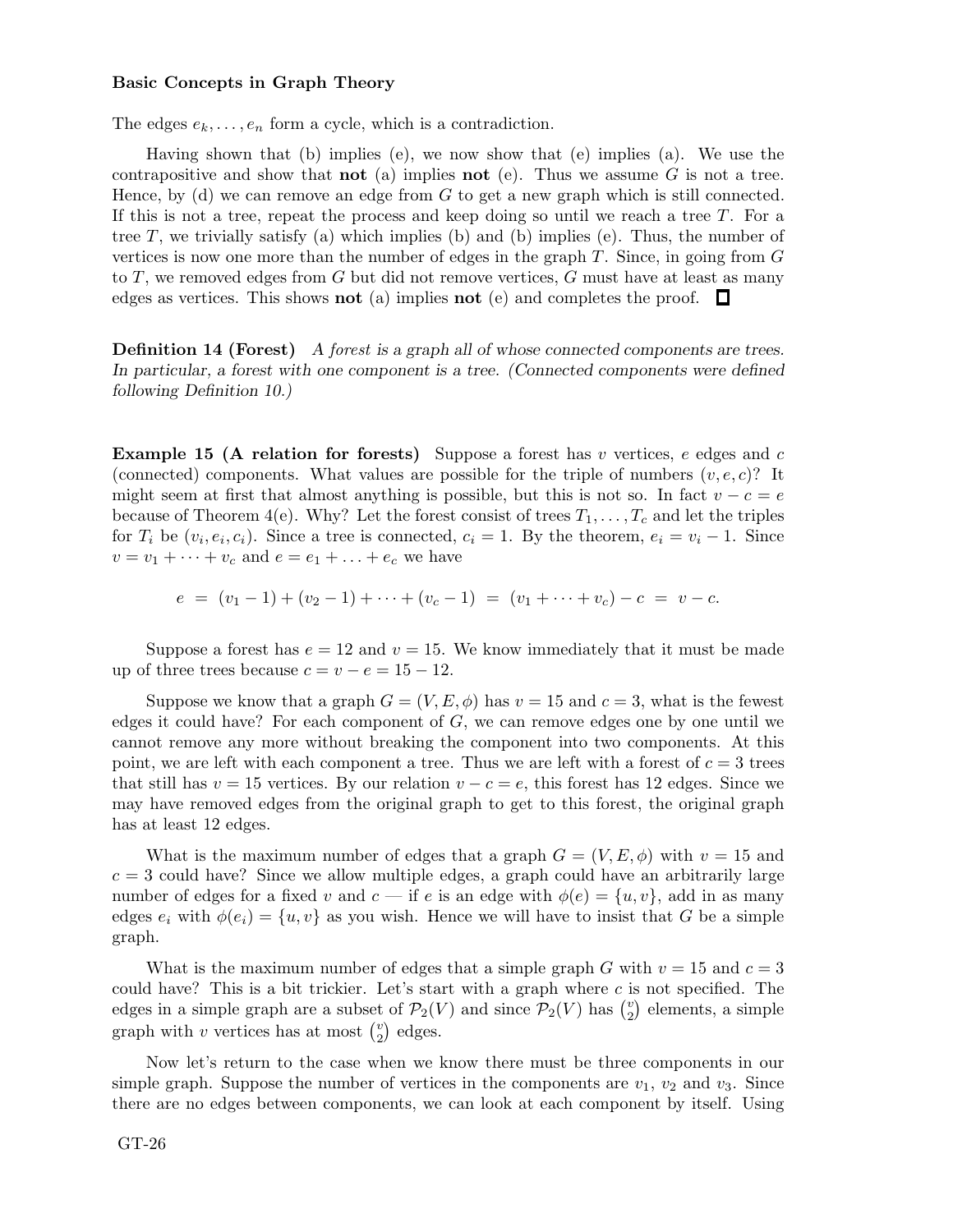the result in the previous paragraph for each component, the maximum number of possible edges is  $\binom{v_1}{2}$  $\binom{v_1}{2} + \binom{v_2}{2}$  $\binom{v_2}{2} + \binom{v_3}{2}$  $2^{23}_{2}$ ). We don't know  $v_1, v_2, v_3$ . All we know is that they are strictly positive integers that sum to v. It turns out that the maximum occurs when one of  $v_i$  is as large as possible and the others equal 1, but the proof is beyond this course. Thus the answer is  $\binom{v-2}{2}$  $\binom{-2}{2}$ , which in our case is  $\binom{13}{2}$  $\binom{13}{2}$  = 78. In general, if there were c components,  $c-1$  components would have one vertex each and the remaining component would have  $v - (c - 1) = v + 1 - c$  vertices. Hence there can be no more than  $\binom{v+1-c}{2}$  $\binom{1-c}{2}$  edges.

Reviewing what we've done, we see:

- There is no graph  $G = (V, E, \phi)$  with  $v c > e$ .
- If  $v c = e$ , the graph is a forest of c trees and any such forest will do as an example.
- If  $v c < e$ , there are many examples, none of which are forests.
- If  $v c < e$  and we have a *simple* graph, then we must have  $e \leq {v+1-c \choose 2}$  $\binom{1-c}{2}$ .

Recall that decision trees, as we have used them, have some special properties. First, they have a starting point. Second, the edges (decisions) out of each vertex are ordered. We now formalize these concepts.

**Definition 15 (Rooted graph)** A pair  $(G, v)$ , consisting of a graph  $G = (V, E, \phi)$  and a specified vertex v, is called a rooted graph with root v.

**Definition 16 (Parent, child, sibling and leaf)** Let  $(T, r)$  be a rooted tree. If w is any vertex other than r, let  $r = v_0, v_1, \ldots, v_k, v_{k+1} = w$ , be the list of vertices on the unique path from r to w. We call  $v_k$  the parent of w and call w a child of  $v_k$ . Parents and children are also called fathers and sons. Vertices with the same parent are siblings. A vertex with no children is a leaf. All other vertices are internal vertices of the tree.

**Definition 17 (Rooted plane tree)** Let  $(T, r)$  be a rooted tree. For each vertex, order the children of the vertex. The result is a rooted plane tree, which we abbreviate to RPtree. RP-trees are also called ordered trees. An RP-tree is also called, in certain contexts, a decision tree, and, when there is no chance of misunderstanding, simply a tree.

Since almost all trees in computer science are rooted and plane, computer scientists usually call a rooted plane tree simply a tree. It's important to know what people mean!

**Example 16 (A rooted plane tree)** Below is a picture of a rooted plane tree  $T =$  $(V, E, \phi)$ . In this case  $V = 11$  and  $E = \{a, \ldots, j\}$ . There are no parallel edges or loops, as required by the definition of a RP-tree. The root is  $r = 1$ . For each vertex, there is a unique path from the root to that vertex. Since  $\phi$  is an injection, once  $\phi$  has been defined (as it is in the picture), that unique path can be specified by the vertex sequence alone. Thus, the path from the root to 6 is  $(1,3,6)$ . The path from the root to 9 is  $(1,3,6,9)$ . Sometimes computer scientists refer to the path from the root to a vertex  $v$  as the "stack" of v.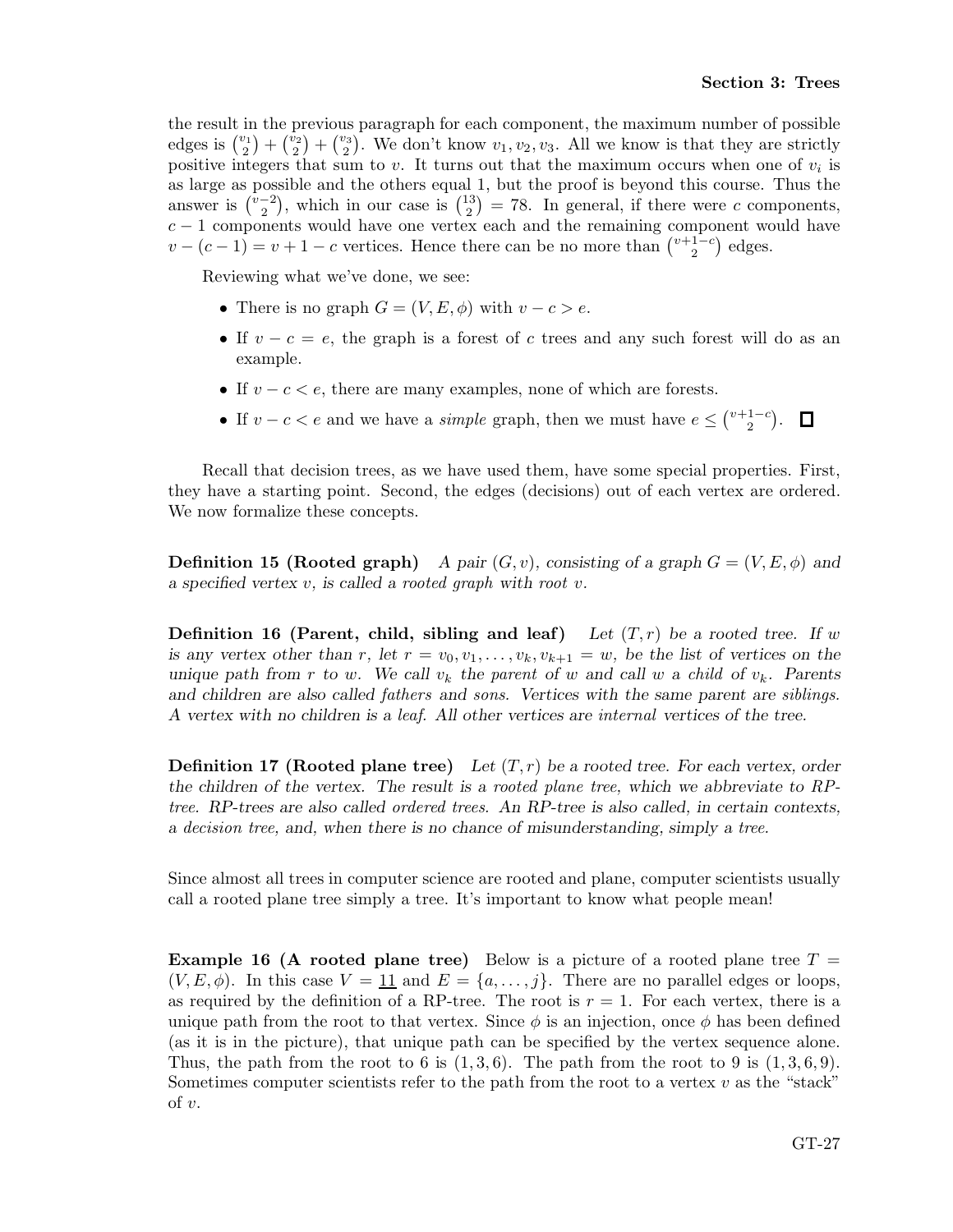In the tree below, the vertex 6 is the parent of the vertex 9. The vertices 8, 9, 10, and 11 are the children of 6 and, they are siblings of each other. The leaves of the tree are 4, 5, 7, 8, 9, 10, and 11. All other vertices (including the root) are internal vertices of the tree.

Remember, an RP-tree is a tree with added properties. Therefore, it must satisfy (a) through (e) of Theorem 4. In particular,  $T$  has no cycles. Also, there is a unique path between any two vertices (e.g., the path from  $5$  to  $8$  is  $(5, 2, 1, 3, 6, 8)$ ). Removing any edge gives a graph which is not connected (e.g., removing  $j$  disconnects  $T$  into a tree with 10 vertices and a tree with 1 vertex; removing  $e$  disconnects  $T$  into a tree with 6 vertices and one with 5 vertices). Finally, the number of edges (10) is one less than the number of vertices.



 $\Box$ 

Example 17 (Traversing a rooted plane tree) Just as in the case of decision trees, one can define the notion of depth first traversals of a RP-tree.

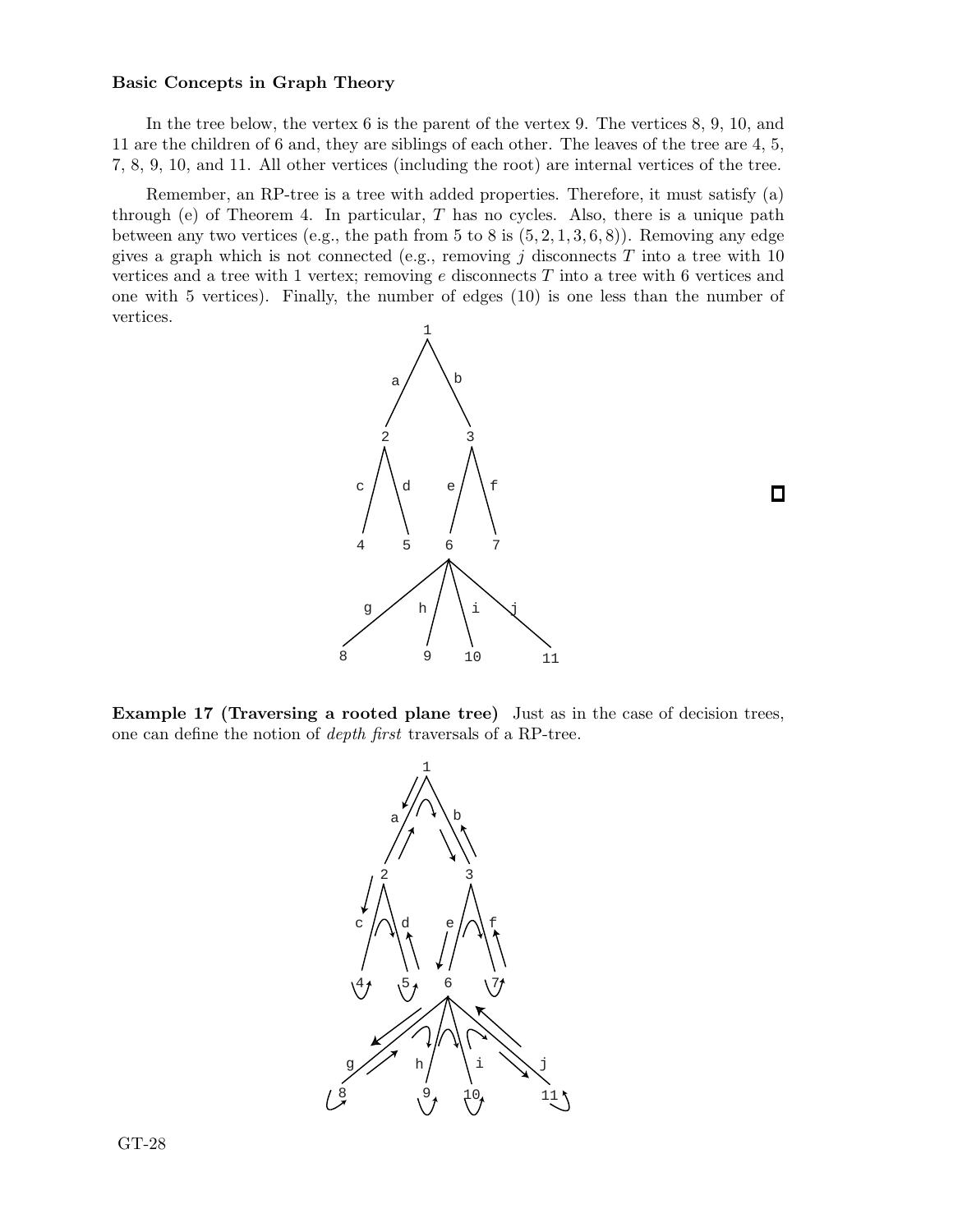Imagine going around ("traversing") the above RP-tree following arrows. Start at the root, 1, go down edge a to vertex 2, etc. Here is the sequence of vertices as encountered in this process: 1, 2, 4, 2, 5, 2, 1, 3, 6, 8, 6, 9, 6, 10, 6, 11, 6, 3, 7, 3, 1. This sequence of vertices is called the *depth first vertex sequence*,  $DFV(T)$ , of the RP-tree T. The number of times each vertex appears in  $DFV(T)$  is one plus the number of children of that vertex. For edges, the corresponding sequence is a, c, c, d, d, a, b, e, g, g, h, h, i, i, j, j, e, f, f, b. This sequence is the *depth first edge sequence*,  $DFE(T)$ , of the tree. Every edge appears exactly twice in  $DFE(T)$ . If the vertices of the RP-tree are read left to right, top to bottom, we obtain the sequence 1, 2, 3, 4, 5, 6, 7, 8, 9, 10, 11. This is called the *breadth first vertex* sequence,  $BFV(T)$ . Similarly, the breadth first edge sequence,  $BFE(T)$ , is a, b, c, d, e, f, g, h, i, j.

The sequences  $BFV(T)$  and  $BFE(T)$  are linear orderings of the vertices and edges of the RP-tree  $T$  (i.e., each vertex or edge appears exactly once in the sequence). We also associate linear orderings with  $DFV(T)$  called the *preorder sequence of vertices* of T,  $PREV(T)$ , and the *postorder sequence of vertices* of T,  $POSV(T)$ .

 $PREV(T) = 1, 2, 4, 5, 3, 6, 8, 9, 10, 11, 7$  is the sequence of first occurrences of the vertices of  $T$  in  $DFV(T)$ .

 $POSV(T) = 4, 5, 2, 8, 9, 10, 11, 6, 7, 3, 1$  is the sequence of *last* occurrences of the vertices of T in  $DFV(T)$ .

Notice that the order in which the leaves of T appear,  $4, 5, 8, 9, 10, 11$ , is the same in both PREV(T) and POSV(T). Can you see why this is always true for any tree?  $\Box$ 

\*Example 18 (The number of labeled trees) How many  $n$ -vertex labeled trees are there? In other words, count the number of trees with vertex set  $V = n$ . The answer has been obtained in a variety of ways. We will do it by establishing a correspondence between trees and functions by using digraphs.

Suppose f is a function from V to V. We can represent this as a simple digraph  $(V, E)$ where the edges are  $\{(v, f(v)) \mid v \in V\}$ . The function

$$
\begin{pmatrix}\n1 & 2 & 3 & 4 & 5 & 6 & 7 & 8 & 9 & 10 & 11 \\
1 & 10 & 9 & 2 & 8 & 2 & 2 & 5 & 1 & 6 & 11\n\end{pmatrix}
$$

corresponds to the directed graph



Such graphs are called *functional digraphs*. You should be able to convince yourself that a functional digraph consists of cycles (including loops) with each vertex on a cycle being the root of a tree of noncyclic edges. The edges of the trees are directed toward the roots. In the previous figure,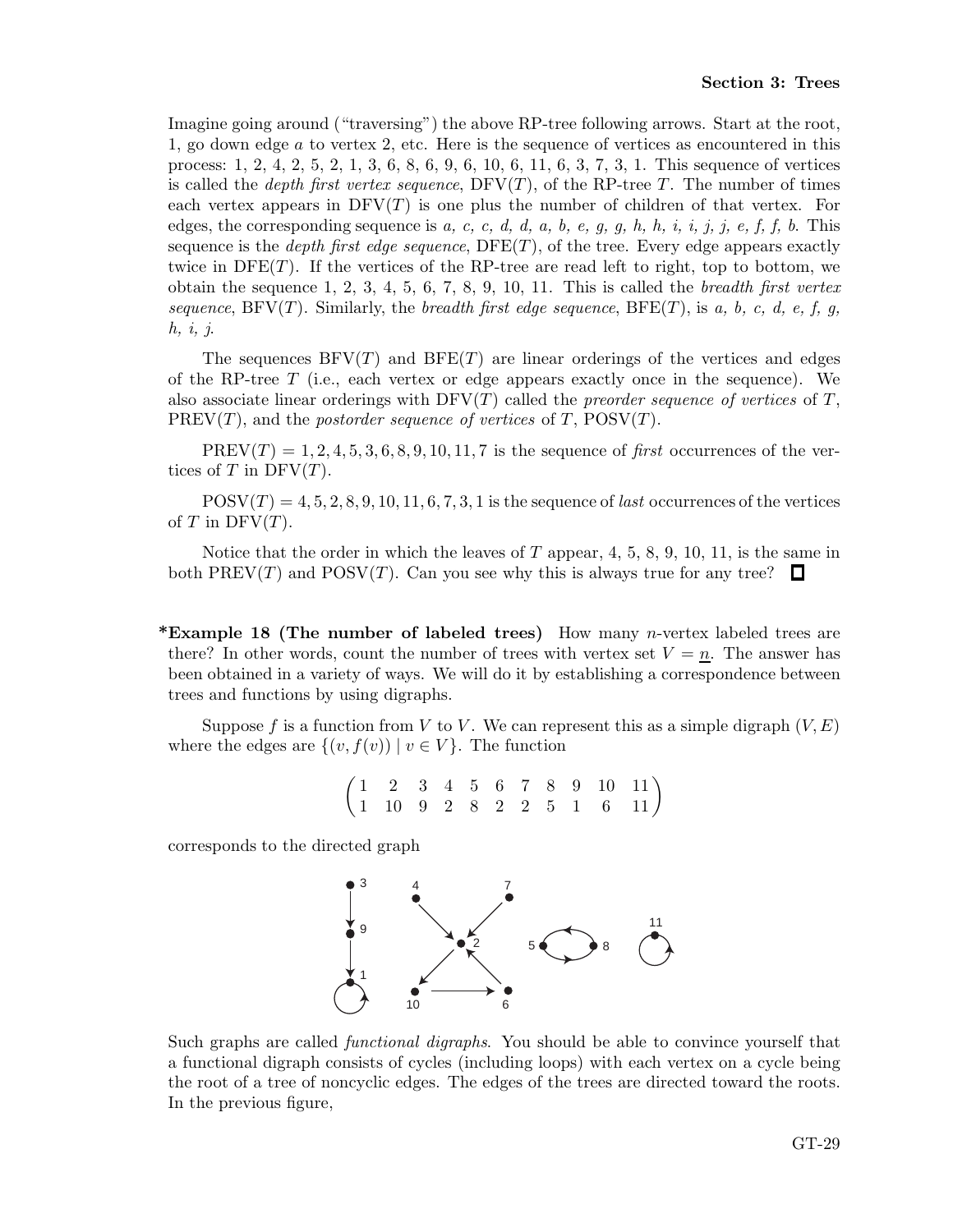- 1 is the root of the tree with vertex set  $\{1,3,9\},\$
- 2 is the root of the tree with vertex set  $\{2, 4, 7\}$ ,
- 5 is the root of the tree with vertex set  $\{5\}$ ,
- 6 is the root of the tree with vertex set  $\{6\}$ ,
- 8 is the root of the tree with vertex set  $\{8\}$ ,
- 10 is the root of the tree with vertex set  $\{10\}$  and
- 11 is the root of the tree with vertex set  $\{11\}$ .

In a tree, there is a unique path from the vertex 1 to the vertex  $n$ . Remove all the edges on the path and list the vertices on the path, excluding 1 and  $n$ , in the order they are encountered. Interpret this list as a permutation in 1 line form. Draw the functional digraph for the cycle form, adding the cycles  $(1)$  and  $(n)$ . Add the trees that are attached to each of the cycle vertices, directing their edges toward the cycle vertices. Consider the following figure.



The one line form is 10, 8, 2, 5, 6. In two line form it is  $\begin{pmatrix} 2 & 5 & 6 & 8 & 10 \\ 10 & 8 & 2 & 5 & 6 \end{pmatrix}$ . Thus the cycle form is  $(2,10,6)(5,8)$ . When we add the two cycles  $(1)$  and  $(11)$  to this, draw the directed graph, and attach the directed trees, we obtain the functional digraph pictured earlier.

We leave it to you to convince yourself that this gives us a one-to-one correspondence between trees with  $V = \underline{n}$  and functions  $f : \underline{n} \to \underline{n}$  with  $f(1) = 1$  and  $f(n) = n$ . In creating such a function, there are *n* choices for each of  $f(2), \ldots, f(n-1)$ . Thus there are  $n^{n-2}$ such functions and hence  $n^{n-2}$  trees.

## Spanning Trees

Trees are not only important objects of study per se, but are important as special subgraphs of general graphs. A spanning tree is one such subgraph. For notational simplicity, we shall restrict ourselves to simple graphs,  $G = (V, E)$ , in the following discussion. The ideas we discuss extend easily to graphs  $G = (V, E, \phi)$ , even allowing loops.

**Definition 18 (Spanning tree)** A spanning tree of a (simple) graph  $G = (V, E)$  is a subgraph  $T = (V, E')$  which is a tree and has the same set of vertices as G.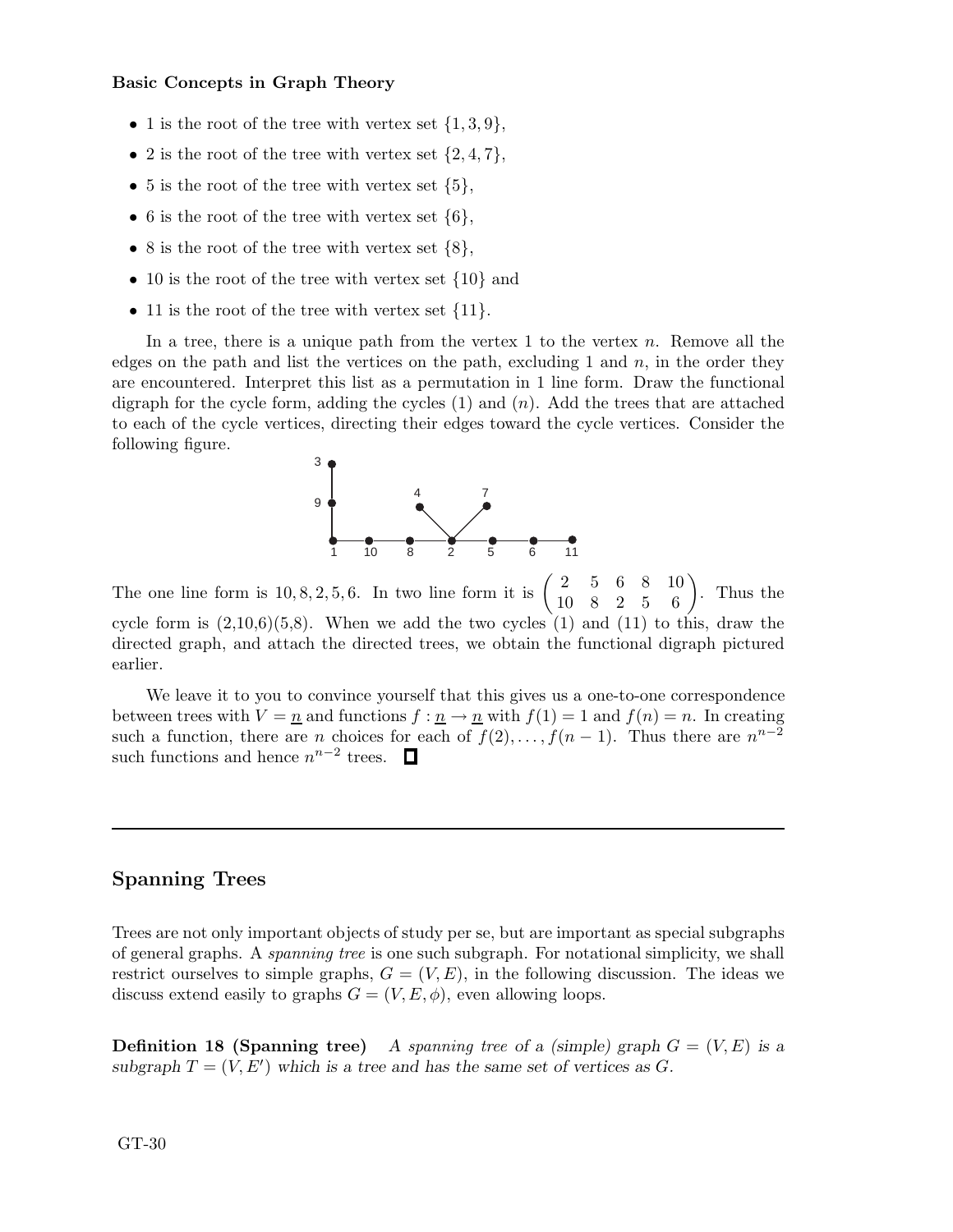Example 19 (Connected graphs and spanning trees) Since a tree is connected, a graph with a spanning tree must be connected. On the other hand, it is not hard to see that every connected graph has a spanning tree. Any simple graph  $G = (V, E)$  has a subgraph that is a tree,  $T' = (V', E')$ . Take  $V' = \{v\}$  to be one vertex and E' empty. Suppose that  $T' = (V', E')$  is the largest such "subtree." If T' is not a spanning tree then there is a vertex  $w$  of  $G$  that is not a vertex of  $T'$ . If  $G$  is connected, choose a vertex  $u$  in T' and a path  $w = x_1, x_2, \ldots, e_k = u$  from w to u. Let  $j, 1 \le j \le k$ , be the first integer such that  $x_j$  is a vertex of T'. Then adding the edge  $\{x_{j-1}, x_j\}$  and the vertex  $x_{j-1}$  to T' creates a subtree T of G that is larger than  $T'$ , a contradiction of the maximality of  $T'$ . We have, in fact, shown that a graph is connected if and only if every maximal subtree is a spanning tree. Thus we have: A graph is connected if and only if it has a spanning tree. It follows that, if we had an algorithm that was guaranteed to find a spanning tree whenever such a tree exists, then this algorithm could be used to decide if a graph is connected.  $\Box$ 

Example 20 (Minimum spanning trees) Suppose we wish to install "lines" to link various sites together. A site may be a computer installation, a town, or a factory. A line may be a digital communication channel, a rail line or, a shipping route for supplies. We'll assume that

- (a) a line operates in both directions;
- (b) it must be possible to get from any site to any other site using lines;
- (c) each possible line has a cost (rental rate, construction cost, or shipping cost) independent of each other line's cost;
- (d) we want to choose lines to minimize the total cost.

We can think of the sites as vertices V in a (simple) graph, the possible lines as edges  $E$ and the costs as a function  $\lambda$  from the edges to the positive real numbers. Because of (a) and (b), the lines  $E' \subseteq E$  we actually choose will be such that  $T = (V, E')$  is connected. Because of  $(d)$ , T will be a spanning tree since, if it had more edges, we could delete some, but if we delete any from a tree it will not be connected by Theorem 4.

We now formalize these ideas in a definition:

**Definition 19 (Weights in a graph)** Let  $G = (V, E)$  be a simple graph and let  $\lambda$  be a function from E to the positive real numbers. We call  $\lambda(e)$  the weight of the edge e. If  $H = (V', E')$  is a subgraph of G, then  $\lambda(H)$ , the weight of H, is the sum of  $\lambda(e')$  over all  $e' \in E'.$ 

A minimum weight spanning tree for a connected graph G is a spanning tree such that  $\lambda(T) \leq \lambda(T')$  whenever T' is another spanning tree.

How can we find a minimum weight spanning tree  $T$ ? One approach is to construct T by adding an edge at a time in a greedy way. Since we want to minimize the weight, "greedy" means keeping the weight of each edge we add as low as possible. Here's such an algorithm.

Theorem 5 (Minimum weight spanning tree: Prim's algorithm) Let  $G = (V, E)$ be a simple graph with edge weights given by  $\lambda$ . If the algorithm stops with  $V' \neq V$ , G has no spanning tree; otherwise,  $(V, E')$  is a minimum weight spanning tree for  $G$ .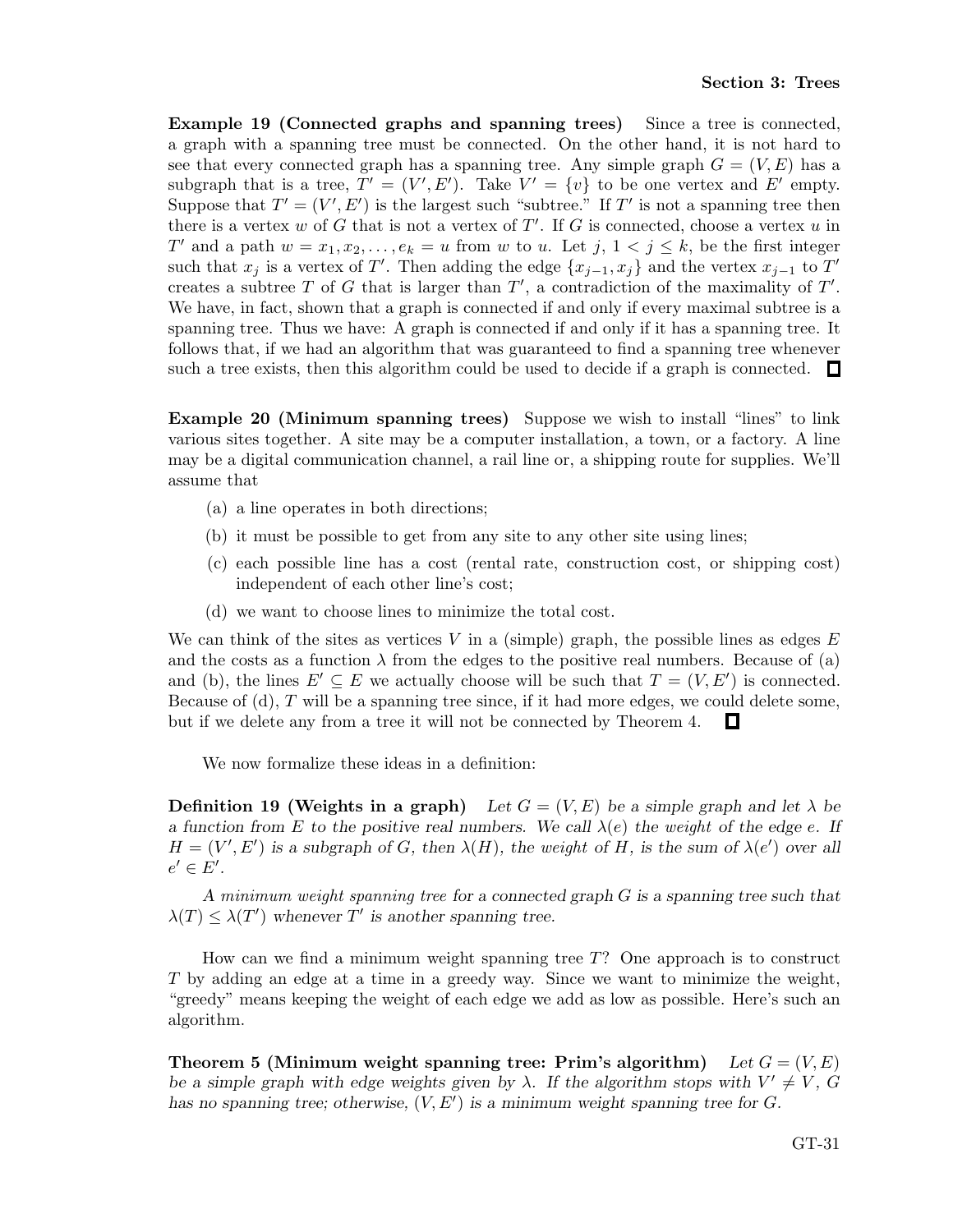- 1. Start: Let  $E' = \emptyset$  and let  $V' = \{v_0\}$  where  $v_0$  is any vertex in V.
- 2. **Possible Edges:** Let  $F \subseteq E$  be those edges  $f = \{x, y\}$  with one vertex in V' and one vertex not in  $V'$ . If  $F = \emptyset$ , stop.
- 3. Choose Edge Greedily: Let  $f = \{x, y\}$  be such that  $\lambda(f)$  is a minimum over all  $f \in F$ . Replace V' with  $V' \cup \{x, y\}$  and E' with  $E' \cup \{f\}$ . Go to Step 2.

**Proof:** We begin with the first part; i.e, if the algorithm stops with  $V' \neq V$ , then G has no spanning tree. The argument is similar to that used in Example 19. Suppose that  $V' \neq V$  and that there is a spanning tree. We will prove that the algorithm does not stop at V'. Choose  $u \in V - V'$  and  $v \in V'$ . Since G is connected, there must be a path from u to v. Each vertex on the path is either in V' or not. Since  $u \notin V'$  and  $v \in V'$ , there must be an edge f on the path with one end in V' and one end not in V'. But then  $f \in F$  and so the algorithm does not stop at  $V'$ .

We now prove that, if G has a spanning tree, then  $(V, E')$  is a minimum weight spanning tree. One way to do this is by induction: We will prove that at each step there is a minimum weight spanning tree of  $G$  that contains  $E'$ .

The starting case for the induction is the first step in the algorithm; i.e.,  $E' = \emptyset$ . Since G has a spanning tree, it must have a minimum weight spanning tree. The edges of this tree obviously contain the empty set, which is what  $E'$  equals at the start.

We now carry out the inductive step of the proof. Let  $V'$  and  $E'$  be the values going into Step 3 and let  $f = \{x, y\}$  be the edge chosen there. By the induction hypothesis, there is a minimum weight spanning tree  $T$  of  $G$  that contains the edges  $E'$ . If it also contains the edge  $f$ , we are done. Suppose it does not contain  $f$ . We will prove that we can replace an edge in the minimum weight tree with  $f$  and still achieve minimum weight.

Since T contains all the vertices of G, it contains x and y and, also, some path P from x to y. Suppose  $x \in V'$  and  $y \notin V'$ , this path must contain an edge  $e = \{u, v\}$  with  $u \in V'$ and  $v \notin V'$ . We now prove that removing e from T and then adding f to T will still give a minimum spanning tree.

By the definition of F in Step 2,  $e \in F$  and so, by the definition of  $f, \lambda(e) \geq \lambda(f)$ . Thus the weight of the tree does not increase. If we show that the result is still a tree, this will complete the proof.

The path  $P$  together with the edge  $f$  forms a cycle in  $G$ . Removing  $e$  from  $P$  and adding  $f$  still allows us to reach every vertex in  $P$  and so the altered tree is still connected. It is also still a tree because it contains no cycles — adding f created only one cycle and removing e destroyed it. This completes the proof that the algorithm is correct.  $\Box$ 

The algorithm for finding a minimum weight spanning tree that we have just proved is sometimes referred to as Prim's Algorithm. A variation on this algorithm, proved in a similar manner, is called Kruskal's algorithm. In Kruskal's algorithm, step 2 of Prim's algorithm is changed to

2'. Possible Edges: Let  $F \subseteq E$  be those edges  $f = \{x, y\}$  where x and y do not belong to the same component of  $(V, E')$ . If  $F = \emptyset$ , stop.

Intuitively,  $f \notin F$  if f forms a cycle with any collection of edges from E'. Otherwise,  $f \in F$ . This extra freedom is sometimes convenient. Our next example gives much less freedom in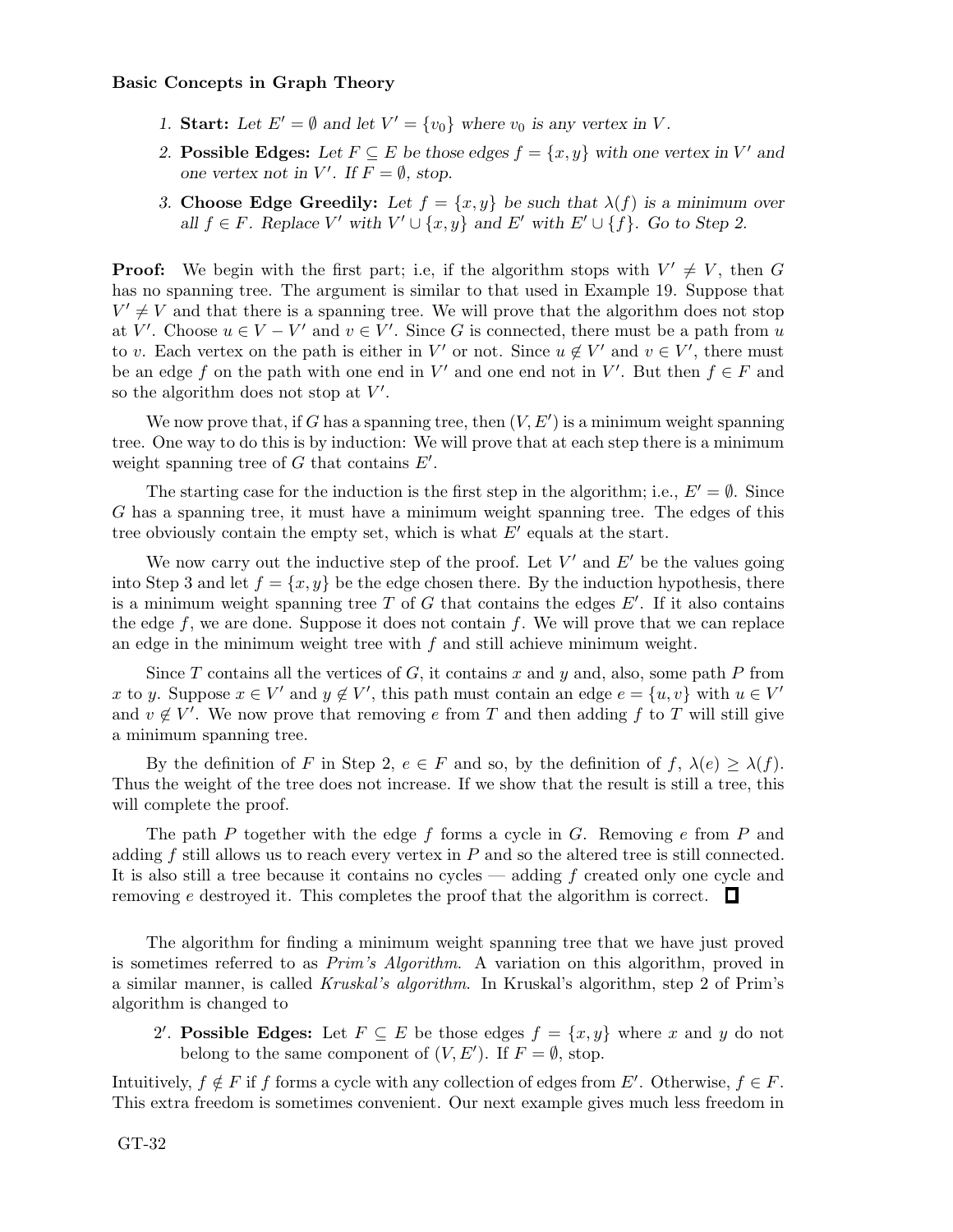choosing new edges to add to the spanning tree, but produces a type of spanning tree that is useful in many algorithms applicable to computer science.

Example 21 (Algorithm for lineal or depth-first spanning trees) We start with a rooted simple graph  $G = (V, E)$  with  $v_0$  as root. The algorithmic process constructs a spanning tree rooted at  $v_0$ . It follows the same general form as Theorem 5. The weights, if there, are ignored.

- 1. Start: Let  $E' = \emptyset$  and let  $V' = \{v_0\}$  where  $v_0$  is the root of G. Let  $T' = (V', E')$ be the starting subtree, rooted at  $v_0$ .
- 2. Possible New Edge: Let v be the last vertex added to V' where  $T' = (V', E')$ is the subtree thus far constructed, with root  $v_0$ . Let x be the first vertex on the unique path from v to  $v_0$  for which there is an edge  $f = \{x, y\}$  with  $x \in V'$  and  $y \notin V'$ . If there is no such x, stop.
- 3. Add Edge: Replace V' with  $V' \cup \{y\}$  and E' with  $E' \cup \{f\}$  to obtain  $T' = (V', E')$ as the new subtree thus far constructed, with root  $v_0$ . (Note: y is now the last vertex added to  $V'$ .) Go to Step 2.

Here is an example. We are going to find a lineal spanning tree for the graph below, root a. The result is shown on the right where the original vertices have been replaced by the order in which they have been added to the "tree thus far constructed" in the algorithm.



When there is a choice, we choose the left or upward vertex. For example, at the start, when b, d, e and g are all allowed, we choose b. When vertex 2 was added, the path to the root was  $(2, 1, 0)$ . We went along this path towards the root and found that at 1, a new edge to 3 could be added. Now the path to the root became  $(3, 1, 0)$  and we had to go all of the way to 0 to add a new edge (the edge to 4). You should go through the rest of the algorithm. Although there are some choices, the basic rule of step 2 of the algorithm must always be followed.

There are two extremely important properties that this algorithm has

1. When the rooted spanning tree  $T$  for  $G$  has been constructed, there may be edges of G not in the spanning tree. In the above picture, there are three such edges, indicated by dashed lines. If  $\{x, y\}$  is such an edge, then either x lies on the path from y to the root or the other way around. For example, the edge  $\{4, 7\}$  in the example has 4 on the path from 7 to the root 0. This is the "lineal" property from which the spanning trees of this class get their name.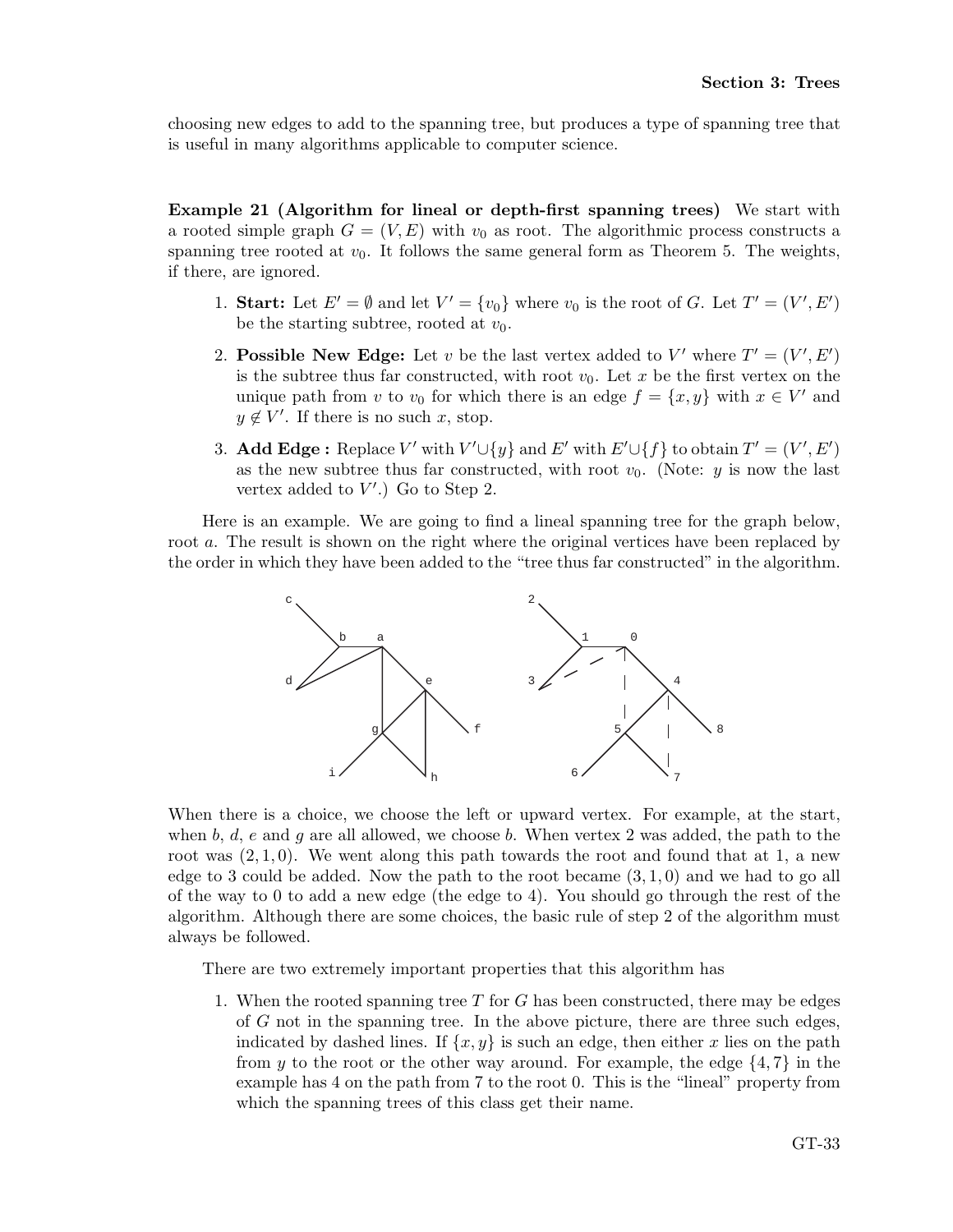2. If, when the rooted spanning tree  $T$  has been constructed, the vertices of  $T$  are labeled in the order added by the algorithm **AND** the children of each vertex of T are ordered by the same numbering, then an RP-tree is the result. For this RP tree, the numbers on the vertices correspond to preorder, PREV(T), of vertices on this tree (starting with the root having value 0). Check this out for the above example.

We will not prove that the algorithm we have presented has properties 1 and 2. We leave it to you to study the example, construct other examples, and come to an intuitive understanding of these properties.  $\Box$ 

Property 1 in the preceding example is the basis for the formal definition of a lineal spanning tree:

**Definition 20 (Lineal or depth-first spanning tree)** Let x and y be two vertices in a rooted tree with root r. If x is on the path connecting r to y, we say that y is a descendant of x. (In particular, all vertices are descendants of  $r$ .) If one of u and v is a descendant of the other, we say that  $\{u, v\}$  is a lineal pair. A lineal spanning tree or depth-first spanning tree of a connected graph  $G = (V, E)$  is a rooted spanning tree of G such that each edge  $\{u, v\}$  of G is a lineal pair.

In our example, vertices  $\{6, 7\}$  are not a lineal pair relative to the rooted tree constructed. But  $\{4, 7\}$ , which is an edge of G, is a lineal pair. Trivially, the vertices of any edge of the tree T form a lineal pair.

We close this section by proving a theorem using lineal spanning trees. We don't "overexplain" this theorem to encourage you to think about the properties of lineal spanning trees that make the proof much simpler than what we might have come up with without lineal spanning trees. Recall that a graph  $G = (V, E)$  is called *bipartite* if V can be partitioned into two sets  $C$  and  $S$  such that each edge has one vertex in  $C$  and one vertex in S (Exercises for Section 2).

**Theorem 6 (Bipartite and cycle lengths)** Let  $G = (V, E)$  be a simple graph. G is bipartite if and only if every cycle has even length.

**Proof:** If G has a cycle of odd length, label each vertex with the block of some proposed bipartite partition  $\{C, S\}$ . For example, if,  $(x_1, x_2, x_3)$  are the vertices, in some order, of a cycle of length three, then the block labels (start with C) would be  $(C, S, C)$  This would mean that the edge  $\{x_1, x_3\}$  would have both vertices in block C. This violates the definition of a bipartite graph. Since this problem happens for any cycle of odd length, a bipartite graph can never contain a cycle of odd length.

To prove the converse, we must show that if every cycle of  $G$  has even length, then  $G$ is bipartite. Suppose every cycle of G has even length. Choose a vertex  $v_0$  as root of G and construct a lineal spanning tree T for G with root  $v_0$ . Label the root  $v_0$  of T with C, all vertices of T of distance 1 from  $v_0$  with S, all of distance 2 from  $v_0$  with C, etc. Put vertices labeled C into block C of a partition  $\{C, S\}$  of V, put all other vertices into block S. If  $f = \{x, y\}$  is an edge of T then x and y are in different blocks of the partition  $\{C, S\}$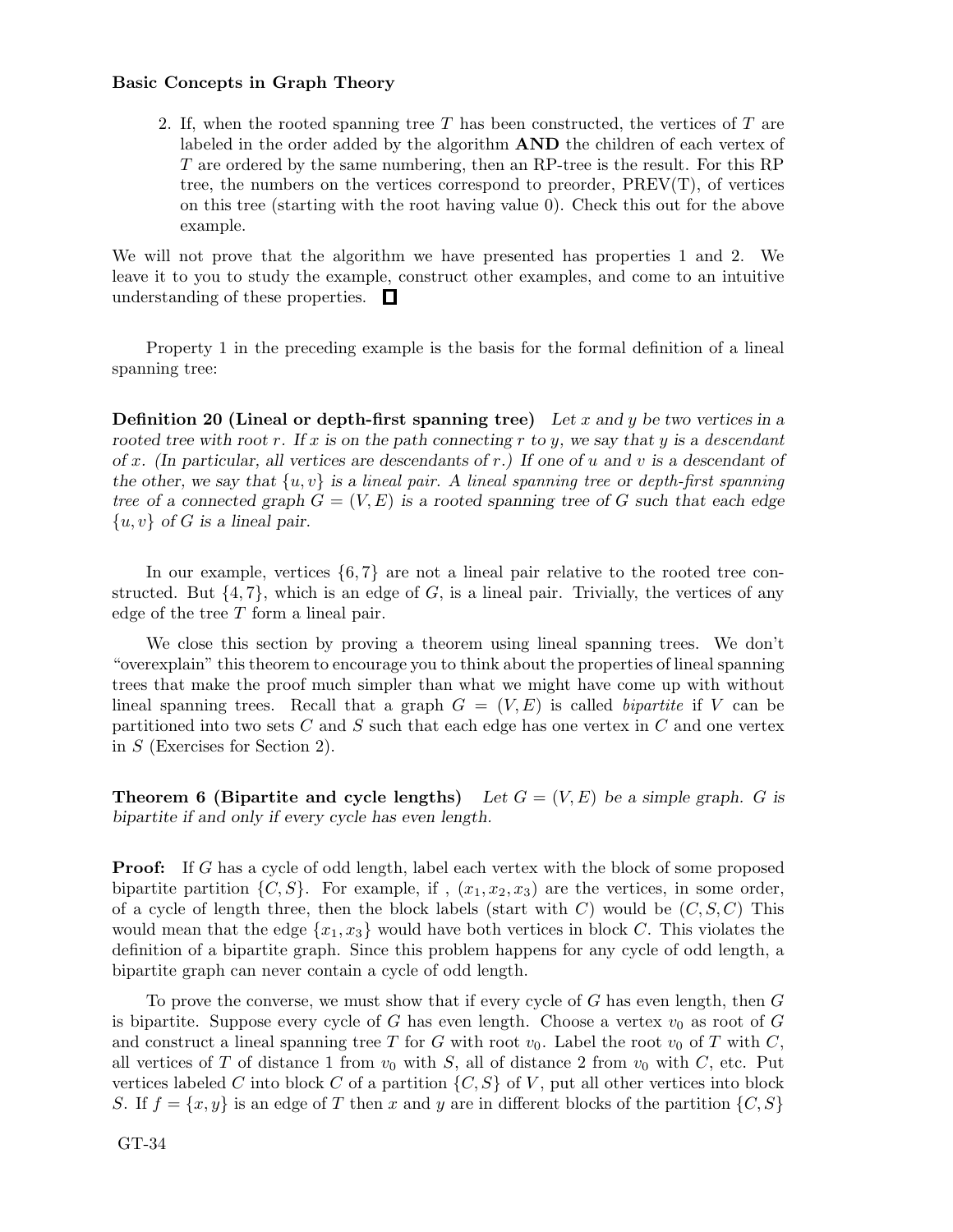by construction. If  $f = \{x, y\}$  is an edge of G not in T then the two facts (1) T is lineal and  $(2)$  every cycle has even length, imply that x and y are in different blocks of the partition  $\{C, S\}$ . This completes the proof.  $\Box$ 

## Exercises for Section 3

- 3.1. In this exercise, we study how counting edges and vertices in a graph can establish that cycles exist. For parts (a) and (b), let  $G = (V, E, \phi)$  be a graph with loops allowed.
	- (a) Using induction on  $n$ , prove: If  $n \geq 0$ , G is connected and G has v vertices and  $v + n$  edges, then G has at least  $n+1$  cycles.
	- (b) Prove that, if G has v vertices,  $e$  edges and c components, then G has at least  $c + e - v$  cycles.

Hint: Use (a) for each component.

- (c) Show that (a) is best possible, even for simple graphs. In other words, for each n construct a simple graph that has n more edges than vertices but has only  $n+1$  cycles.
- **3.2.** Let  $T = (V, E)$  be a tree and let  $d(v)$  be the degree of a vertex
	- (a) Prove that  $\sum_{v \in V} (2 d(v)) = 2$ .
	- (b) Prove that, if T has a vertex of degree  $m \geq 2$ , then it has at least m vertices of degree 1.
	- (c) Give an example for all  $m \geq 2$  of a tree with a vertex of degree m and only m leaves.
- 3.3. Give an example of a graph that satisfies the specified condition or show that no such graph exists.
	- (a) A tree with six vertices and six edges
	- (b) A tree with three or more vertices, two vertices of degree one and all the other vertices with degree three or more.
	- (c) A disconnected graph with 10 vertices and 8 edges.
	- (d) A disconnected graph with 12 vertices and 11 edges and no cycle.
	- (e) A tree with 6 vertices and the sum of the degrees of all vertices 12.
	- (f) A connected graph with 6 edges, 4 vertices, and exactly 2 cycles.
	- (g) A graph with 6 vertices, 6 edges and no cycles.
- 3.4. The height of a rooted tree is the maximum height of any leaf. The length of the unique path from a leaf of the tree to the root is, by definition, the height of that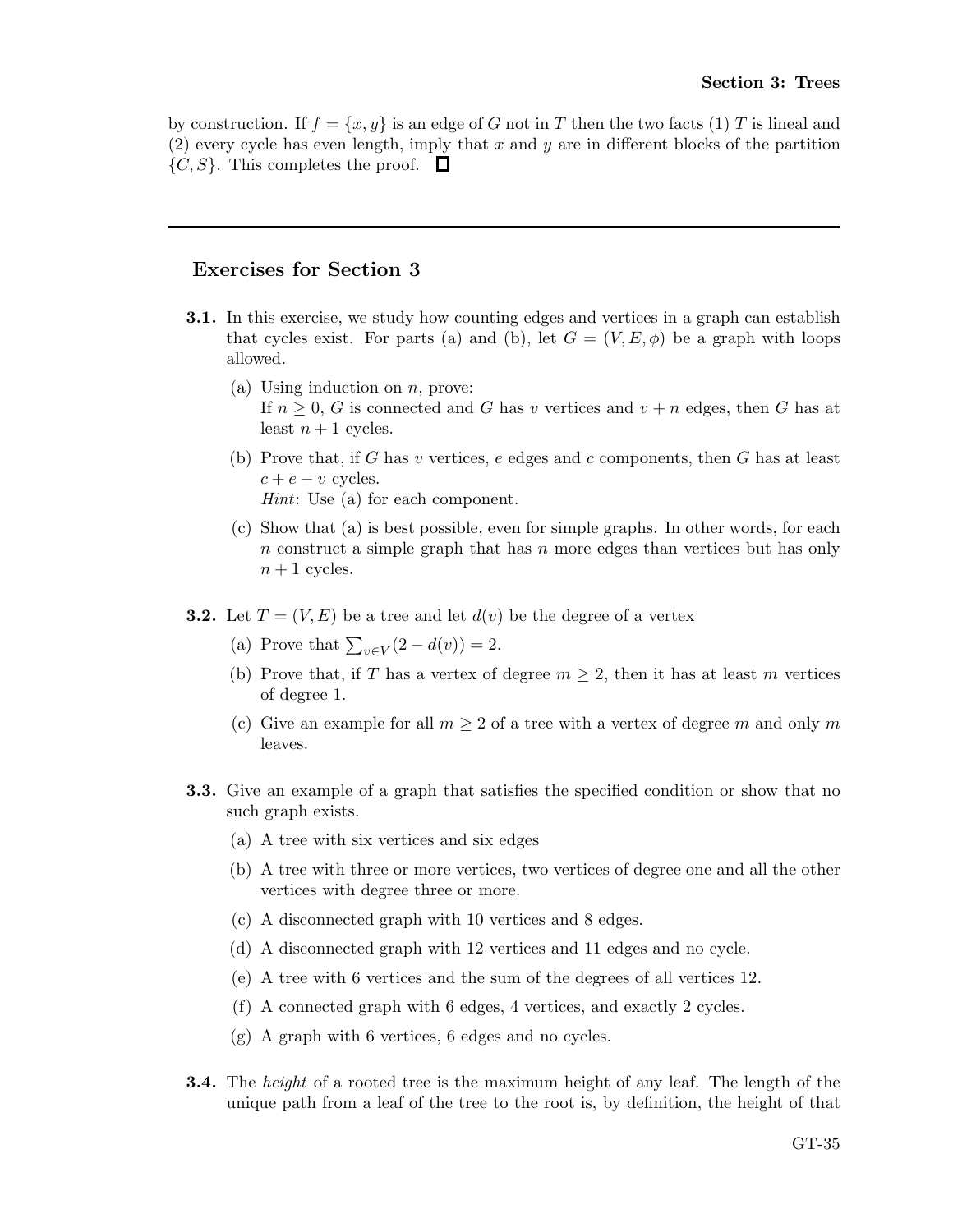leaf. A rooted tree in which each non-leaf vertex has at most two children is called a binary tree. If each non-leaf vertex has exactly two children, the tree is called a full binary tree.

- (a) If a binary tree has l leaves and height h prove that  $l \leq 2<sup>h</sup>$ . (Taking logarithms gives  $log_2(l) \leq h.$ )
- (b) A binary tree has l leaves. What can you say about the maximum value of  $h$ ?
- (c) Given a full binary tree with l leaves, what is the maximum height  $h$ ?
- (d) Given a full binary tree with l leaves, what is the minimum height  $h$ ?
- (e) Given a binary tree of  $l$  leaves, what is the minimum height  $h$ ?
- 3.5. In each of the following cases, state whether or not such a tree is possible.
	- (a) A binary tree with 35 leaves and height 100.
	- (b) A full binary tree with 21 leaves and height 21.
	- (c) A binary tree with 33 leaves and height 5.
	- (d) A rooted tree of height 5 where every internal vertex has 3 children and there are 365 vertices.
- 3.6. For each of the following graphs:



- (a) Find all spanning trees.
- (b) Find all spanning trees up to isomorphism.
- (c) Find all depth-first spanning trees rooted at A.
- (d) Find all depth-first spanning trees rooted at B.
- 3.7. For each of the following graphs:



- (a) Find all minimum spanning trees.
- (b) Find all minimum spanning trees up to isomorphism.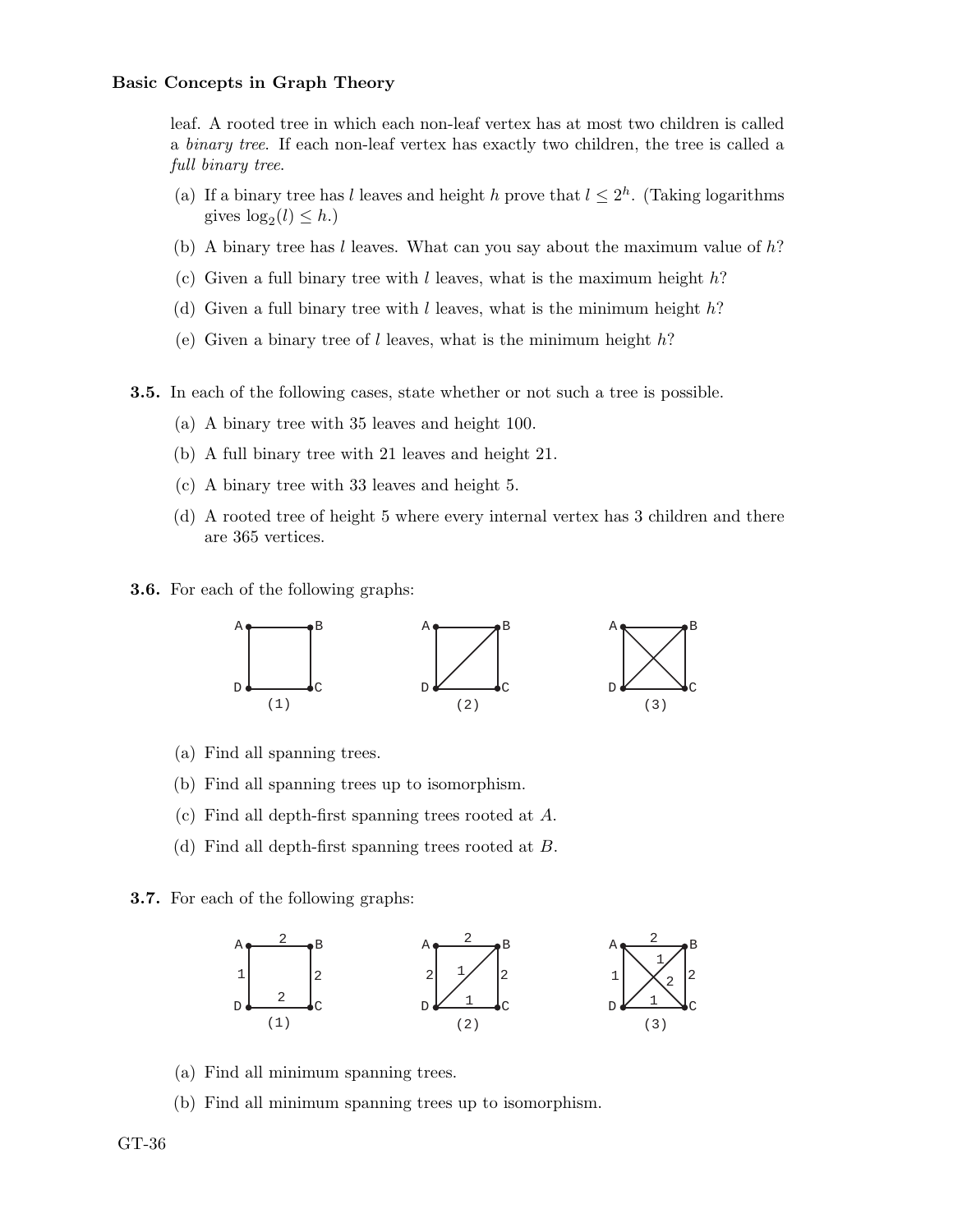### Section 4: Rates of Growth and Analysis of Algorithms

- $(c)$  Among all depth-first spanning trees rooted at A, find those of minimum weight.
- (d) Among all depth-first spanning trees rooted at  $B$ , find those of minimum weight.
- 3.8. In the following graph, the edges are weighted either 1, 2, 3, or 4.



Referring to Theorem 5 and the discussion following of Kruskal's algorithm:

- (a) Find a minimum spanning tree using Prim's algorithm
- (b) Find a minimum spanning tree using Kruskal's algorithm.
- (c) Find a depth-first spanning tree rooted at K.

## Section 4: Rates of Growth and Analysis of Algorithms

Suppose we have an algorithm and someone asks us "How good is it?" To answer that question, we need to know what they mean. They might mean "Is it correct?" or "Is it understandable?" or "Is it easy to program?" We won't deal with any of these.

They also might mean "How fast is it?" or "How much space does it need?" These two questions can be studied by similar methods, so we'll just focus on speed. Even now, the question is not precise enough. Does the person mean "How fast is it on this particular problem and this particular machine using this particular code and this particular compiler?" We could answer this simply by running the program! Unfortunately, that doesn't tell us what would happen with other machines or with other problems that the algorithm is designed to handle.

We would like to answer a question such as "How fast is Algorithm 1 for finding a spanning tree?" in such a way that we can compare that answer to "How fast is Algorithm 2 for finding a spanning tree?" and obtain something that is not machine or problem dependent. At first, this may sound like an impossible goal. To some extent it is; however, quite a bit can be said.

How do we achieve machine independence? We think in terms of simple machine operations such as multiplication, fetching from memory and so on. If one algorithm uses fewer of these than another, it should be faster. Those of you familiar with computer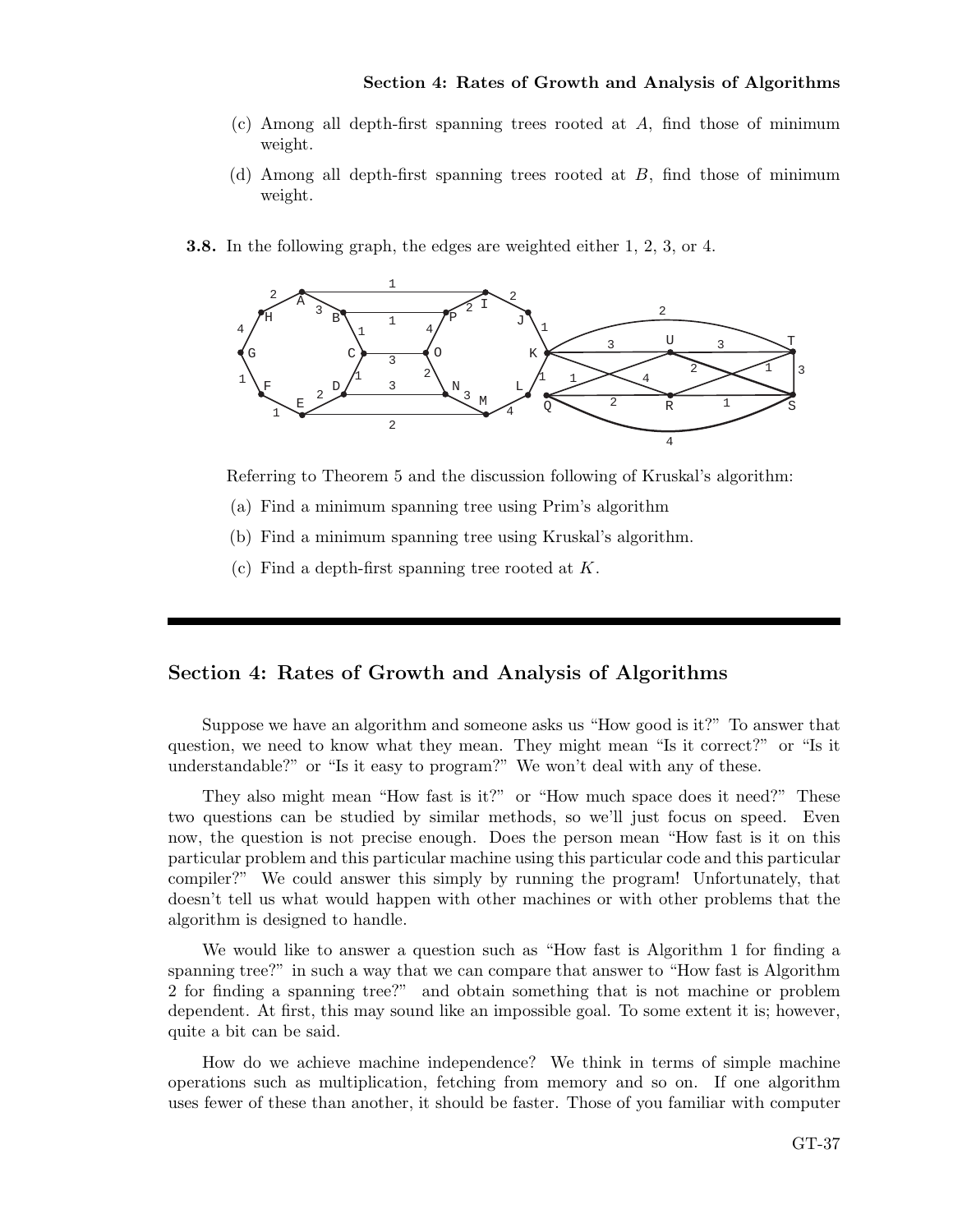instruction timing will object that different basic machine operations take different amounts of time. That's true, but the times are not wildly different. Thus, if one algorithm uses  $a$ lot fewer operations than another, it should be faster. It should be clear from this that we can be a bit sloppy about what we call an operation; for example, we might call something like  $x = a + b$  one operation. On the other hand, we can't be so sloppy that we call  $x = a_1 + \cdots + a_n$  one operation if n is something that can be arbitrarily large.

Example 22 (Finding the maximum) Let's look at how long it takes to find the maximum of a list of  $n$  integers where we know nothing about the order they are in or how big the integers are. Let  $a_1, \ldots, a_n$  be the list of integers. Here's our algorithm for finding the maximum.

$$
max = a_1
$$
  
For  $i = 2,...,n$   
If  $a_i > max$ , then  $max = a_i$ .  
End for  
Return  $max$ 

Being sloppy, we could say that the entire comparison and replacement in the "If" takes an operation and so does the stepping of the index i. Since this is done  $n - 1$  times, we get  $2n-2$  operations. There are some setup and return operations, say s, giving a total of  $2n-2+s$  operations. Since all this is rather sloppy all we can really say is that for large n and actual code on an actual machine, the procedure will take about  $C_n$  "ticks" of the machine's clock. Since we can't determine  $C$  by our methods, it will be helpful to have a notation that ignores it. We use  $\Theta(f(n))$  to designate any function that behaves like a constant times  $f(n)$  for arbitrarily large n. Thus we would say that the "If" takes time  $\Theta(n)$  and the setup and return takes time  $\Theta(1)$ . Thus the total time is  $\Theta(n) + \Theta(1)$ . Since n is much bigger than 1 for large n, the total time is  $\Theta(n)$ .  $\Box$ 

We need to define  $\Theta$  more precisely and list its most important properties. We will also find it useful to define O, read "big oh."

**Definition 21** (Notation for  $\Theta$  and  $\Theta$ ) Let f, g and h be functions from the positive integers to the nonnegative real numbers. We say that  $g(n)$  is  $\Theta(f(n))$  if there exist positive constants A and B such that  $Af(n) \leq g(n) \leq Bf(n)$  for all sufficiently large n. In this case we say that f and q grow at the same rate. We say that  $h(n)$  is  $O(f(n))$  if there exists a positive constant B such that  $h(n) \leq Bf(n)$  for all sufficiently large n. In this case we say that h grows no faster than f or, equivalently, that f grows at least as fast as h.

The phrase " $\mathcal{S}(n)$  is true for all sufficiently large n" means that there is some integer N such that  $\mathcal{S}(n)$  is true whenever  $n \geq N$ . Saying that something is  $\Theta(f(n))$  gives an idea of how big it is for large values of n. Saying that something is  $O(f(n))$  gives an idea of an upper bound on how big it is for all large values of n. (We said "idea of" because we don't know what the constants  $A$  and  $B$  are.)

## Theorem 7 (Some properties of  $\Theta$  and  $\Theta$ ) We have

(a) If  $q(n)$  is  $\Theta(f(n))$ , then  $q(n)$  is  $\Theta(f(n))$ .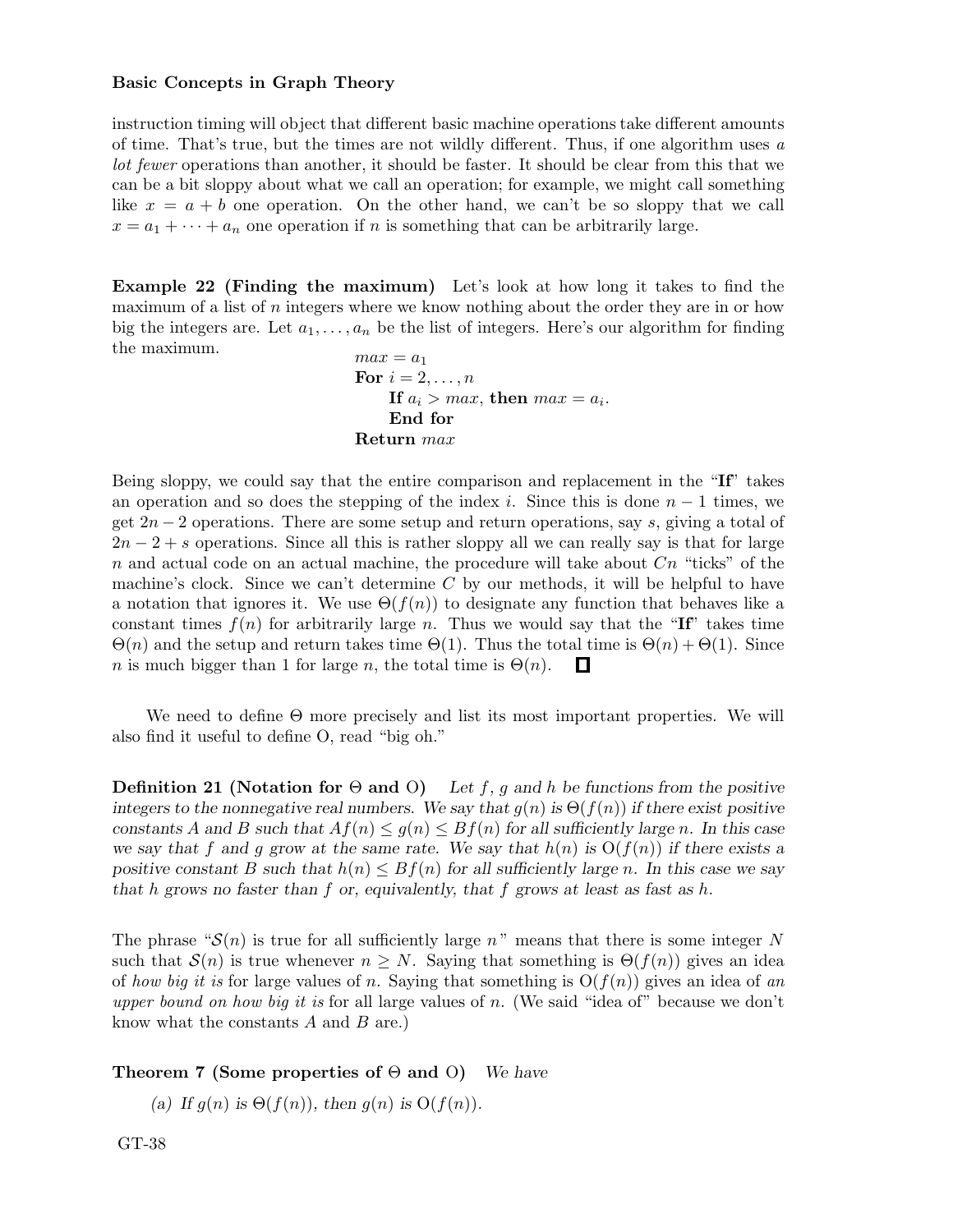- (b)  $f(n)$  is  $\Theta(f(n))$  and  $f(n)$  is  $\Theta(f(n))$ .
- (c) If  $g(n)$  is  $\Theta(f(n))$  and C and D are positive constants, then  $Cg(n)$  is  $\Theta(Df(n))$ . If  $g(n)$  is  $O(f(n))$  and C and D are positive constants, then  $Cg(n)$  is  $O(Df(n))$ .
- (d) If  $g(n)$  is  $\Theta(f(n))$ , then  $f(n)$  is  $\Theta(g(n))$ .
- (e) If  $g(n)$  is  $\Theta(f(n))$  and  $f(n)$  is  $\Theta(h(n))$ , then  $g(n)$  is  $\Theta(h(n))$ . If  $g(n)$  is  $O(f(n))$  and  $f(n)$  is  $O(h(n))$ , then  $g(n)$  is  $O(h(n))$ .
- (f) If  $g_1(n)$  is  $\Theta(f_1(n)), g_2(n)$  is  $\Theta(f_2(n)),$  then  $g_1(n)+g_2(n)$  is  $\Theta(\max(f_1(n), f_2(n))).$ If  $g_1(n)$  is  $O(f_1(n)), g_2(n)$  is  $O(f_2(n)),$  then  $g_1(n)+g_2(n)$  is  $O(max(f_1(n), f_2(n))).$

Note that as a consequence of properties (b), (d) and (e) above, the statement " $g(n)$  is  $\Theta(f(n))$ " defines an equivalence relation on the set of functions from the positive integers to the nonnegative reals. As with any equivalence relation, we can think of it globally as partition into equivalence classes or locally as a relation between pairs of elements in the set on which the equivalence relation is defined. In the former sense " $q(n)$  is  $\Theta(f(n))$ " means that "g(n) belongs to the equivalence class  $\Theta(f(n))$  associated with f." In the latter sense, "g(n) is  $\Theta(f(n))$ " means g ~ $\Theta$  f where ~ $\Theta$  is an equivalence relation called "is  $\Theta$ ."

Proof: Most of the proofs are left as an exercise. We'll do (e) for Θ. We are given that there are constants  $A_i$  and  $B_i$  such that

$$
A_1 f(n) \le g(n) \le B_1 f(n)
$$

and

$$
A_2h(n) \le f(n) \le B_2h(n)
$$

for all sufficiently large  $n$ . It follows that

$$
A_1 A_2 h(n) \le A_1 f(n) \le g(n) \le B_1 f(n) \le B_1 B_2 h(n)
$$

for all sufficiently large n. With  $A = A_1 A_2$  and  $B = B_1 B_2$ , it follows that  $g(n)$  is  $\Theta(h(n))$ .  $\Box$ 

**Example 23 (Additional observations on**  $\Theta$  and  $\Theta$ ) In this example, we have collected some additional information about our notation.

Functions which are not always positive. Our definitions of Θ and O are only for functions whose values are nonnegative. The definitions can be extended to arbitrary functions by using absolute values; e.g.,  $A|f(n)| \le |g(n)| \le B|f(n)|$  means  $g(n) = \Theta(f(n))$ . All the results in the theorem still hold except (f) for Θ. This observation is most often applied to the case where the function f is "eventually" nonnegative ( $\exists M$  such that  $\forall n$ )  $M, f(n) \geq 0$ . This is the case, for example with any polynomial in n with positive coefficient for the highest power of n.

**Taking limits.** When comparing two well-behaved functions  $f(n)$  and  $g(n)$ , limits can be helpful:  $\sqrt{ }$ 

$$
\lim_{n \to \infty} \frac{g(n)}{f(n)} = C > 0 \quad \text{implies} \quad g(n) \quad \text{is} \quad \Theta(f(n))
$$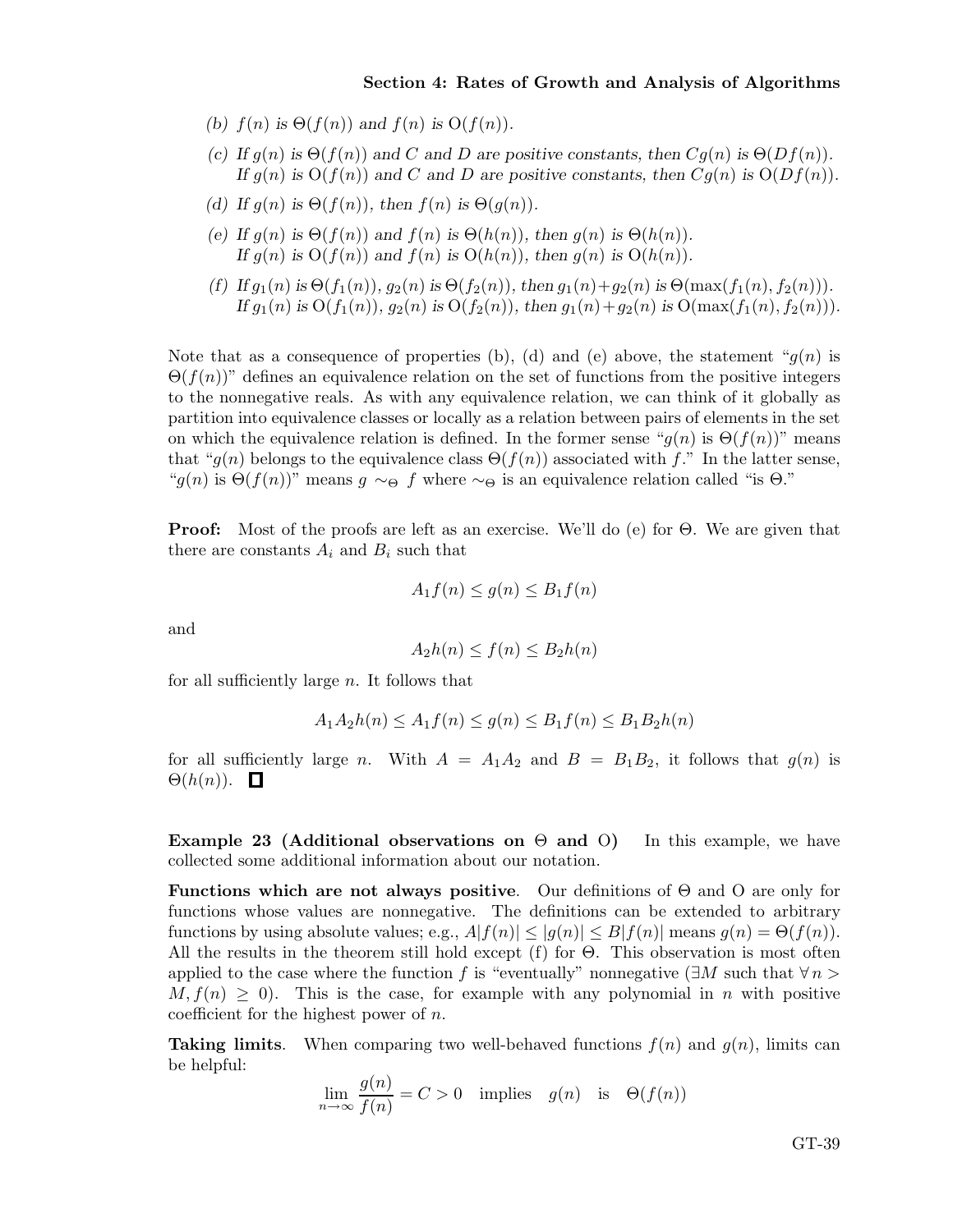and

$$
\lim_{n \to \infty} \frac{g(n)}{f(n)} = C \ge 0 \quad \text{implies} \quad g(n) \quad \text{is} \quad \mathcal{O}(f(n)).
$$

We assume here that the function  $f$  is never zero past some integer  $N$  so that the ratio is defined. The constants A and B of the definition can, in the first case, be taken to be  $C - \epsilon$ and  $C + \epsilon$ , where  $\epsilon$  is any positive number ( $\epsilon = 1$  is a simple choice). In the second case, take B to be  $C + \epsilon$ . If, in the first case,  $C = 1$ , then f and g are said to be asymptotic or asymptotically equal. This is written  $f \sim g$ . If, in the second case,  $C = 0$ , then g is said to be *little oh* of f (written  $g = o(f)$ ). We will not use the "asymptotic" and "little oh" concepts.

**Polynomials.** In particular, you can take any polynomial as  $f(n)$ , say  $f(n) = a_k n^k +$  $\cdots + a_0$ , and any other polynomial as  $g(n)$ , say  $g(n) = b_k n^k + \cdots + b_0$ . For f and g to be eventually positive we must have both  $a_k$  and  $b_k$  positive. If that is so, then  $g(n)$  is  $\Theta(f(n))$ . Note in particular that we must have  $g(n)$  is  $\Theta(n^k)$ .

Logarithms. Two questions that arise concerning logarithms are (a) "What base should I use?" and (b) "How fast do they grow?"

The base does not matter because  $\log_a x = (\log_a b)(\log_b x)$  and constant factors like  $log_a b$  are ignored in  $\Theta( )$  and  $\Theta( )$ .

It is known from calculus that  $\log n \to \infty$  as  $n \to \infty$  and that  $\lim_{n \to \infty} (\log n)/n^{\epsilon} = 0$ for every  $\epsilon > 0$ . Thus logarithms grow, but they grow slower than powers of *n*. For example,  $n \log n$  is  $O(n^{3/2})$  but  $n^{3/2}$  is not  $O(n \log n)$ .

A proof. How do we prove

$$
\lim_{n \to \infty} \frac{g(n)}{f(n)} = C > 0 \quad \text{implies} \quad g(n) \text{ is } \Theta(f(n))?
$$

By definition, the limit statement means that for any  $\epsilon > 0$  there exists N such that for all  $n > N, |\frac{g(n)}{f(n)} - C| < \epsilon$ . If  $\epsilon \ge C$ , replace it with a smaller  $\epsilon$ . From  $|\frac{g(n)}{f(n)} - C| < \epsilon$ , for all  $n > N$ ,

$$
C - \epsilon < \frac{g(n)}{f(n)} < C + \epsilon, \quad \text{or} \quad (C - \epsilon)f(n) < \frac{g(n)}{f(n)} < (C + \epsilon)f(n).
$$

Take  $A = (C - \epsilon)$  and  $B = (C + \epsilon)$  in the definition of  $\Theta$ .

Example 24 (Using  $\Theta$ ) To illustrate these ideas, we'll consider three algorithms for evaluating a polynomial  $p(x)$  of degree n at some point r; i.e., computing  $p_0+p_1r+\cdots+p_nr^n$ . We are interested in how fast they are when  $n$  is large. Here are the procedures. You should convince yourself that they work.

$$
Poly1(n, p, r)
$$
  
\n
$$
S = p_0
$$
  
\n**For**  $i = 1, ..., n$  
$$
S = S + p_i * Pow(r, i).
$$
  
\n**Return** S

GT-40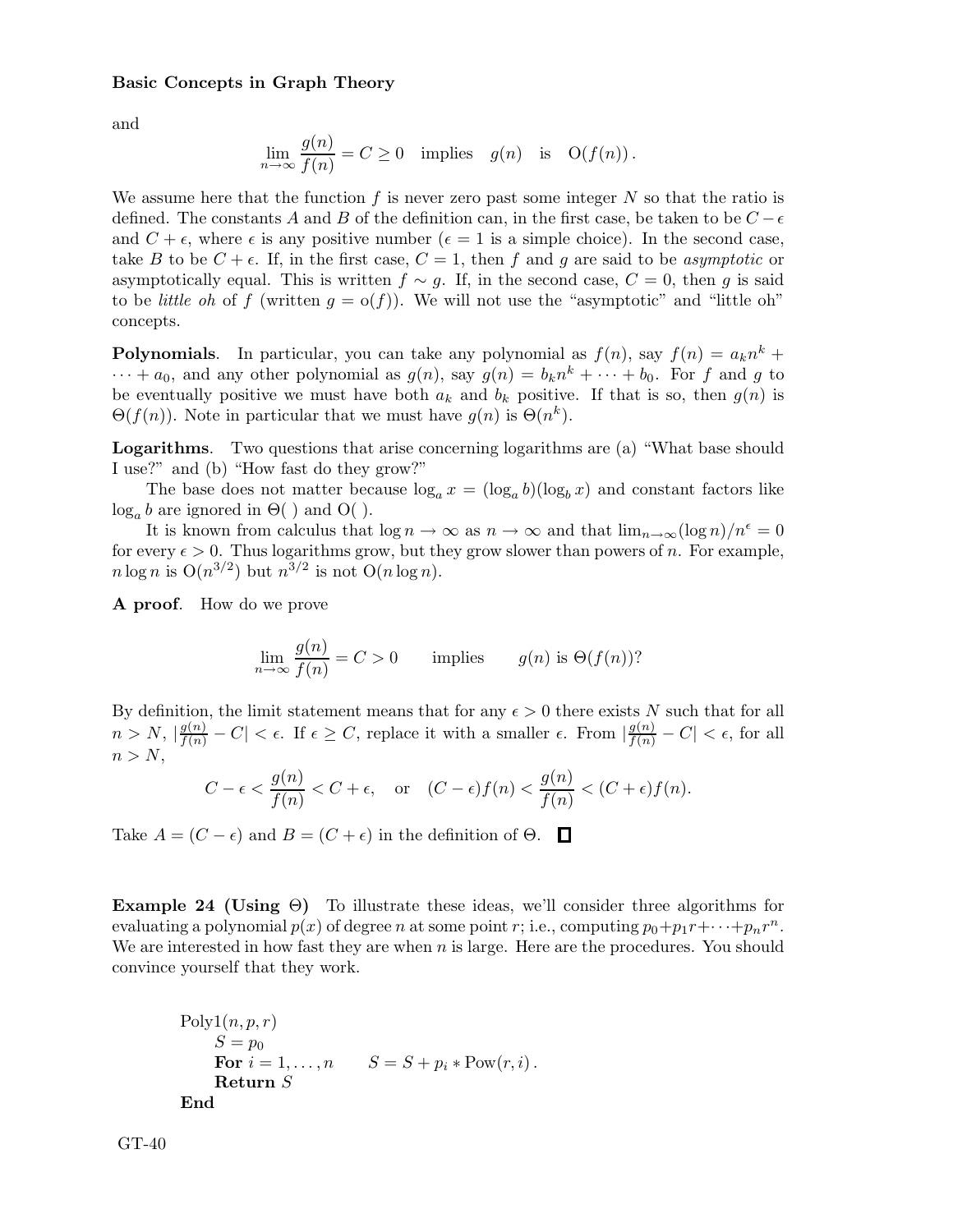```
Pow(r, i)P = 1For j = 1, ..., n P = P * r.
    Return P
End
Poly2(n, p, r)S = p_0P=1For i = 1, \ldots, nP = P * r.
        S = S + p_i * PEnd for
    Return S
End
Poly3(n, p, r)S = p_nFor i = n, \ldots, 2, 1 S = S * r + p_{i-1}Return S
End
```
Let  $T_n(\text{Name})$  be the time required for the procedure Name. Let's analyze Poly1. The "For" loop in Pow is executed i times and so takes  $Ci$  operations for some constant  $C$ . The setup and return in Pow takes some constant number of operations D. Thus  $T_n(Pow) =$  $Ci + D$  operations. As a result, the *i*th iteration of the "**For**" loop in Poly1 takes  $Ci + E$ operations for some constants C and  $E > D$ . Adding this over  $i = 1, 2, \ldots, n$ , we see that the total time spent in the "For" loop is  $\Theta(n^2)$  since  $\sum_{i=1}^n i = n(n+1)/2$ . (This requires using some of the properties of Θ. You should write out the details.) Since the rest of Poly1 takes  $\Theta(1)$  time,  $T_n(\text{Poly1})$  is  $\Theta(n^2)$ .

The amount of time spent in the "For" loop of Poly2 is constant and the loop is executed n times. It follows that  $T_n(\text{Poly2})$  is  $\Theta(n)$ . The same analysis applies to Poly3.

What can we conclude from this about the comparative speed of the algorithms? By the definition of  $\Theta$ , there are positive reals A and B so that  $An^2 \leq T_n(\text{Poly1})$  and  $T_n(\text{Poly2}) \leq B_n$  for sufficiently large n. Thus  $T_n(\text{Poly2})/T_n(\text{Poly1}) \leq B/An$ . As n gets larger, Poly2 looks better and better compared to Poly1.

Unfortunately, the crudeness of  $\Theta$  does not allow us to make any distinction between Poly2 and Poly3. What we can say is that  $T_n(Poly2)$  is  $\Theta(T_n(Poly3))$ ; i.e.,  $T_n(Poly2)$  and  $T_n(\text{Poly3})$  grow at the same rate. A more refined estimate can be obtained by counting the actual number of operations involved.

So far we have talked about how long an algorithm takes to run as if this were a simple, clear concept. In the next example we'll see that there's an important point that we've ignored.

\*Example 25 (What is average running time?) Let's consider the problem of (a) deciding whether or not a simple graph can be properly colored with four colors and, (b) if a proper coloring exists, producing one. A *proper coloring* of a simple graph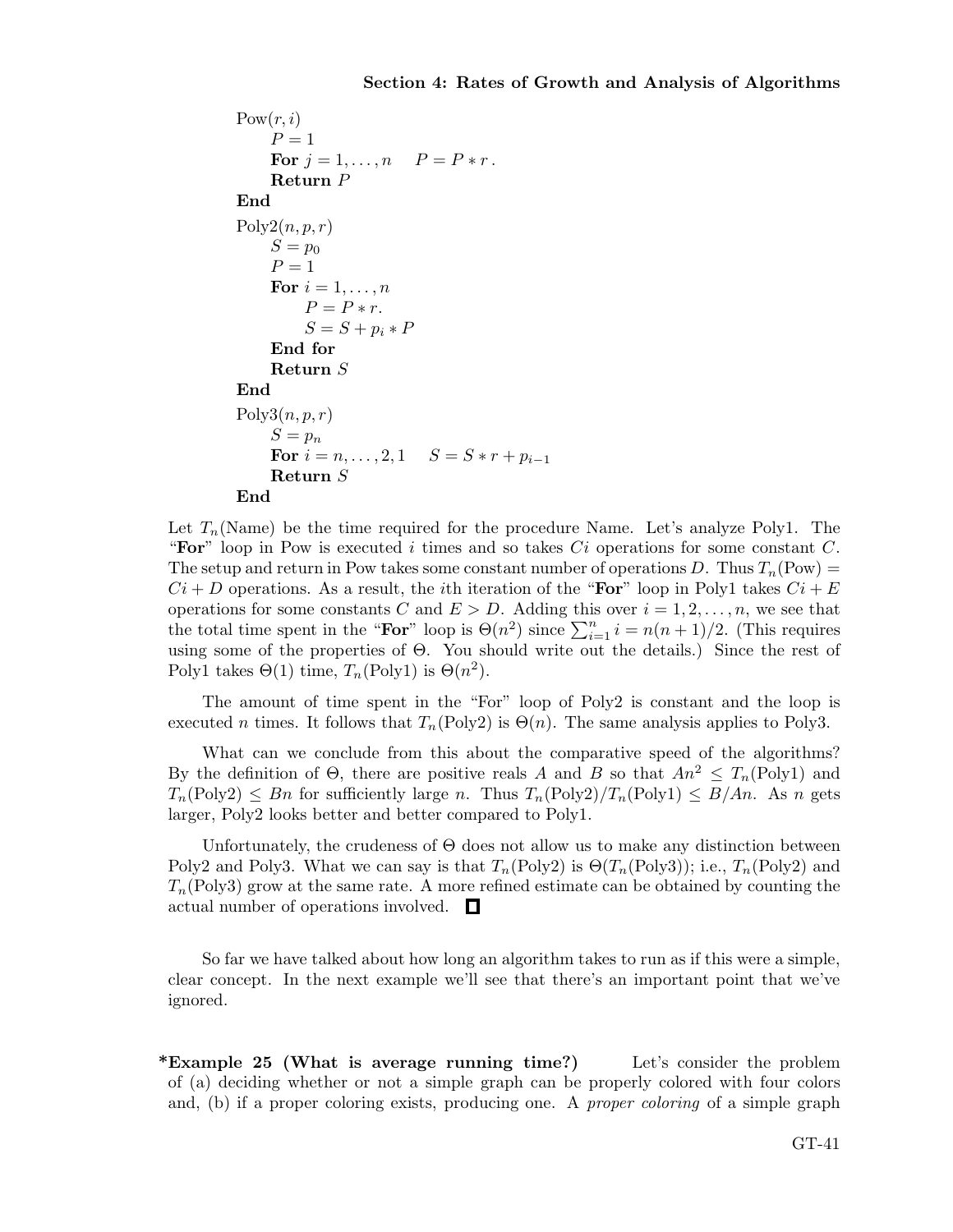$G = (V, E)$  is a function  $\lambda: V \to C$ , the set of "colors," such that, if  $\{u, v\}$  is an edge, then  $\lambda(u) \neq \lambda(v)$ . We may as well assume that  $V = \underline{n}$  and that the colors are  $c_1$ ,  $c_2$ ,  $c_3$  and  $c_4$ .

Here's a simple algorithm to determine a  $\lambda$  by using backtracking to go lexicographically through possible colorings  $\lambda(1), \lambda(2), \ldots, \lambda(n)$ .

- 1. **Initialize:** Set  $v = 1$  and  $\lambda(1) = c_1$ .
- 2. Advance in decision tree: If  $v = n$ , stop with  $\lambda$  determined; otherwise, set  $v = v + 1$  and  $\lambda(v) = c_1$ .
- 3. Test: If  $\lambda(i) \neq \lambda(v)$  for all  $i < v$  for which  $\{i, v\} \in E$ , go to Step 2.
- 4. Select next decision: Let j be such that  $\lambda(v) = c_i$ . If  $j < 4$ , set  $\lambda(v) = c_{i+1}$ and go to Step 3.
- 5. **Backtrack:** If  $v = 1$ , stop with coloring impossible; otherwise, set  $v = v 1$  and go to Step 4.

How fast is this algorithm? Obviously it will depend on the graph. Here are two extreme cases:

- Suppose the subgraph induced by the first five vertices is the complete graph  $K_5$  (i.e., all of the ten possible edges are present). The algorithm stops after trying to color the first five vertices and discovering that there is no proper coloring. Thus the running time does not depend on n and so is in  $\Theta(1)$ .
- Suppose that the first  $n-5$  vertices have no edges and that the last five vertices induce  $K_5$ . The algorithm tries all possible assignments of colors to the first  $n-5$  vertices and, for each of them, discovers that it cannot properly color the last five because they form  $K_5$ . Thus the algorithm makes between  $4^{n-5}$  and  $4^n$  assignments of colors and so its running time is  $\Theta(4^n)$  — a much faster growing time than  $\Theta(1)$ .

What should we do about studying the running time of such an algorithm? It's reasonable to talk about the *average* time the algorithm takes if we expect to give it lots of graphs to look at. Most n vertex graphs will have many sets of five vertices that induce  $K_5$ . (We won't prove this.) As a result, the algorithm has running time in  $\Theta(1)$  for most graphs. In fact, it can be proved that the average number of assignments of the form  $\lambda(v) = c_k$  that are made is  $\Theta(1)$  and so the average running time is  $\Theta(1)$ . This means that the average running time of the algorithm is bounded for all  $n$ , which is quite good!

Now suppose you give this algorithm to a friend, telling her that the average running time is bounded. She thanks you profusely for such a wonderful algorithm and puts it to work coloring randomly generated "planar" graphs. These are a special class of graphs whose pictures can be drawn in the plane without edges crossing each other. (All trees are planar, but  $K_5$  is not planar.) By a famous theorem called the Four Color Theorem, every planar graph can be properly colored with four colors, so the algorithm will find the coloring. To do so it must make assignments of the form  $\lambda(v) = c_k$  for each vertex v. Thus it must make at least  $n$  assignments. (Actually it will almost surely make many, many more.) Your friend soon comes back to you complaining that your algorithm takes a long time to run. What went wrong?

You were averaging over all simple graphs with  $n$  vertices. Your friend was averaging over all simple planar graphs with n vertices. The average running times are *very* different! There is a lesson here:

You must be VERY clear what you are averaging over.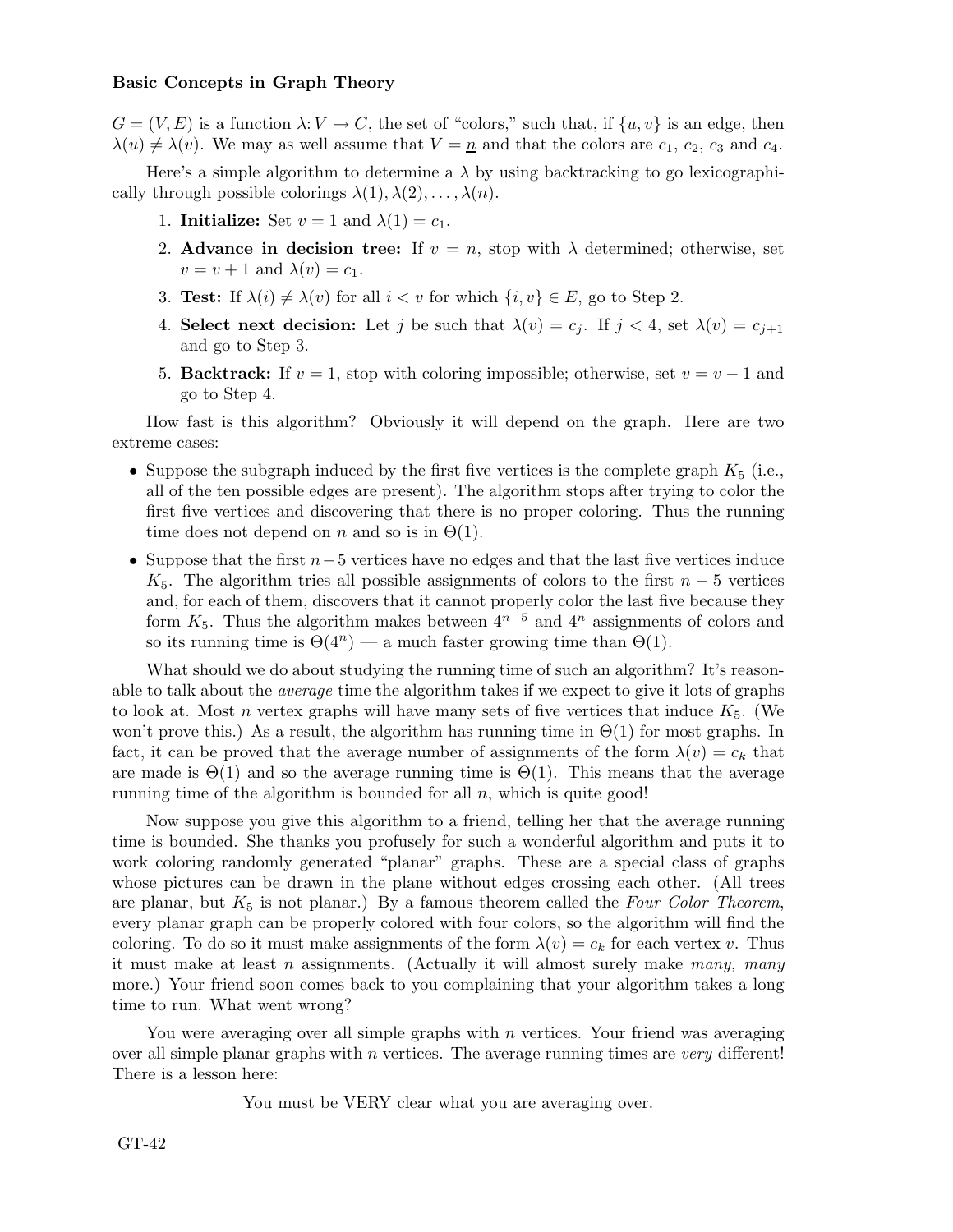### Section 4: Rates of Growth and Analysis of Algorithms

Because situations like this do occur in real life, computer scientists are careful to specify what kind of running time they are talking about; either the average of the running time over some reasonable, clearly specified set of problems or the worst (longest) running time over all possibilities.  $\square$ 

You should be able to see that saying something is  $\Theta$  ) leaves a lot out because we have no idea of the constants that are omitted. How can we compare two algorithms? Here are two rules of thumb.

- If one algorithm is  $\Theta(f(n))$  and the other is  $\Theta(q(n))$ , the algorithm with the slower growing function  $(f \text{ or } g)$  is probably the better choice.
- If both algorithms are  $\Theta(f(n))$ , the algorithm with the simpler data structures is probably better.

These rules are far from foolproof, but they provide some guidance.

## \*Polynomial Time Algorithms

Computer scientists talk about "polynomial time algorithms." What does this mean? Suppose that the algorithm can handle arbitrarily large problems and that it takes  $\Theta(n)$ seconds on a problem of "size"  $n$ . Then we call it a linear time algorithm. More generally, if there is a (possibly quite large) integer  $k$  such that the worst case running time on a problem of "size" *n* is  $O(n^k)$ , then we say the algorithm is polynomial time.

You may have noticed the quotes around size and wondered why. It is necessary to specify what we mean by the size of a problem. Size is often interpreted as the number of bits required to specify the problem in binary form. You may object that this is imprecise since a problem can be specified in many ways. This is true; however, the number of bits in one "reasonable" representation doesn't differ too much from the number of bits in another. We won't pursue this further.

If the worst case time for an algorithm is polynomial, theoretical computer scientists think of this as a good algorithm. (This is because polynomials grow relatively slowly; for example, exponential functions grow much faster.) The problem that the algorithm solves is called tractable.

Do there exist *intractable problems*; i.e., problems for which no polynomial time algorithm can ever be found? Yes, but we won't study them here. More interesting is the fact that there are a large number of practical problems for which

- no polynomial time algorithm is known and
- no one has been able prove that the problems are intractable.

We'll discuss this a bit.

Consider the following problems.

• Coloring problem: For any  $c > 2$ , devise an algorithm whose input can be any simple graph and whose output answers the question "Can the graph be properly colored in c colors?"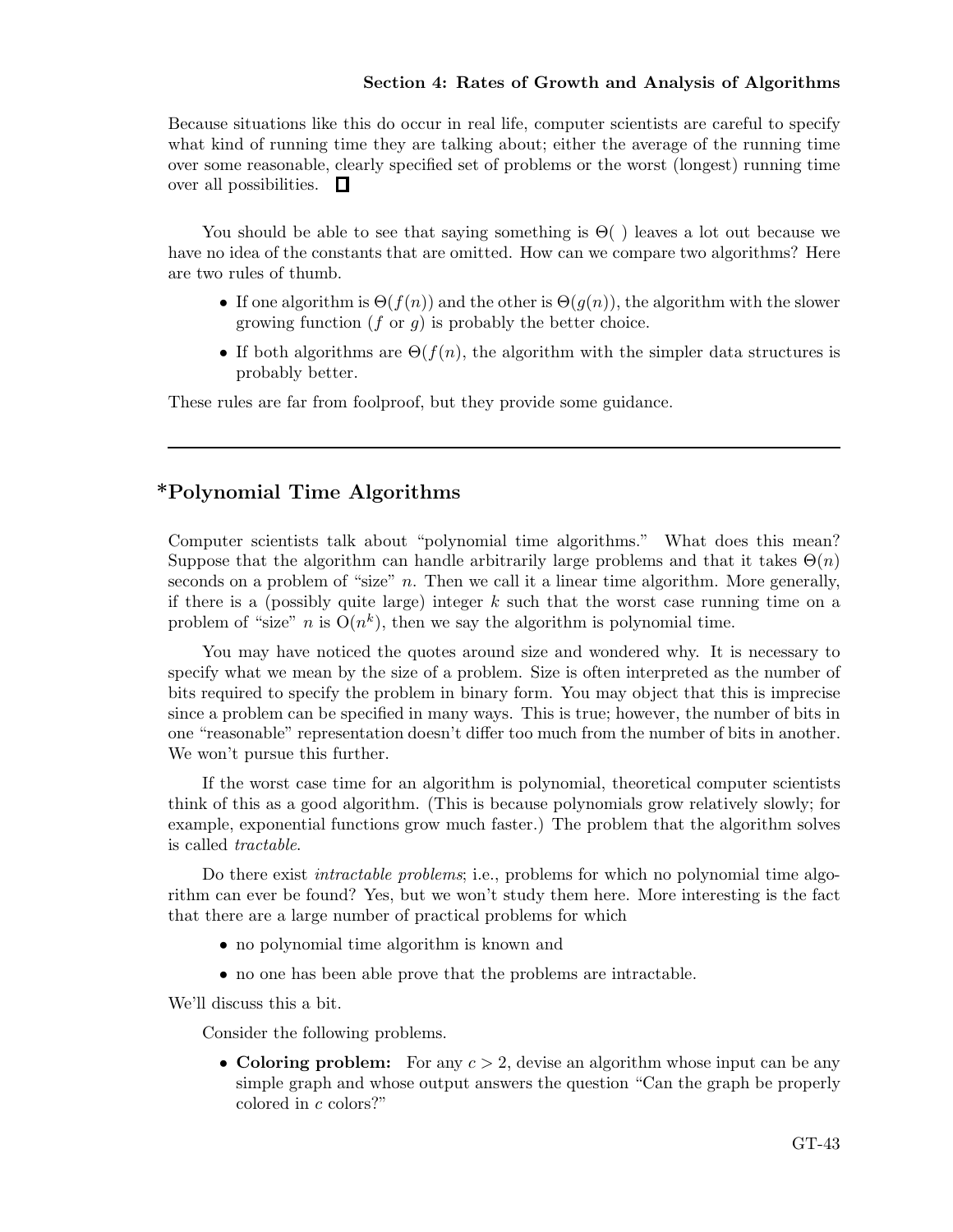- Traveling salesman problem: For any  $B$ , devise an algorithm whose input can be any  $n > 0$  and any real valued edge labeling,  $\lambda: \mathcal{P}_2(n) \to \mathbb{R}$ , for  $K_n$ , the complete graph on  $n$  vertices. The algorithm must answer the question "Is there a cycle through all n vertices with cost B or less?" (The cost of a cycle is the sum of  $\lambda(e)$  over all e in the cycle.)
- Clique problem: Given a simple graph  $G = (V, E)$  and an integer s, is there a subset  $S \subseteq V$ ,  $|S| = s$ , whose induced subgraph is the complete graph on S (i.e., a subgraph of G with vertex set S and with  $\binom{s}{2}$  $_2^s$ ) edges)?

No one knows if these problems are tractable, but it is known that, if one is tractable, then they all are. There are hundreds more problems that people are interested in which belong to this particular list in which all or none are tractable. These problems are called NPcomplete problems Many people regard deciding if the NP-complete problems are tractable to be the foremost open problem in theoretical computer science.

The NP-complete problems have an interesting property which we now discuss. If the algorithm says "yes," then there must be a specific example that shows why this is so (an assignment of colors, a cycle, an automaton). There is no requirement that the algorithm actually produce such an example. Suppose we somehow obtain a coloring, a cycle or an automaton which is claimed to be such an example. Part of the definition of NP-complete requires that we be able to check the claim in polynomial time. Thus we can check a purported example quickly but, so far as is known, it may take a long time to determine if such an example exists. In other words, I can check your guesses quickly but I don't know how to tell you quickly if any examples exist.

There are problems like the NP-complete problems where no one knows how to do any checking in polynomial time. For example, modify the traveling salesman problem to ask for the minimum cost cycle. No one knows how to verify in polynomial time that a given cycle is actually the minimum cost cycle. If the modified traveling salesman problem is tractable, so is the one we presented above: You need only find the minimum cost cycle and compare its cost to  $B$ . Such problems are called  $NP$ -hard because they are at least as hard as NP-complete problems. A problem which is tractable if the NP-complete problems are tractable is called NP-easy.

Some problems are both NP-easy and NP-hard but may not be NP-complete. Why is this? NP-complete problems must ask a "yes/no" type of question and it must be possible to check a specific example in polynomial time as noted in the previous paragraph. We discuss an example.

\*Example 26 (Chromatic number) The *chromatic number*  $\chi(G)$  of a graph G is the least number of colors needed to properly color G. The problem of deciding whether a graph can be properly colored with c colors is NP-complete. The problem of determining  $\chi(G)$ is NP-hard. If we know  $\chi(G)$ , then we can determine if c colors are enough by checking if  $c \geq \chi(G)$ .

The problem of determining  $\chi(G)$  is also NP-easy. You can color G with c colors if and only if  $c \geq \chi(G)$ . We know that  $0 \leq \chi(G) \leq n$  for a graph with n vertices. Ask if c colors suffice for  $c = 0, 1, 2, \ldots$  The least c for which the answer is "yes" is  $\chi(G)$ . Thus the worst case time for finding  $\chi(G)$  is at most n times the worst case time for the NP-complete problem. Hence one time is  $O$  of a polynomial in n if and only if the other is. 0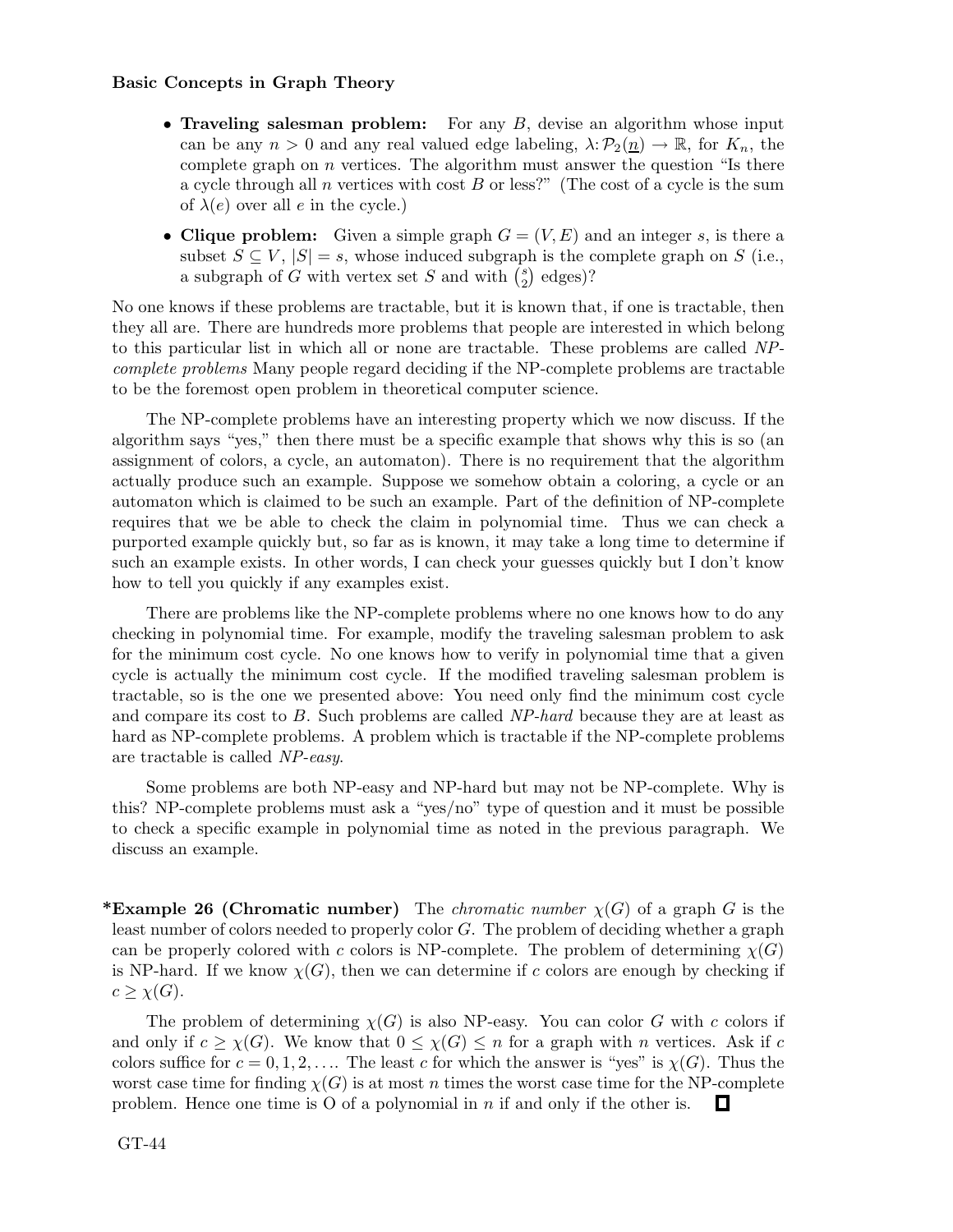### Section 4: Rates of Growth and Analysis of Algorithms

What can we do if we cannot find a good algorithm for a problem? There are three main types of partial algorithms:

- 1. Almost good: It is polynomial time for all but a very small subset of possible problems. (If we are interested in all graphs, our coloring algorithm in Example 25 is almost good for any fixed  $c$ .)
- 2. Almost correct: It is polynomial time but in some rare cases does not find the correct answer. (If we are interested in all graphs and a fixed  $c$ , automatically reporting that a large graph can't be colored with c colors is almost correct  $$ but it is rather useless.) In some situations, a fast almost correct algorithm can be useful.
- 3. Close: It is a polynomial time algorithm for a minimization problem and comes close to the true minimum. (There are useful close algorithms for approximating the minimum cycle in the Traveling Salesman Problem.)

Some of the algorithms make use of random number generators in interesting ways. Unfortunately, further discussion of these problems is beyond the scope of this text.

## \*A Theorem for Recursive Algorithms

Some algorithms, such as merge sorting, call themselves. This is known as a recursive algorithm or a divide and conquer algorithm.

When we try estimate the running time of such algorithms, we obtain a recursion. In Section 2 of Unit DT, we examined the problem of solving recursions. We saw that finding exact solutions to recursions is difficult. The recursions that we obtain for algorithms are not covered by the methods in that section. Furthermore, the recursions are often not known exactly because we may only be able to obtain an estimate of the form  $\Theta$  ) for some of the work. The next example illustrates this problem.

\*Example 27 (Sorting by recursive merging) Given a list  $L$  of n items, we wish to sort it. Here is the merge sorting algorithm from Section 3 of Unit DT.

```
Sort(L)If length is 1, return L
    Else
         Split L into two lists L1 and L2
         S1 = Sort(L1)S2 = Sort(L2)S = \text{Merge}(L1, L2)Return S
    End if
End
```
We need to be more specific about how the lists are split. Let m be  $n/2$  rounded down, let L1 be the first m items in L and let L2 be the last  $n - m$  items in L.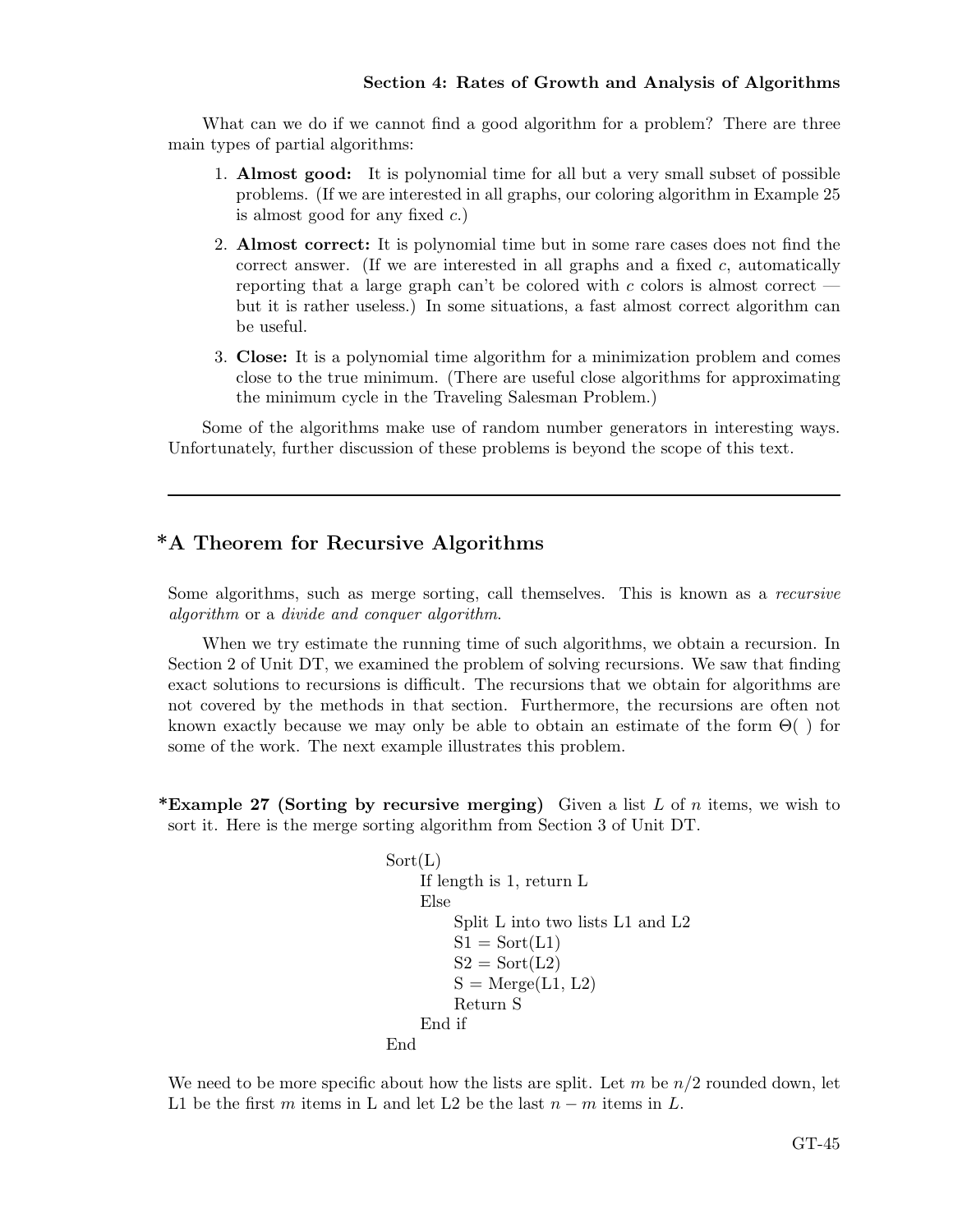One way to measure the running time of  $Sort(L)$  is to count the number of comparisons that are required. Let this number be  $T(n)$ . We would like to know how fast  $T(n)$  grows as a function of n so we can tell how good the algorithm is. For example, is  $T(n) = \Theta(n)$ ? is  $T(n) = \Theta(n^2)$ ? or does it behave differently?

We now start work on this problem. Since the sorting algorithm is recursive (calls itself), we will end up with a recursion. This is a general principle for recursive algorithms. You should see why after the next two paragraphs.

All comparisons are done in  $Merge(L1,L2)$ . It can be shown that the number of comparisons in Merge is between m and  $n-1$ . We take that fact as given.

Three lines of code are important:

| $S1 = Sort(L1)$            | a recursive call, so it gives us $T(m)$ ;       |
|----------------------------|-------------------------------------------------|
| $S2 = Sort(L2)$            | a recursive call, so it gives us $T(n-m)$ ;     |
| $S = \text{Merge}(L1, L2)$ | where the comparisons are, so it gives us $a_n$ |
|                            | with $m \leq a_n \leq n = 1$ .                  |

We obtain  $T(n) = T(m) + T(n-m) + a_n$  where all we know about  $a_n$  is that it is between m and  $n-1$ . What can we do?

Not only is this a type of recursion we haven't seen before, we don't even know the recursion fully since all we have is upper and lower bounds for  $a_n$ . The next theorem solves this problem for us.  $\Box$ 

The following theorem provides an approximate solution to an important class of approximate recursions that arise in divide and conquer algorithms. We'll apply it to merge sorting. In the theorem

- $T(n)$  is the running time for a problem of size n.
- If the algorithm calls itself at  $w$  places in the code, then the problem is divided into w smaller problems of the same kind and  $s_1(n), \ldots, s_w(n)$  are the sizes of the smaller problems.
- The constant c measures how much smaller each of these problems is.
- The time needed for the rest of the code is  $a_n$ .

## \*Theorem 8 (Master Theorem for Recursions\*) Suppose that there are

- (i) numbers N, b,  $w \ge 1$  and  $0 < c < 1$  that do not depend on n
- (ii) a sequence  $a_1, a_2, \ldots$ ,
- (iii) functions  $s_1, s_2, \ldots, s_w$ , and T

such that

(a)  $T(n) > 0$  for all  $n > N$  and  $a_n \geq 0$  for all  $n > N$ ;

<sup>\*</sup> This is not the most general version of the theorem; however, this version is easier to understand and is usually sufficient. For a more general statement and a proof, see any thorough text on the analysis of algorithms.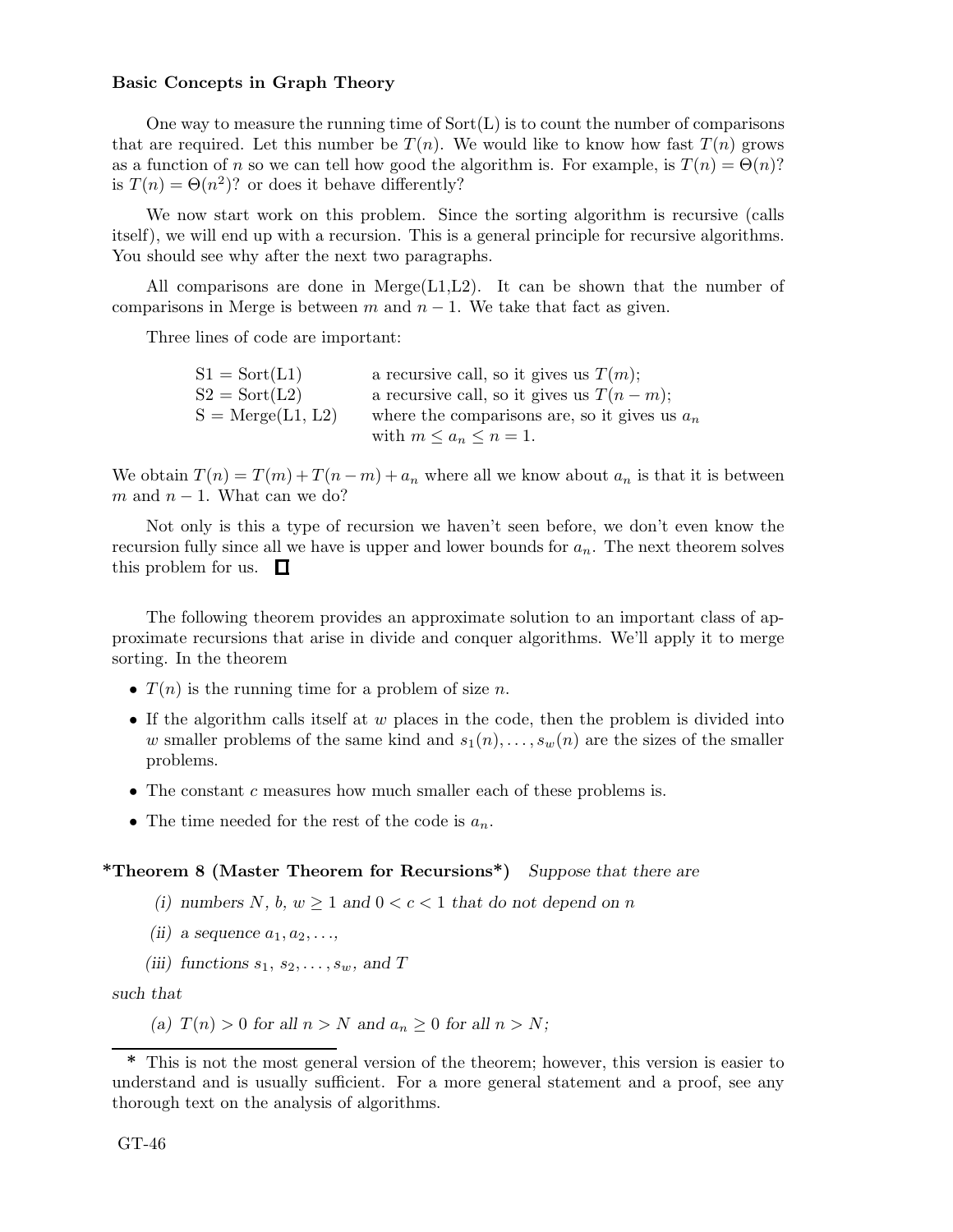### Section 4: Rates of Growth and Analysis of Algorithms

\n- (b) 
$$
T(n) = a_n + T(s_1(n)) + T(s_2(n)) + \cdots + T(s_w(n))
$$
 for all  $n > N$ ;
\n- (c)  $a_n$  is  $\Theta(n^b)$  (If  $a_n = 0$  for all large n, set  $b = -\infty$ .);
\n- (d)  $|s_i(n) - cn|$  is  $O(1)$  for  $i = 1, 2, \ldots, w$ .
\n

Let  $d = -\log(w)/\log(c)$ . Then

$$
T(n) \text{ is } \begin{cases} \Theta(n^d) & \text{if } b < d, \\ \Theta(n^d \log n) & \text{if } b = d, \\ \Theta(n^b) & \text{if } b > d. \end{cases}
$$

Note that  $b = 0$  corresponds to  $a_n$  being in  $\Theta(1)$  since  $n^0 = 1$ . In other words,  $a_n$  is bounded by nonzero constants for all large  $n: 0 < C_1 \le a_n \le C_2$ .

Let's apply the theorem to our recursion for merge sorting:

$$
T(n) = a_n + T(s_1(n)) + T(s_2(n))
$$

where

$$
s_1(n) = \lfloor n/2 \rfloor, \quad s_2(n) = \lfloor n - n/2 \rfloor \quad \text{and} \quad s_1(n) \le a_n \le n - 1.
$$

Note that  $s_1(n)$  and  $s_2(n)$  differ from  $n/2$  by at most  $1/2$  and that  $a_n = \Theta(n)$ . Thus we can apply the theorem with  $w = 2$ ,  $b = 1$  and  $c = 1/2$ . We have

$$
d = -\log(2)/\log(1/2) = \log(2)/\log(2) = 1.
$$

Since  $b = d = 1$ , we conclude that  $T(n)$  is  $\Theta(n \log n)$ .

How do we use the theorem on divide and conquer algorithms? First, we must find a parameter n that measures the size of the problem; for example, the length of a list to be sorted, the degree of polynomials that we want to multiply, the number of vertices in a graph that we want to study. Then use the interpretation of the various parameters that was given just before the theorem.

Our final example is more difficult because the algorithm that we study is more complicated. It was believed for some time that the quickest way to multiply polynomials was the "obvious" way that is taught when polynomials are first studied. That is not true. The next example contains an algorithm for faster multiplication of polynomials. There are also faster algorithms for multiplying matrices.

\*Example 28 (Recursive multiplication of polynomials) Suppose we want to multiply two polynomials of degree at most  $n$ , say

$$
P(x) = p_0 + p_1 x + \dots + p_n x^n
$$
 and  $Q(x) = q_0 + q_1 x + \dots + q_n x^n$ .

The natural way to do this is to use the distributive law to generate  $(n + 1)^2$  products  $p_0q_0, p_0q_1x, p_0q_2x^2, \ldots, p_nq_nx^{2n}$  and then collect the terms that have the same powers of x. This involves  $(n+1)^2$  multiplications of coefficients and, it can be shown,  $n^2$  additions of coefficients. Thus, the amount of work is  $\Theta(n^2)$ . Unless we expect  $P(x)$  or  $Q(x)$  to have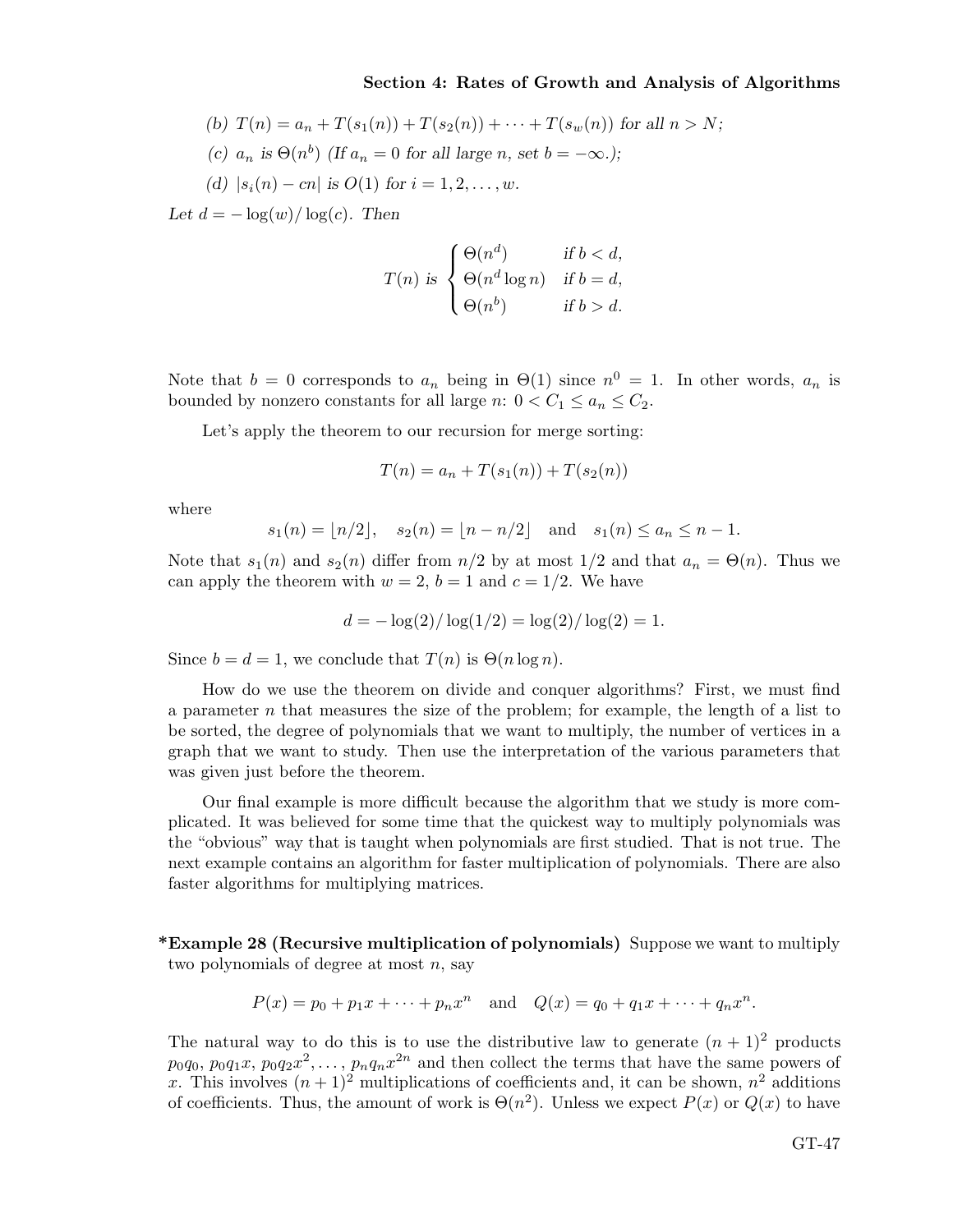some coefficients that are zero, this seems to be best we can do. Not so! We now present and analyze a faster recursive algorithm.

The algorithm depends on the following identity which you should verify by checking the algebra.

*Identity:* If  $P_L(x)$ ,  $P_H(x)$ ,  $Q_L(x)$  and  $Q_H(x)$  are polynomials, then

$$
(P_L(x) + P_H(x)x^m)(Q_L(x) + Q_H(x)x^m) = A(x) + (C(x) - A(x) - B(x))x^m + B(x)x^{2m}
$$

where

$$
A(x) = P_L(x)Q_L(x), \quad B(x) = P_H(x)Q_H(x),
$$

and

$$
C(x) = (P_L(x) + P_H(x))(Q_L(x) + Q_H(x))
$$

We can think of this identity as telling us how to multiply two polynomials  $P(x)$  and  $Q(x)$  by splitting them into lower degree terms  $(P_L(x)$  and  $Q_L(x))$  and higher degree terms  $(P_H(x)x^m$  and  $Q_H(x)x^m)$ :

$$
P(x) = D(P_L(x) + P_H(x)x^m
$$
 and  $Q(x) = Q_L(x) + Q_H(x)x^m$ .

The identity requires three polynomial multiplications to compute  $A(x)$ ,  $B(x)$  and  $C(x)$ . This leads naturally to two questions:

- Haven't things gotten worse three polynomial multiplications instead of just one? No. The three multiplications involve polynomials of much lower degrees. We will see that this leads to a gain in speed.
- How should we do these three polynomial multiplications? Apply the identity to each of them. In other words, design a recursive algorithm. We do that now.

Here is the algorithm for multiplying two polynomials  $P(x) = p_0 + p_1 x \cdots + p_n x^n$  and  $Q(x) = q_0 + q_1 x + \cdots + q_n x^n$  of degree at most *n*.

MULT
$$
(P(x), Q(x), n)
$$
  
\nIf  $(n=0)$  Return  $p_0q_0$   
\nElse  
\nLet  $m = n/2$  rounded up.  
\n $P_L(x) = p_0 + p_1x + \cdots p_{m-1}x^{m-1}$   
\n $P_H(x) = p_m + p_{m+1}x + \cdots p_nx^{n-m}$   
\n $Q_L(x) = q_0 + p_1x + \cdots q_{m-1}x^{m-1}$   
\n $Q_H(x) = q_m + q_{m+1}x + \cdots q_nx^{n-m}$   
\n $A(x) = \text{MULT}(P_L(x), Q_L(x), m - 1)$   
\n $B(x) = \text{MULT}(P_H(x), Q_H(x), n - m)$   
\n $C(x) = \text{MULT}(P_L(x) + P_H(x), Q_L(x) + Q_H(x), n - m)$   
\n $D(x) = A(x) + (C(x) - A(x) - B(x))x^m + B(x)x^{2m}$   
\nReturn  $D(x)$   
\nEnd if  
\nEnd

As is commonly done, we imagine a polynomial stored as a vector of coefficients. The amount of work required is then the number of times we have two multiply or add two

GT-48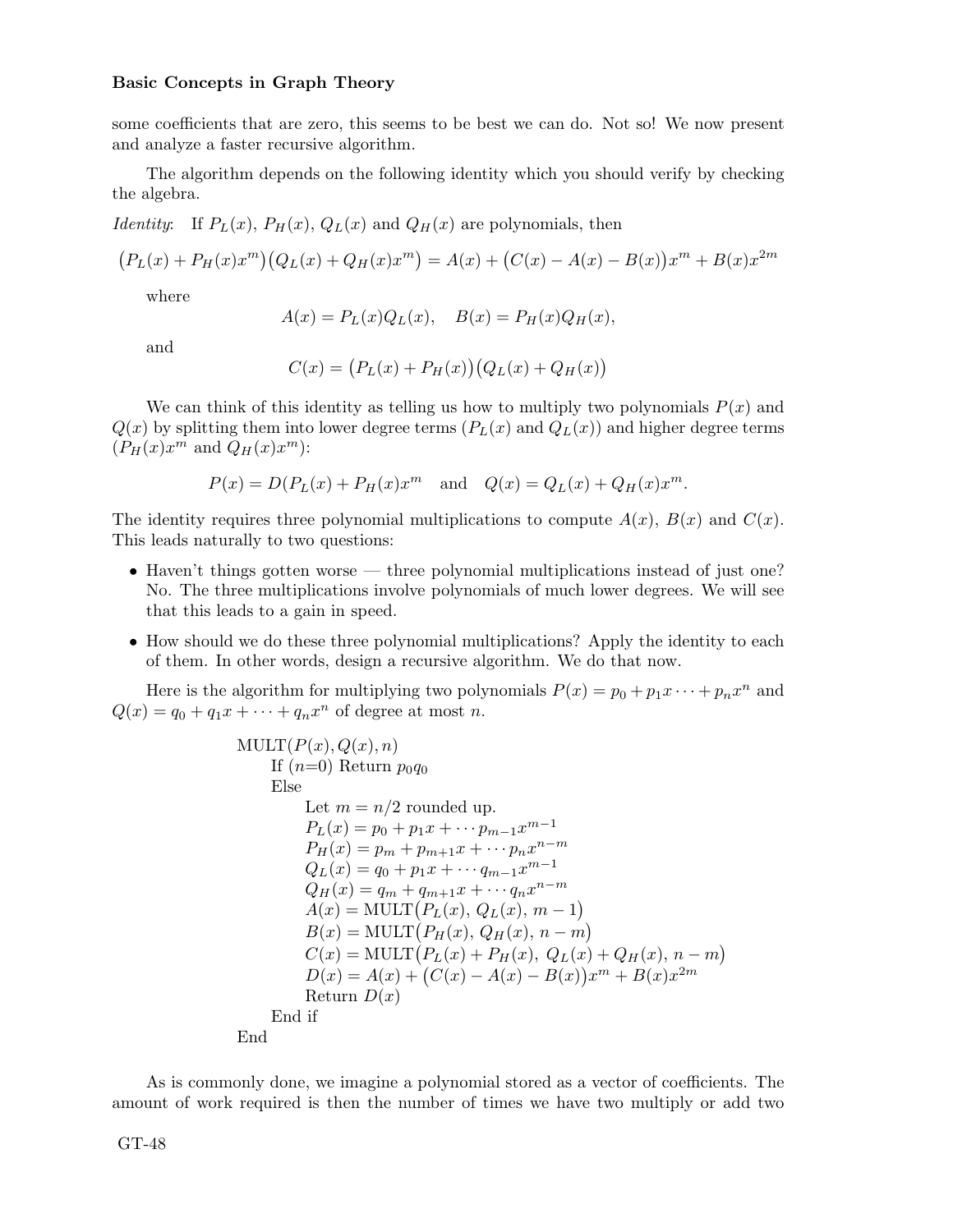coefficients. For simplicity, we just count multiplications. Let that number be  $T(n)$ . You should be able to see that  $T(0) = 1$  and

$$
T(n) = T(m-1) + T(n-m) + T(n-m)
$$
 for  $n > 0$ .

We can write this as

 $T(n) = T(m-1) + T(n-m) + T(n-m) + a_n$ ,  $a_0 = 1$  and  $a_n = 0$  for  $n > 0$ .

Note that, since both  $m-1$  and  $n-m$  differ from  $n/2$  by at most 1,  $w=3$  and  $c=1/2$ . Also  $b = -\infty$ .

We have  $d = \log 3/\log 2 > b$ . Thus  $T(n)$  is  $\Theta(n^{\log 3/\log 2})$ . Since  $\log 3/\log 2$  is about 1.6 which is less than 2, this is less work than the straightforward method when  $n$  is large enough. (Recall that the work there was in  $\Theta(n^2)$ .)

## Exercises for Section 4

- 4.1. We have three algorithms for solving a problem for graphs. Suppose algorithm A takes  $n^2$  milliseconds to run on a graph with n vertices, algorithm B takes 100n milliseconds and algorithm C takes  $100(2^{n/10} - 1)$  milliseconds.
	- (a) Compute the running times for the three algorithms with  $n = 5, 10, 30, 100$ and 300. Which algorithm is fastest in each case? slowest?
	- (b) Which algorithm is fastest for all very large values of  $n$ ? Which is slowest?
- **4.2.** Let  $p(x)$  be a polynomial of degree k with positive leading coefficient and suppose that  $a > 1$ . Prove the following.
	- (a)  $\Theta(p(n))$  is  $\Theta(n^k)$ .
	- (b)  $O(p(n))$  is  $O(n^k)$ .
	- (c)  $\lim_{n\to\infty} p(n)/a^n = 0$ . (Also, what does this say about the speed of a polynomial time algorithm versus one which takes exponential time?)
	- (d) Unless  $p(x) = p_1 x^k + p_2$  for some  $p_1$  and  $p_2$ , there is no C such that  $a^{p(n)}$  is  $\Theta(a^{Cn^k}).$
- **4.3.** In each case, prove that  $g(n)$  is  $\Theta(f(n))$  using the definition of "g is  $\Theta(f)$ ". (See Definition 21.)

(a) 
$$
g(n) = n^3 + 5n^2 + 10
$$
,  $f(n) = 20n^3$ .

- (b)  $g(n) = n^2 + 5n^2 + 10$ ,  $f(n) = 200n^2$
- 4.4. In each case, show that the given series has the indicated property.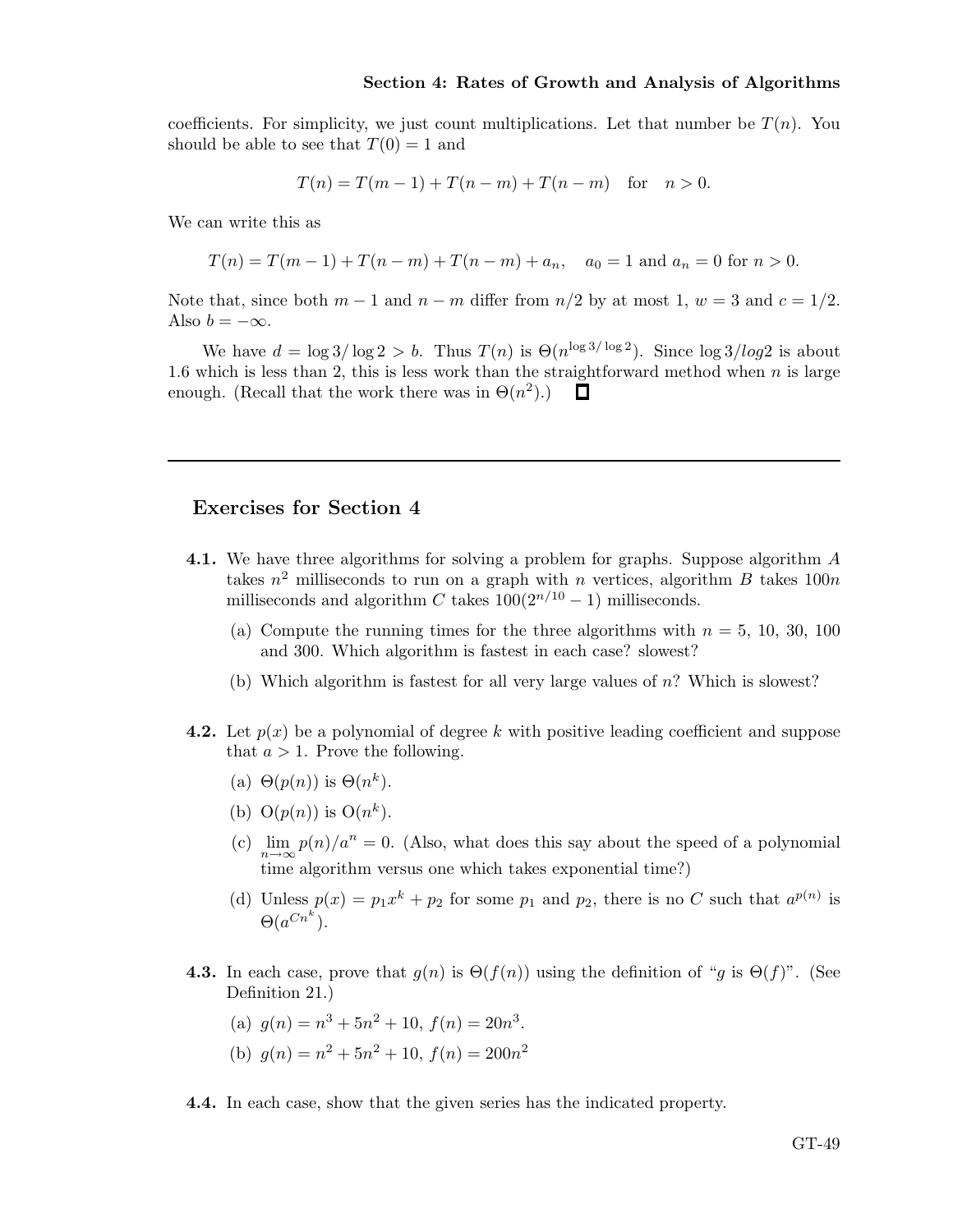(a)  $\sum_{i=1}^{n} i^2$  is  $\Theta(n^3)$ . (b)  $\sum_{i=1}^{n} i^3$  is  $\Theta(n^4)$ . (c)  $\sum_{i=1}^{n} i^{1/2}$  is  $\Theta(n^{3/2})$ .

4.5. Show each of the following

- (a)  $\sum_{i=1}^{n} i^{-1}$  is  $\Theta(\log_b(n))$  for any base  $b > 1$ .
- (b)  $\log_b(n!)$  is  $O(n \log_b(n))$  for any base  $b > 1$ .
- (c) *n*! is  $\Theta((n/e)^{n+1/2})$ .
- \*4.6. The following algorithm multiplies two  $n \times n$  matrices A and B and puts the answer in C. Let  $T(n)$  be the running time of the algorithm Find a simple function  $f(n)$ so that is  $\Theta(f(n))$ .

$$
\begin{array}{ll}\n\text{MATRIXMLIT}(n, A, B, C) \\
\text{For i=1, ..., n} \\
& \text{For j=1, ..., n} \\
& \text{C}(i, j) = 0 \\
& \text{For k=1, ..., n} \\
& \text{C}(i, j) = \text{C}(i, j) + \text{A}(i, k)^* \text{B}(k, j) \\
& \text{End for} \\
& \text{End for} \\
\text{End for} \\
\text{End} \\
\end{array}
$$

\*4.7. The following algorithm computes  $x^n$  for n a positive integer, where x is a complicated object (e.g., a large matrix). MULT $(x, y)$  is a procedure that multiplies two such objects. Let  $T(n)$  be the number of times MULT is called. Find a simple function  $f(n)$  so that  $T(n)$  is  $\Theta(f(n))$ .

```
POW(x, n)If (n=1) Return x
    Else
         Let q be n/2 rounded down and r = n - 2q.
         y = \text{MULT}(x, x)z = \text{POW}(y, q)If (r=0) Return z
         Else
              w = \text{MULT}(x, z)Return w
         End if
    End if
End
```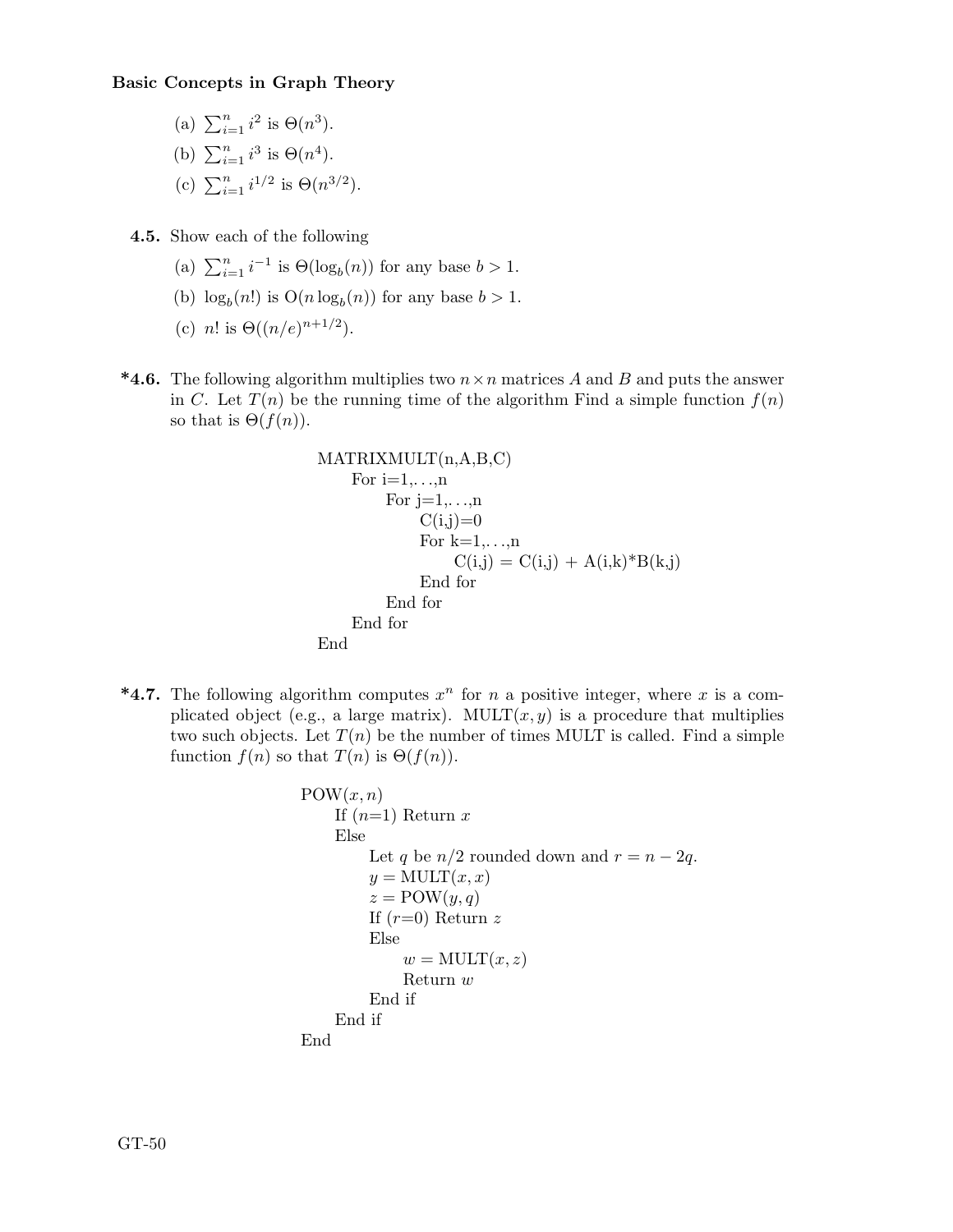## Multiple Choice Questions for Review

Some of the following questions assume that you have done the exercises.

- 1. Indicate which, if any, of the following five graphs  $G = (V, E, \phi)$ ,  $|V| = 5$ , is not isomorphic to any of the other four.
	- (a)  $\phi = \begin{pmatrix} A \\ 1 \end{pmatrix}$  ${1,3}$ B  ${2,4}$  $\mathcal{C}_{0}^{(n)}$  ${1,2}$ D  ${2,3}$ E  ${3,5}$ F  $\begin{pmatrix} F \\ 4,5 \end{pmatrix}$ (b)  $\phi = \begin{pmatrix} f \\ f_1 \end{pmatrix}$  ${1,2}$ b  ${1,2}$ c  ${2,3}$ d  ${3,4}$ e {3,4} a  $\begin{pmatrix} a \\ 4,5 \end{pmatrix}$ (c)  $\phi = \begin{pmatrix} b \\ f_A \end{pmatrix}$  ${4,5}$ f  ${1,3}$ e  ${1,3}$ d  ${2,3}$ c  ${2,4}$ a  $\begin{pmatrix} a \\ 4,5 \end{pmatrix}$ (d)  $\phi = \begin{pmatrix} 1 \\ 1 \end{pmatrix}$  ${1,2}$ 2  ${2,3}$ 3  ${2,3}$ 4  ${3,4}$ 5  ${4,5}$ 6  $\left\{\begin{smallmatrix}6\4,5\end{smallmatrix}\right\}$ (e)  $\phi = \begin{pmatrix} b \\ f_4 \end{pmatrix}$  ${4,5}$ a  ${1,3}$ e  ${1,3}$ d  ${2,3}$ c  ${2,5}$ f  $\begin{pmatrix} f \\ {4,5} \end{pmatrix}$
- 2. Indicate which, if any, of the following five graphs  $G = (V, E, \phi)$ ,  $|V| = 5$ , is not connected.

(a) 
$$
\phi = \begin{pmatrix} 1 & 2 & 3 & 4 & 5 & 6 \\ \{1,2\} & \{1,2\} & \{2,3\} & \{3,4\} & \{1,5\} & \{1,5\} \end{pmatrix}
$$
  
\n(b)  $\phi = \begin{pmatrix} b & a & e & d & c & f \\ \{4,5\} & \{1,3\} & \{1,3\} & \{2,3\} & \{2,5\} & \{4,5\} \end{pmatrix}$   
\n(c)  $\phi = \begin{pmatrix} b & f & e & d & c & a \\ \{4,5\} & \{1,3\} & \{1,3\} & \{2,3\} & \{2,4\} & \{4,5\} \end{pmatrix}$   
\n(d)  $\phi = \begin{pmatrix} a & b & c & d & e & f \\ \{1,2\} & \{2,3\} & \{1,2\} & \{2,3\} & \{3,4\} & \{1,5\} \end{pmatrix}$   
\n(e)  $\phi = \begin{pmatrix} a & b & c & d & e & f \\ \{1,2\} & \{2,3\} & \{1,2\} & \{1,3\} & \{2,3\} & \{4,5\} \end{pmatrix}$ 

- **3.** Indicate which, if any, of the following five graphs  $G = (V, E, \phi)$ ,  $|V| = 5$ , have an Eulerian circuit.
	- (a)  $\phi = \begin{pmatrix} F \\ f_1 \end{pmatrix}$  ${1,2}$ B  ${1,2}$  $\mathcal{C}_{0}^{0}$  ${2,3}$ D  ${3,4}$ E  ${4,5}$ A  $\begin{pmatrix} A \\ 4,5 \end{pmatrix}$ (b)  $\phi = \begin{pmatrix} b \\ f_4 \end{pmatrix}$  ${4,5}$ f  ${1,3}$ e  ${1,3}$ d  ${2,3}$ c  ${2,4}$ a  $\begin{pmatrix} a \\ 4,5 \end{pmatrix}$ (c)  $\phi = \begin{pmatrix} 1 \\ 1 \end{pmatrix}$  ${1,2}$ 2  ${1,2}$ 3  ${2,3}$ 4  ${3,4}$ 5  ${4,5}$ 6  $\left\{\begin{smallmatrix}6\4,5\end{smallmatrix}\right\}$ (d)  $\phi = \begin{pmatrix} b \\ f_4 \end{pmatrix}$  ${4,5}$ a  ${1,3}$ e  ${1,3}$ d  ${2,3}$ c  ${2,5}$ f  $\begin{pmatrix} f \\ {4,5} \end{pmatrix}$ (e)  $\phi = \begin{pmatrix} a \\ f_1 \end{pmatrix}$  ${1,3}$ b  ${3,4}$ c  ${1,2}$ d  ${2,3}$ e  ${3,5}$ f  $\begin{pmatrix} f \\ {4,5} \end{pmatrix}$
- 4. A graph with  $V = \{1, 2, 3, 4\}$  is described by  $\phi = \begin{pmatrix} a & b \\ c & d \end{pmatrix}$  ${1,2}$ b  ${1,2}$ c  ${1,4}$ d  ${2,3}$ e {3,4} f  $\begin{pmatrix} f \\ 3,4 \end{pmatrix}$ . How many Hamiltonian cycles does it have?

(a) 1 (b) 2 (c) 4 (d) 16 (e) 32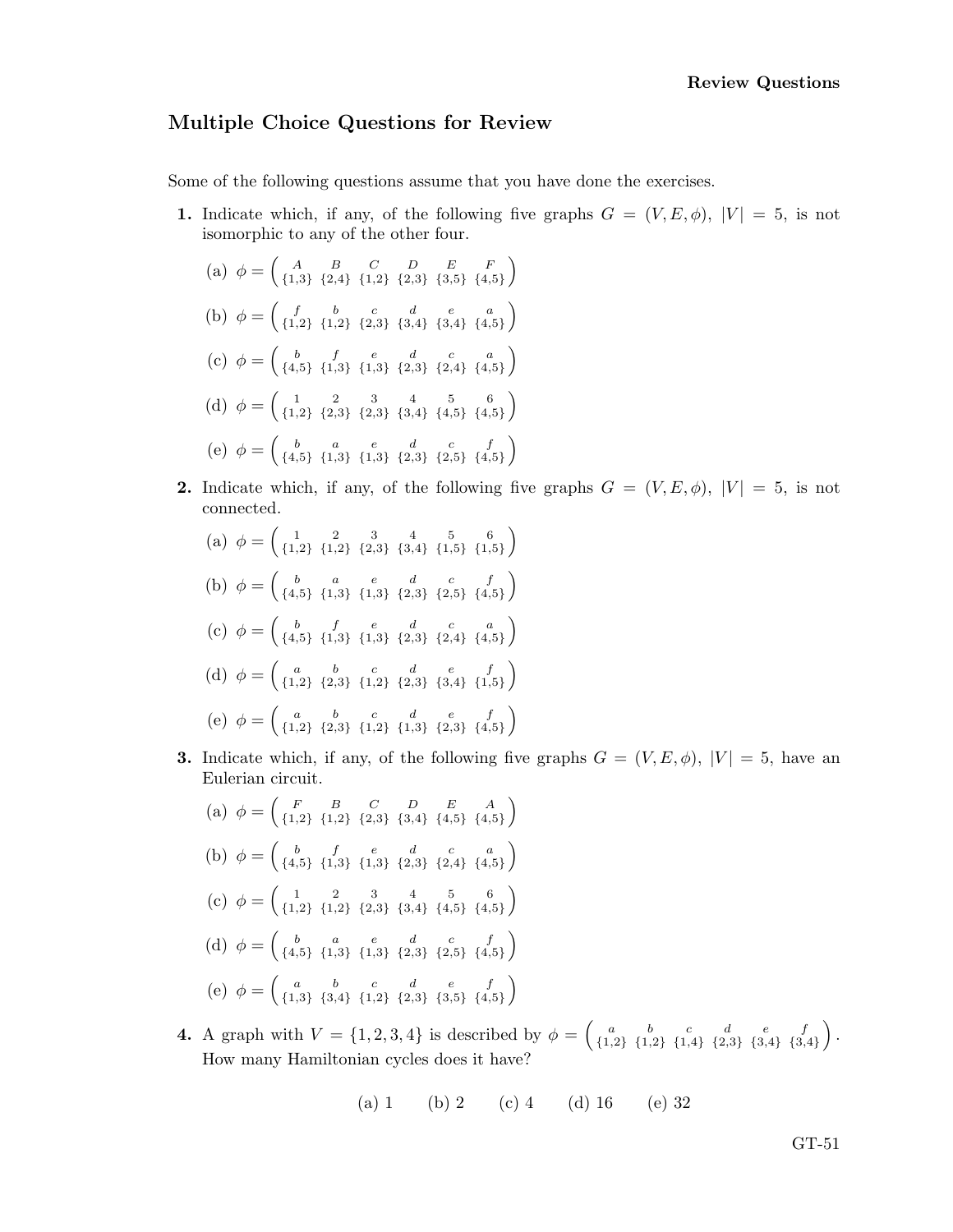**5.** A graph with  $V = \{1, 2, 3, 4\}$  is described by  $\phi = \begin{pmatrix} a & b \\ b & c \end{pmatrix}$  ${1,2}$ b  ${1,2}$ c  ${1,4}$ d  ${2,3}$ e {3,4} f  $\begin{pmatrix} f \\ 3,4 \end{pmatrix}$ . It has weights on its edges given by  $\lambda = \begin{pmatrix} a & b & c & d & e & f \\ 3 & 2 & 1 & 2 & 4 & 2 \end{pmatrix}$ . How many minimum spanning trees does it have?

(a) 2 (b) 3 (c) 4 (d) 5 (e) 6

- 6. Define an RP-tree by the parent-child adjacency lists as follows:
	- (i) Root B: J, H, K; (ii) H: P, Q, R; (iii) Q: S, T; (iv) K: L, M, N.

The postorder vertex sequence of this tree is

- (a) J, P, S, T, Q, R, H, L, M, N, K, B.
- (b) P, S, T, J, Q, R, H, L, M, N, K, B.
- (c) P, S, T, Q, R, H, L, M, N, K, J, B.
- (d) P, S, T, Q, R, J, H, L, M, N, K, B.
- (e) S, T, Q, J, P, R, H, L, M, N, K, B.
- 7. Define an RP-tree by the parent-child adjacency lists as follows:

(i) Root B: J, H, K; (ii) J: P, Q, R; (iii) Q: S, T; (iv) K: L, M, N.

The preorder vertex sequence of this tree is

- (a) B, J, H, K, P, Q, R, L, M, N, S, T.
- (b) B, J, P, Q, S, T, R, H, K, L, M, N.
- (c) B, J, P, Q, S, T, R, H, L, M, N, K.
- (d) B, J, Q, P, S, T, R, H, L, M, N, K.
- (e) B, J, Q, S, T, P, R, H, K, L, M, N.
- 8. For which of the following does there exist a graph  $G = (V, E, \phi)$  satisfying the specified conditions?
	- (a) A tree with 9 vertices and the sum of the degrees of all the vertices 18.
	- (b) A graph with 5 components 12 vertices and 7 edges.
	- (c) A graph with 5 components 30 vertices and 24 edges.
	- (d) A graph with 9 vertices, 9 edges, and no cycles.
	- (e) A connected graph with 12 edges 5 vertices and fewer than 8 cycles.
- **9.** For which of the following does there exist a simple graph  $G = (V, E)$  satisfying the specified conditions?
	- (a) It has 3 components 20 vertices and 16 edges.
	- (b) It has 6 vertices, 11 edges, and more than one component.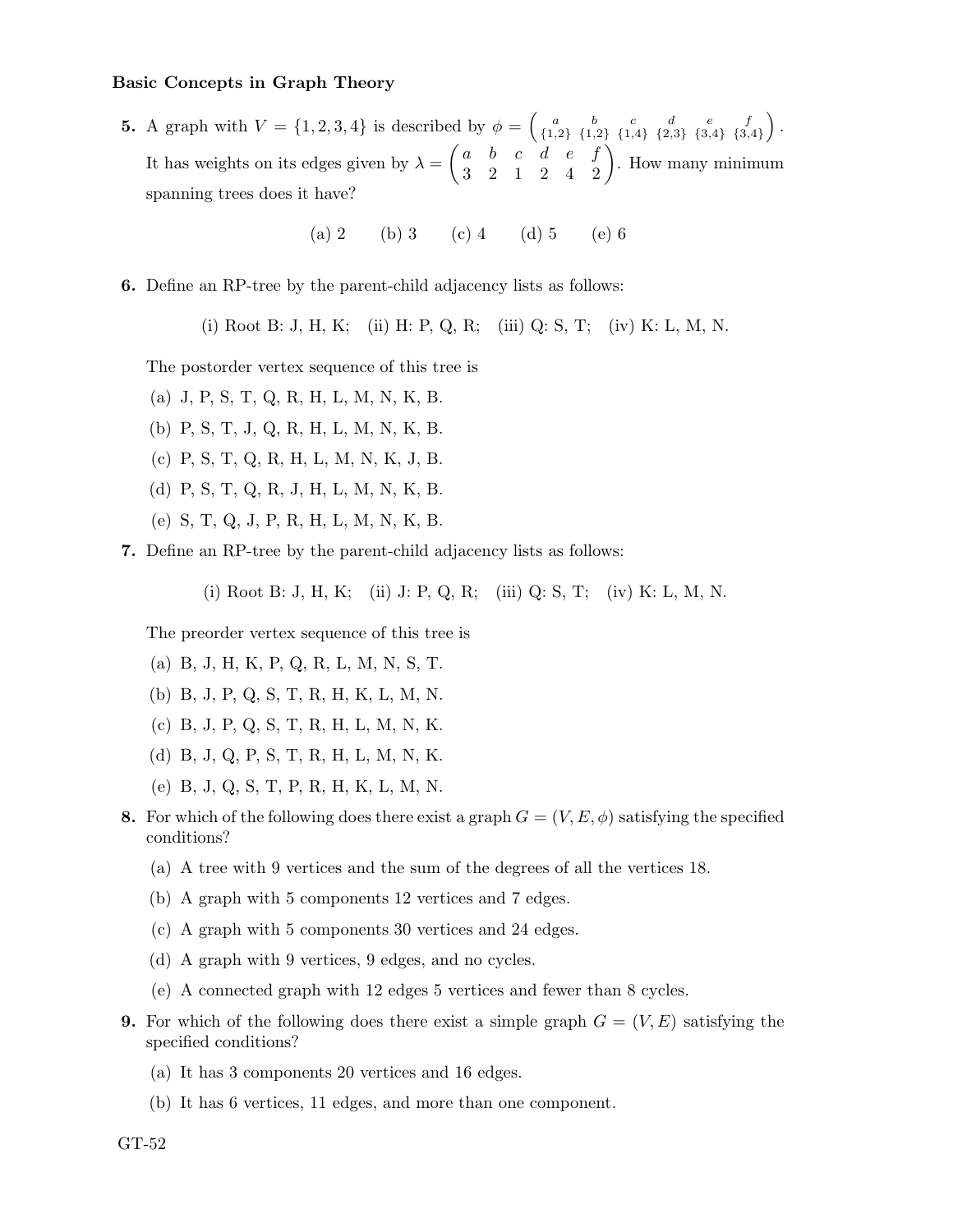- (c) It is connected and has 10 edges 5 vertices and fewer than 6 cycles.
- (d) It has 7 vertices, 10 edges, and more than two components.
- (e) It has 8 vertices, 8 edges, and no cycles.
- 10. For which of the following does there exist a tree satisfying the specified constraints?
	- (a) A binary tree with 65 leaves and height 6.
	- (b) A binary tree with 33 leaves and height 5.
	- (c) A full binary tree with height 5 and 64 total vertices.
	- (d) A full binary tree with 23 leaves and height 23.
	- (e) A rooted tree of height 3, every vertex has at most 3 children. There are 40 total vertices.
- 11. For which of the following does there exist a tree satisfying the specified constraints?
	- (a) A full binary tree with 31 leaves, each leaf of height 5.
	- (b) A rooted tree of height 3 where every vertex has at most 3 children and there are 41 total vertices.
	- (c) A full binary tree with 11 vertices and height 6.
	- (d) A binary tree with 2 leaves and height 100.
	- (e) A full binary tree with 20 vertices.
- **12.** The number of simple digraphs with  $|V| = 3$  is
	- $(a) 2<sup>9</sup>$ (b)  $2^8$ (c)  $2^7$ (d)  $2^6$ (e)  $2^5$
- 13. The number of simple digraphs with  $|V| = 3$  and exactly 3 edges is
	- (a) 92 (b) 88 (c) 80 (d) 84 (e) 76
- **14.** The number of oriented simple graphs with  $|V| = 3$  is
	- (a) 27 (b) 24 (c) 21 (d) 18 (e) 15
- **15.** The number of oriented simple graphs with  $|V| = 4$  and 2 edges is
	- (a) 40 (b) 50 (c) 60 (d) 70 (e) 80
- 16. In each case the depth-first sequence of an ordered rooted spanning tree for a graph  $G$  is given. Also given are the non-tree edges of  $G$ . Which of these spanning trees is a depth-first spanning tree?
	- (a)  $123242151$  and  $\{3,4\}, \{1,4\}$
	- (b)  $123242151$  and  $\{4, 5\}$ ,  $\{1, 3\}$
	- (c)  $123245421$  and  $\{2, 5\}$ ,  $\{1, 4\}$
	- (d) 123245421 and {3, 4}, {1, 4}
	- (e) 123245421 and {3, 5}, {1, 4}